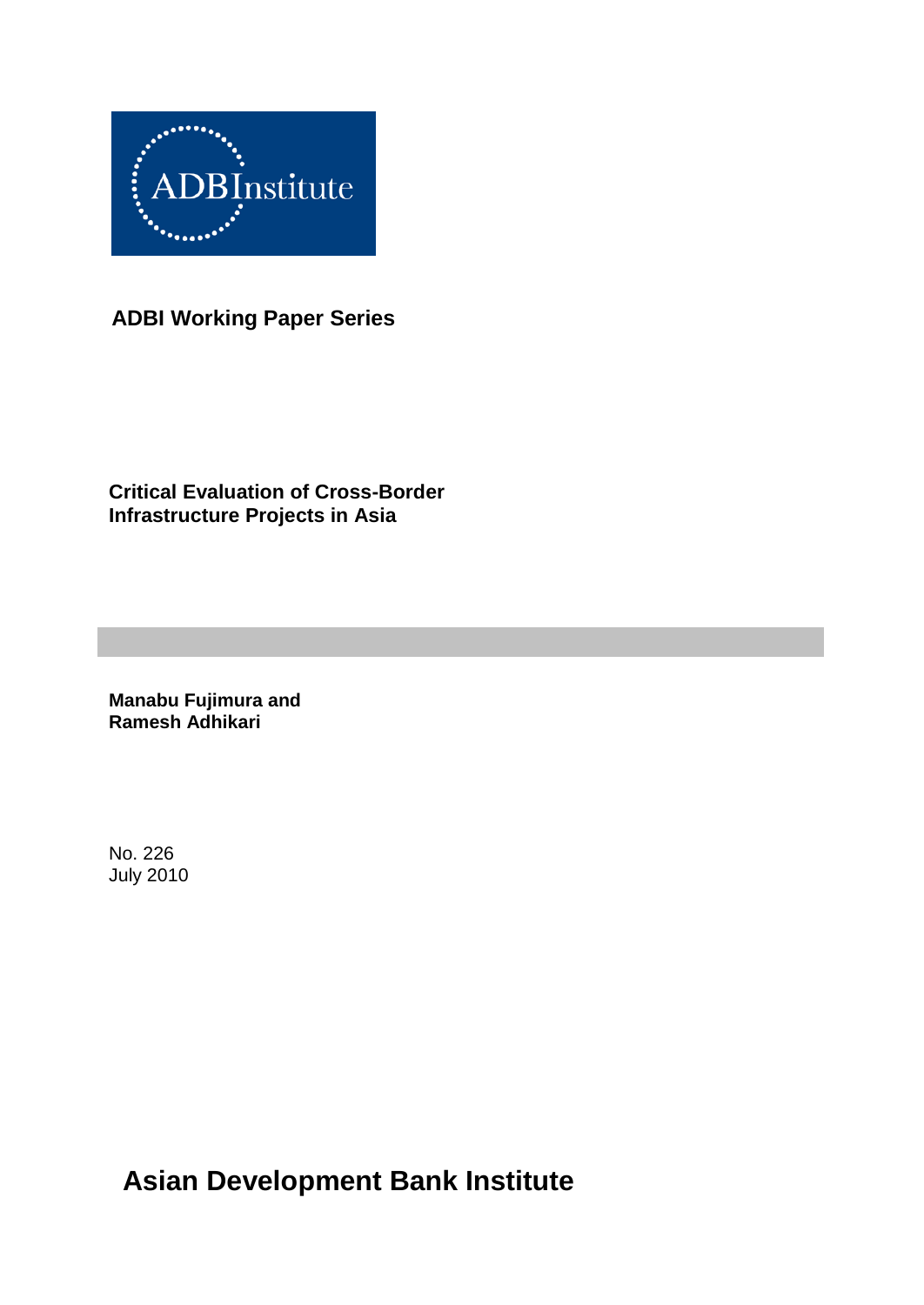Manabu Fujimura is a professor in the College of Economics at Aoyama Gakuin University and Ramesh Adhikari is the director of the Independent Evaluation Division 1 at ADB.

The views expressed in this paper are the views of the authors and do not necessarily reflect the views or policies of ADBI, the Asian Development Bank (ADB), its Board of Directors, or the governments they represent. ADBI does not guarantee the accuracy of the data included in this paper and accepts no responsibility for any consequences of their use. Terminology used may not necessarily be consistent with ADB official terms.

The Working Paper series is a continuation of the formerly named Discussion Paper series; the numbering of the papers continued without interruption or change. ADBI's working papers reflect initial ideas on a topic and are posted online for discussion. ADBI encourages readers to post their comments on the main page for each working paper (given in the citation below). Some working papers may develop into other forms of publication.

Suggested citation:

Fujimura, M., and R. Adhikari. 2010. Critical Evaluation of Cross-Border Infrastructure Projects in Asia. ADBI Working Paper 226. Tokyo: Asian Development Bank Institute. Available: http://www.adbi.org/workingpaper/2010/07/06/3930.evaluation.crossborder.infrastructure.projects.asia/

Please contact the author(s) for information about this paper.

Manabu Fujimura: [manabu@cc.aoyama.ac.jp](mailto:manabu@cc.aoyama.ac.jp)

Ramesh Adhikari: radhikari@adb.org

Asian Development Bank Institute Kasumigaseki Building 8F 3-2-5 Kasumigaseki, Chiyoda-ku Tokyo 100-6008, Japan

Tel: +81-3-3593-5500 Fax: +81-3-3593-5571 www.adbi.org E-mail: info@adbi.org

© 2010 Asian Development Bank Institute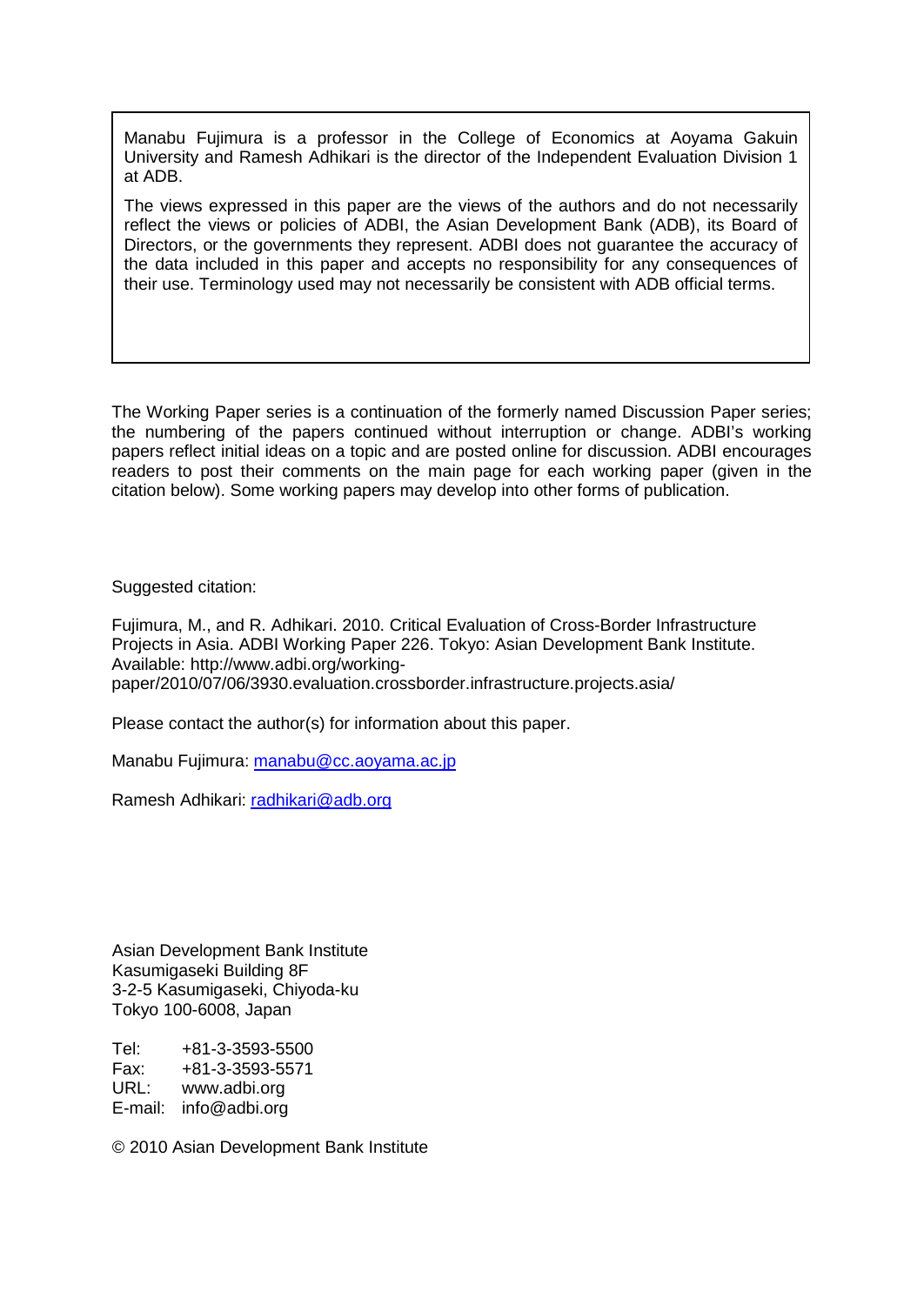#### **Abstract**

This paper attempts to fill gaps faced by policymakers and practitioners in the evaluation of cross-border infrastructure projects. It first defines what constitutes cross-border infrastructure projects, and then outlines an analytical framework and criteria to evaluate them. The criteria identify additionalities and externalities specific to cross-border infrastructure projects that need to be stressed in covering broader and indirect impacts that are not usually captured in the analysis of national projects. Then the paper examines to what extent the defined criteria are applicable in evaluating recent cross-border infrastructure projects. It also reports on emerging impacts patterns evidenced in relevant studies. The paper draws lessons and implications for design and implementation of crossborder infrastructure projects.

**JEL Classification:** H41, O22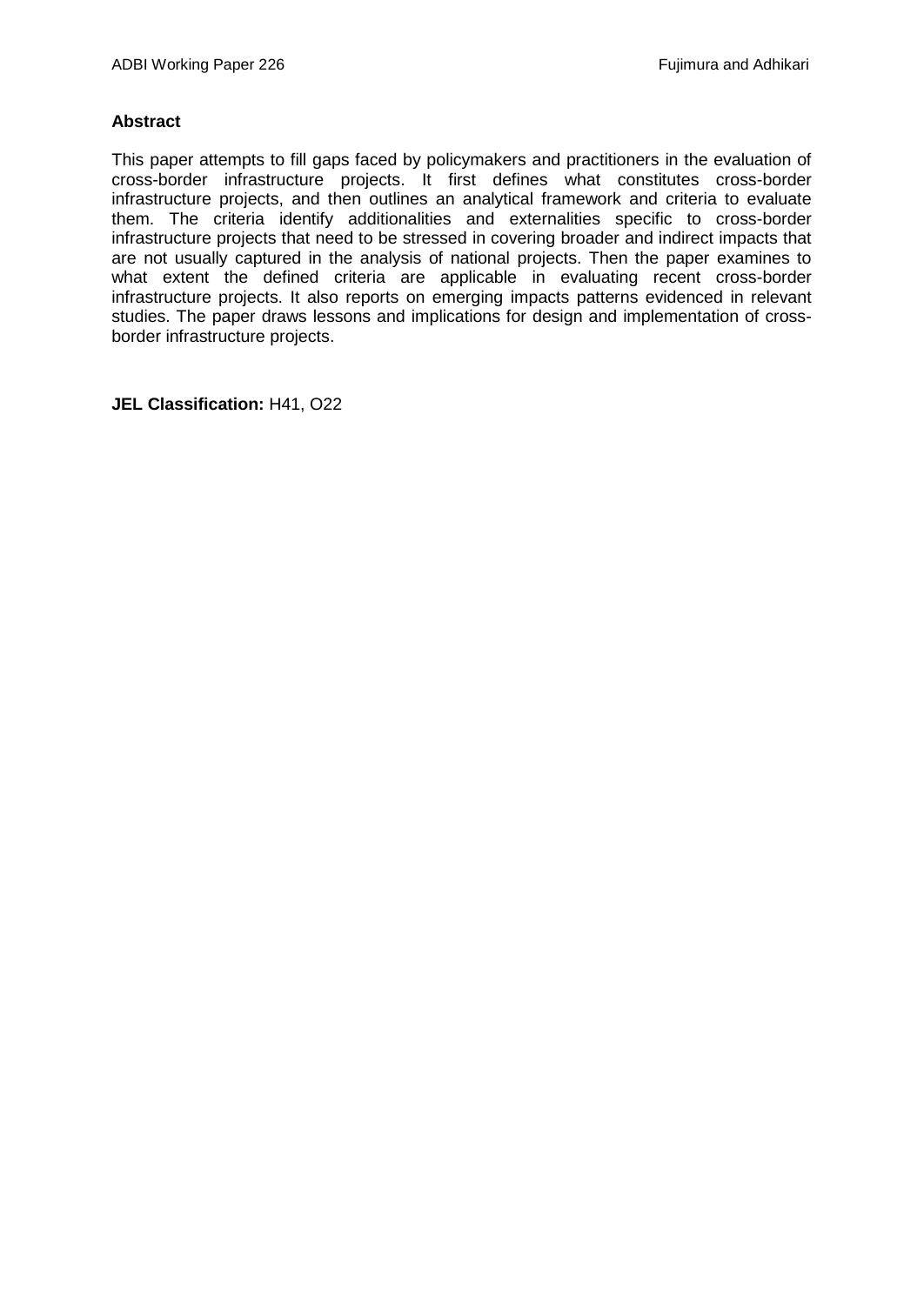# **Contents**

| 1.               |                                               |                                                                                                                             |  |
|------------------|-----------------------------------------------|-----------------------------------------------------------------------------------------------------------------------------|--|
| 2.               |                                               |                                                                                                                             |  |
|                  | 2.1<br>2.2<br>2.3<br>2.4<br>2.5<br>2.6<br>2.7 |                                                                                                                             |  |
| 3.               |                                               |                                                                                                                             |  |
|                  | 3.1<br>3.2<br>3.3<br>3.4<br>3.5               | Monitoring and Evaluation of Project Implementation 15<br>Patterns of Emerging Outcomes and Impacts: Macro- and Micro-Level |  |
|                  |                                               |                                                                                                                             |  |
| $\overline{4}$ . |                                               |                                                                                                                             |  |
|                  | 4.1<br>4.2<br>4.3<br>4.4<br>4.5               | .Baseline Survey and Benchmarking of Outputs, Outcomes, and Impacts  25                                                     |  |
| 5.               |                                               |                                                                                                                             |  |
|                  |                                               |                                                                                                                             |  |
|                  |                                               |                                                                                                                             |  |
|                  |                                               |                                                                                                                             |  |
|                  |                                               | Appendix 4: Use of Impact Distribution Analysis: An Illustration with the Northern Economic                                 |  |
|                  |                                               |                                                                                                                             |  |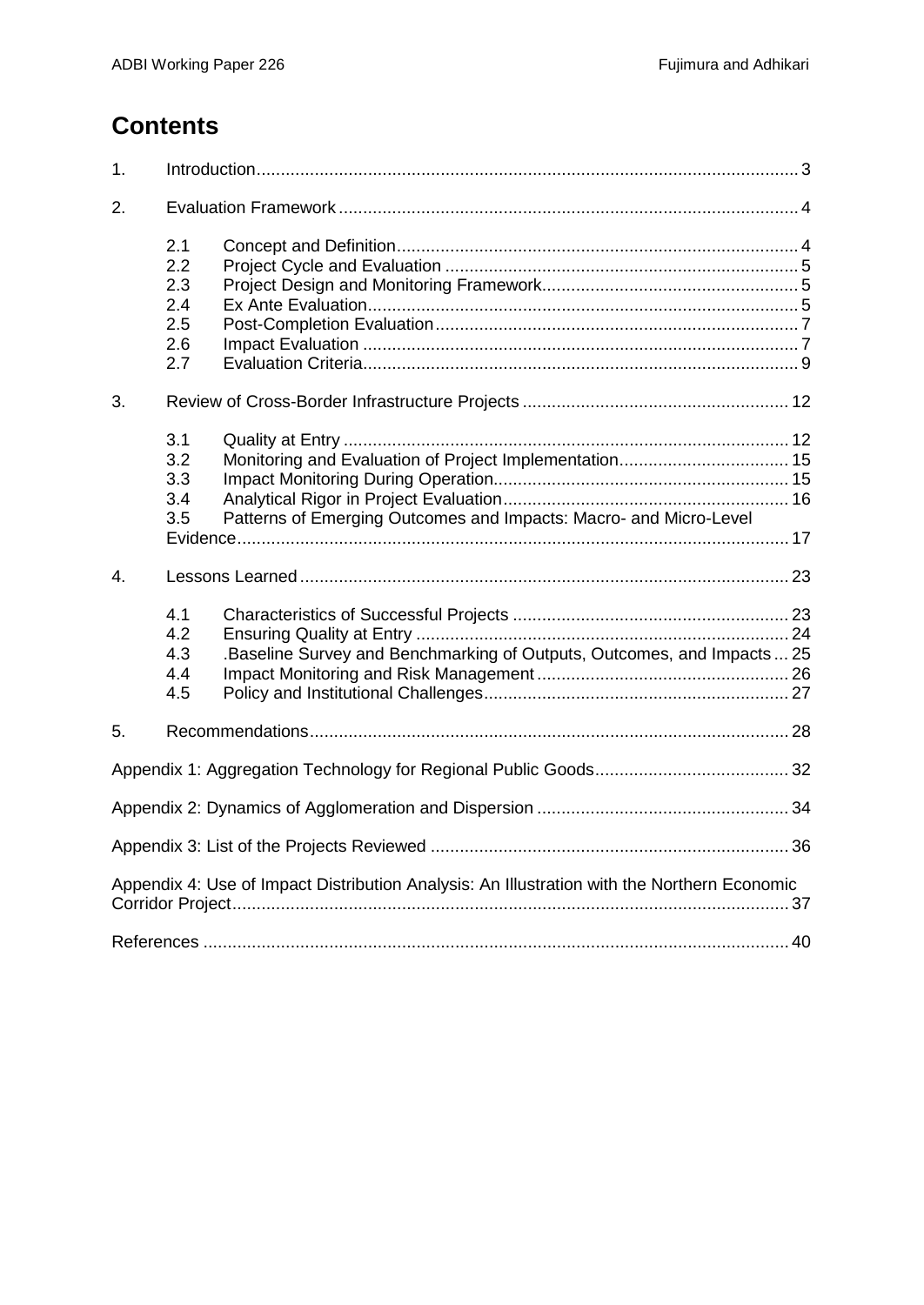# <span id="page-4-0"></span>**1. INTRODUCTION**

Demand for infrastructure development in Asia far exceeds the available funding. Regional development institutions including the Asian Development Bank (ADB) extend funds to support many cross-border (also termed subregional or multi-country) projects to promote socioeconomic development in participating countries.

At the policy level, there are two major economic justifications for regional cooperation between two or more countries: (i) the need to deal with project-related additionalities and positive and negative externalities and (ii) the potential to derive economies of scale in pursuit of national goals. By pursuing these, all participating countries benefit from regional cooperation. However, removing physical and nonphysical barriers in order to realize these benefits requires investment as well as harmonization and simplification of relevant policies and procedures.

Regarding the first justification for regional cooperation, cross-border projects may bring additional concessional and non-concessional funds. Positive externalities (e.g., benefits such as time and cost savings, environmental protection, and trade facilitation) and negative externalities (e.g., costs such as environmental pollution, trafficking, and the spread of communicable diseases) arise when the consequences of one or more countries' actions spill over national borders. If the concerned countries do not make cooperative arrangements, too few positive externalities and too many negative ones will arise.

As to the second justification, regional programs and cross-border projects can produce economies of scale in provision of public or private (marketable) goods and services above and beyond what any country could achieve alone. As such, regional cooperation can facilitate the achievement of national goals.

Regional economic cooperation can also be conceptualized through club theory. Any collective endeavor (or club) must satisfy two basic conditions: (i) it must be self-sustaining and (ii) it must provide enough net benefits for each of its members. The success of a club depends on its benefits derived from reduction in unit cost from pooled productive capacities exceeding the cost of collective action. The cost is often influenced by physical distance between the countries. In the Pacific, for example, adding more remote countries entails higher diseconomies of isolation. This tension between scale benefits and distance costs of collective action determines the size of an "optimal club" (in this case, a group of countries). The composition of the "optimal club" may vary significantly according to the issue or service under consideration.

Reduction in trade costs is among the most important expected outcomes of cross-border infrastructure projects. Trade costs are often defined as the range of costs involved in moving a product from a point of production to a market. As such, they can refer to both national and cross-border transactions. For an analysis of regional cooperation, the focus must be on the cross-border aspects of such costs (or "international trade costs"), since these raise barriers to trade and restrict the return on investments in export goods (although they raise it for import substitutes). Declines in such costs make goods more cost competitive and raise the return on investment.

While the benefits associated with cross-border infrastructure projects and the rationale for regional cooperation are well recognized by policymakers and practitioners, evaluation practice suffers from analytical difficulties as well as inadequate data because of the elusive nature of such data for infrastructure projects whose benefits and costs go beyond national boundaries. This paper attempts to fill this gap.

Section 2 defines cross-border infrastructure projects and provides the framework and criteria for evaluating them. Section 3 examines the extent to which such criteria can be applied in evaluating recent cross-border infrastructure projects. It also describes emerging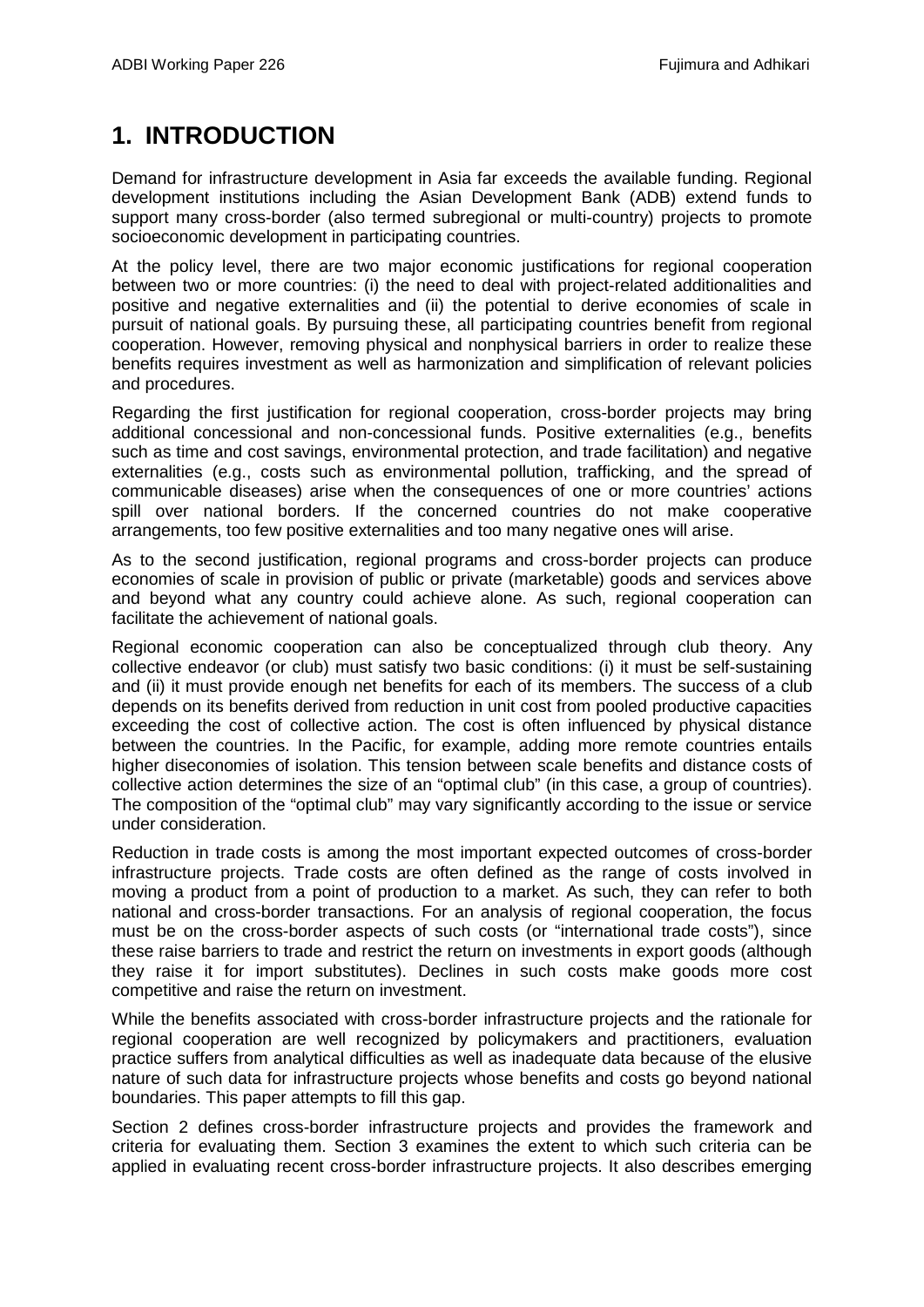impact patterns observed in various relevant studies. Section 4 draws out lessons learned and Section 5 provides recommendations for design and implementation of cross-border infrastructure projects.

# <span id="page-5-0"></span>**2. EVALUATION FRAMEWORK**

# <span id="page-5-1"></span>**2.1 Concept and Definition**

For the purpose of the study on Infrastructure and Regional Cooperation, a "cross-border" infrastructure project is defined to be either an infrastructure project with activities spanning two or more countries, or a national infrastructure project that has significant cross-border impact. Examples of national projects with significant cross-border impacts include transport infrastructure (land, sea, and air) projects that create international traffic, power projects involving sales of electricity to neighbor countries, and cross-border telecommunications networks.<sup>[1](#page-5-2)</sup>

In the context of ADB, its Regional Cooperation and Integration Strategy (ADB 2006a) does not explicitly define "cross-border infrastructure," but it articulates its distinguishing feature as cross-border externalities that would not be caused by a collection of national projects. The strategy also requires that such infrastructure create "additional" net benefits that constitute some form of positive spillover effects accruing to all participating countries (i.e., regional public goods). That is, the net benefits of cross-border projects would be larger than those that would be obtained by national projects alone.<sup>[2](#page-5-3)</sup> The current practice of project benefitcost analysis is typically limited to quantifying direct impact in the nature of partial equilibrium. The analysis of cross-border projects needs to cover broader and indirect impacts in the nature of dynamic general equilibrium to the extent reasonable.<sup>[3](#page-5-4)</sup>

The larger are these cross-border positive externalities, the stronger is the case for regional public goods, and therefore, the stronger is the economic rationale for regional cooperation. Another rationale for regional cooperation derives from coordination failure among national governments. National governments may not be willing to contribute their share of costs of providing regional public goods. This may be because they think that the partner countries might not match their contribution. Such a failure to contribute would not necessarily be strategic (because neighbor countries are aware that they will interact again in the future), but could be due to a combination of resource constraints and institutional weakness. The larger is the extent of such coordination failure, the stronger is the economic rationale for public intervention (see Appendix 1 for a discussion on regional public goods).<sup>[4](#page-5-5)</sup> The rule of

<span id="page-5-2"></span> $1$  ADB operations refer to "subregional" instead of "cross-border" projects. The World Bank defines a subregional project more restrictively as having more than two countries involved directly in the project; a two-country project is defined as a bilateral cross-border project. The latter case can be considered as having subregional impacts on the condition that bilateral borders are part of economic corridors. The working definition of a "subregional" project at ADB accommodates any projects that can be described by one or more of the following: (i) involving two or more countries but excluding bilateral projects; (ii) single country project but linking subregional transport corridors; and (iii) those included in Regional Cooperation Strategies and Programs.

<span id="page-5-3"></span><sup>&</sup>lt;sup>2</sup> A clear case of divergence between aggregate net benefits and the sum of national net benefits is evidenced by an example in Roy (2000) of the high-speed Paris–Brussels–Cologne–Amsterdam–London rail project. He points out that conventional evaluation from the national perspective omitted cross-border benefits accruing to non-resident users traveling in each national section and led to underestimation of aggregate net benefits by 27%.

<span id="page-5-4"></span><sup>&</sup>lt;sup>3</sup> This issue is not unique to cross-border projects. However, the larger scale of cross-border projects requires, for example, the addition of various corridor investments in infrastructure facilities to road investments, and correspondingly the inclusion of benefits from these investments in the overall analysis.

<span id="page-5-5"></span> $4$  In this regard, donors that support regional cooperation are justified in earmarking some portion of their financial resources for cross-border projects. ADB has a "set-aside" portion of about 10% in its concessional funds (called the Asian Development Fund).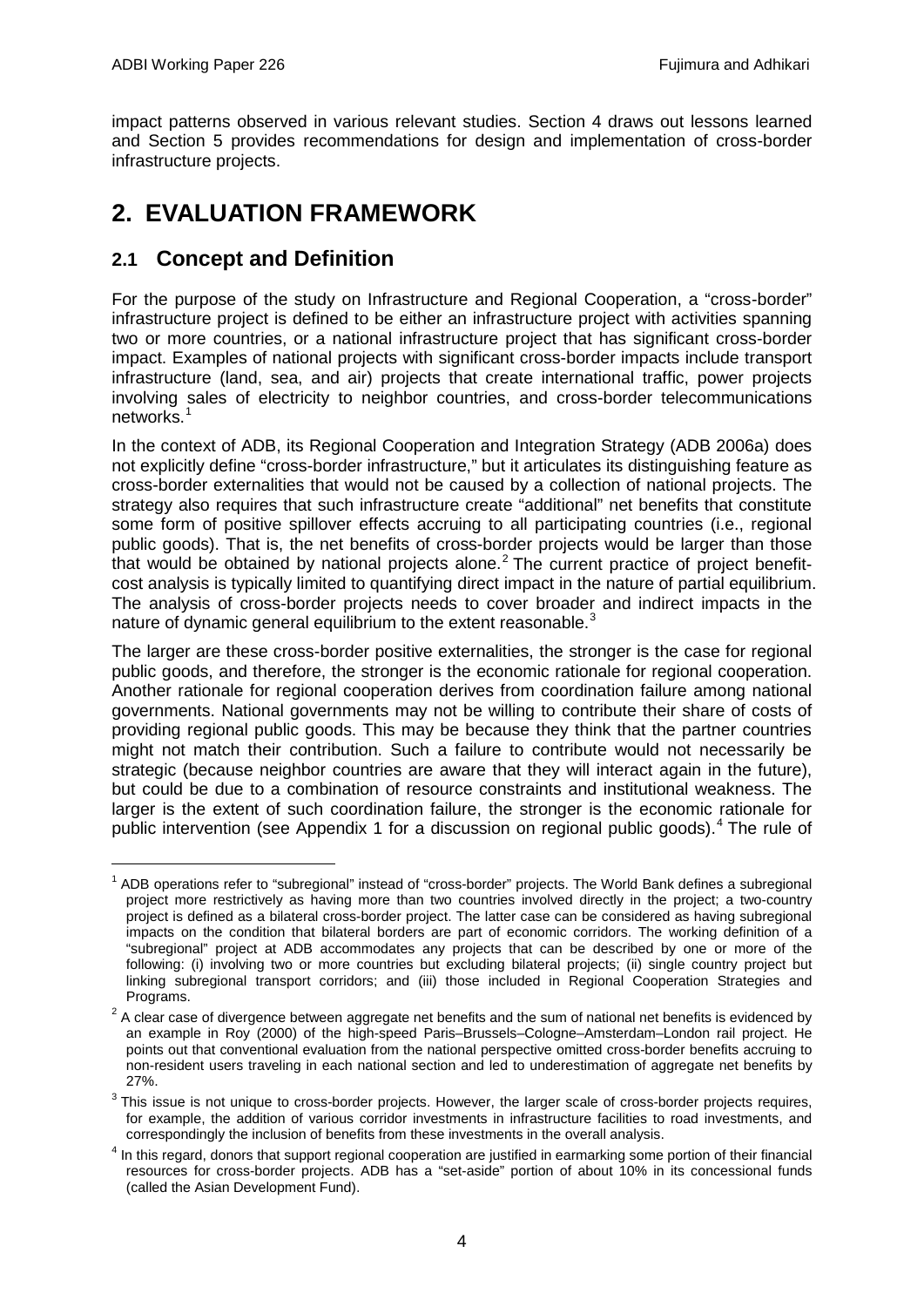the game in regional cooperation is that all participating countries benefit (a win-win result for the club).

# <span id="page-6-0"></span>**2.2 Project Cycle and Evaluation**

In general, project evaluation requires that a consistent framework is applied at all stages of the project cycle. The process starts with analytical work that identifies potential investment projects. Then a country-level or sector-level program selects the projects to be financed. Then each project is formulated by financiers including external donors and executing agencies of the client country. After approval by all stakeholders, the project agreement is signed and its implementation commenced. A project performance report is prepared by the project officers as part of the monitoring of the project's implementation. After the project's planned activities are completed, the project officers produce a project completion report. This provides an opportunity for self-evaluation of the process of implementation, identifies success factors and problems encountered, checks all the assumptions made at the appraisal stage, recalculates financial and economic rates of return, and reports on compliance with social and environment safeguards. It also identifies lessons and follow-up actions, where appropriate, to ensure that project benefit streams continue. Further monitoring and progress reporting is carried out by executing agencies of the client country. After a few years, the project is post-evaluated. This involves rating project performance in relation to contribution to development impact using a set of criteria such as relevance, effectiveness, efficiency, and likely sustainability of the project outputs and outcomes.

# <span id="page-6-1"></span>**2.3 Project Design and Monitoring Framework**

At the project design stage, some logically consistent framework is required that can be carried through to the later stages of project cycle. Such a framework provides causal links between inputs or activities and outputs, and between outputs and outcomes (short- and medium-term outcomes and long-term impact). The framework also provides a basis for project monitoring and evaluation at the implementation and operation stages. For example, benefits to be monitored associated with cross-border project benefits can be related to the following categories of gains:

- (i) Market gains such as domestic market extension and economies of scale (e.g., power), connectivity and access to markets (e.g., transport);
- (ii) Efficiency gains (cost saving) such as reduction in time and vehicle operating costs, reduction in physical barriers to trade (e.g., better roads, railways); reduction in non-physical barriers to trade (e.g., reduced transaction costs due to trade facilitation, harmonized customs, and border formalities); and
- (iii) Welfare gains such as contribution to trade creation, benefits to all participating countries and subregional community, and increased regional and global integration.

# <span id="page-6-2"></span>**2.4 Ex Ante Evaluation**

Projects are pre-evaluated looking at project rationale and strategic links, alternatives, costs and benefits, and risks and uncertainties. For example, ADB's guidelines for project appraisal (ADB 1997) provide project appraisal concepts and step-by-step methods. In addition, there are sector-level handbooks for project economic analysis and also a methodology note and handbook for economic analysis of subregional projects.

While economic analysis of national projects is concerned primarily with whether the overall net economic benefits are positive and generally helping the poor, the economic analysis of cross-border projects goes a step further to analyze how their benefits and costs are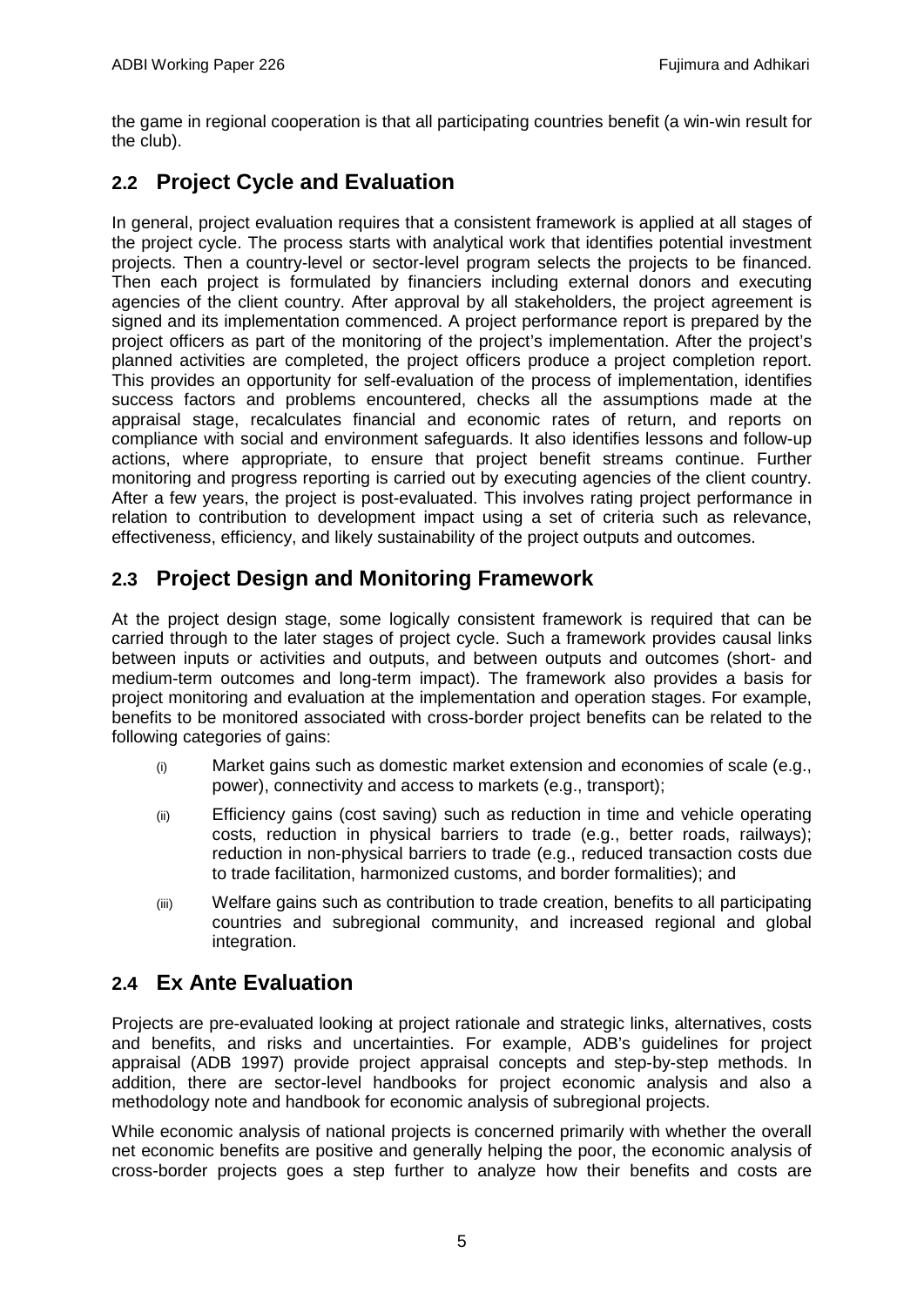distributed across participating countries. As multiple governments must agree on and coordinate the institutional and financing arrangements of cross-border projects to ensure all stakeholders can anticipate net gains from the project in question, analysis of benefit-cost distribution helps to alleviate coordination failure and ensure project sustainability. In particular, it is important to identify possible net losers and build in necessary adjustments for socioeconomic and environmental externalities. Most obviously, for example, such adjustments can include compensatory arrangements for relocated residents and for participating governments to ensure operation and maintenance and to address unintended negative impacts.

In principle, project analysis, whether national or cross-border, should care about externalities and distributional aspects in order to better inform decision makers and stakeholders. ADB's guidelines (ADB 1997) dedicate one appendix to distribution analysis. Adhikari and Weiss (1999a, 2004) extended this framework to cross-border aspects with the stakeholder breakdown between participating countries. Therefore, a basic methodology of distribution analysis for cross-border projects has been put forward (see Box 1).

#### **Box 1: Key Steps in Economic Analysis of Cross-Border Projects**

- (i) Identify the market (demand) both within and outside the country and subregion;
- (ii) Establish the project's financing plan and identify any project-specific additional and concessional funds;
- (iii) For commercial projects, estimate the financial net present value (NPV) (at a 10% or 12% discount rate) and internal rate of return (IRR) at constant United States dollars and show how the income of different groups and countries is affected;
- (iv) Estimate the benefit of project-specific finance as the difference between the present value of the inflow of funds and the present value of the outflow under the terms specified;
- (v) For non-commercial projects and for commercial projects with significant side effects, quantify and value the external effects (e.g., environmental impacts and cost saving/consumer surplus);
- (vi) Allow for any important market distortions by applying national conversion factors to adjust financial values relating to expenditure in a country to economic prices;
- (vii) Where a financial analysis has been carried out, adjust the financial NPV and IRR to obtain the corresponding economic NPV and IRR;
- (viii) For non-commercial projects, compare economic benefits (externalities) directly with economic costs to obtain the economic NPV and IRR;
- (ix) Allocate the economic NPV between participating countries and show the gainers and any losers—and consider whether any compensating arrangements are required to offset loss to any of the participating countries; and
- (x) Undertake risk and sensitivity analysis.

Source: Adhikari and Weiss (1999b).

As discussed above, a successful cross-border project should offer benefits for all participating countries. To determine this, analysts and evaluators need to look at project outcomes and impacts, i.e., short- and long-term benefits, and their distribution at local, national, cross-border, subregional and regional (extra-subregional) levels. Complementary investments can create additional demand and increase project benefits. For example,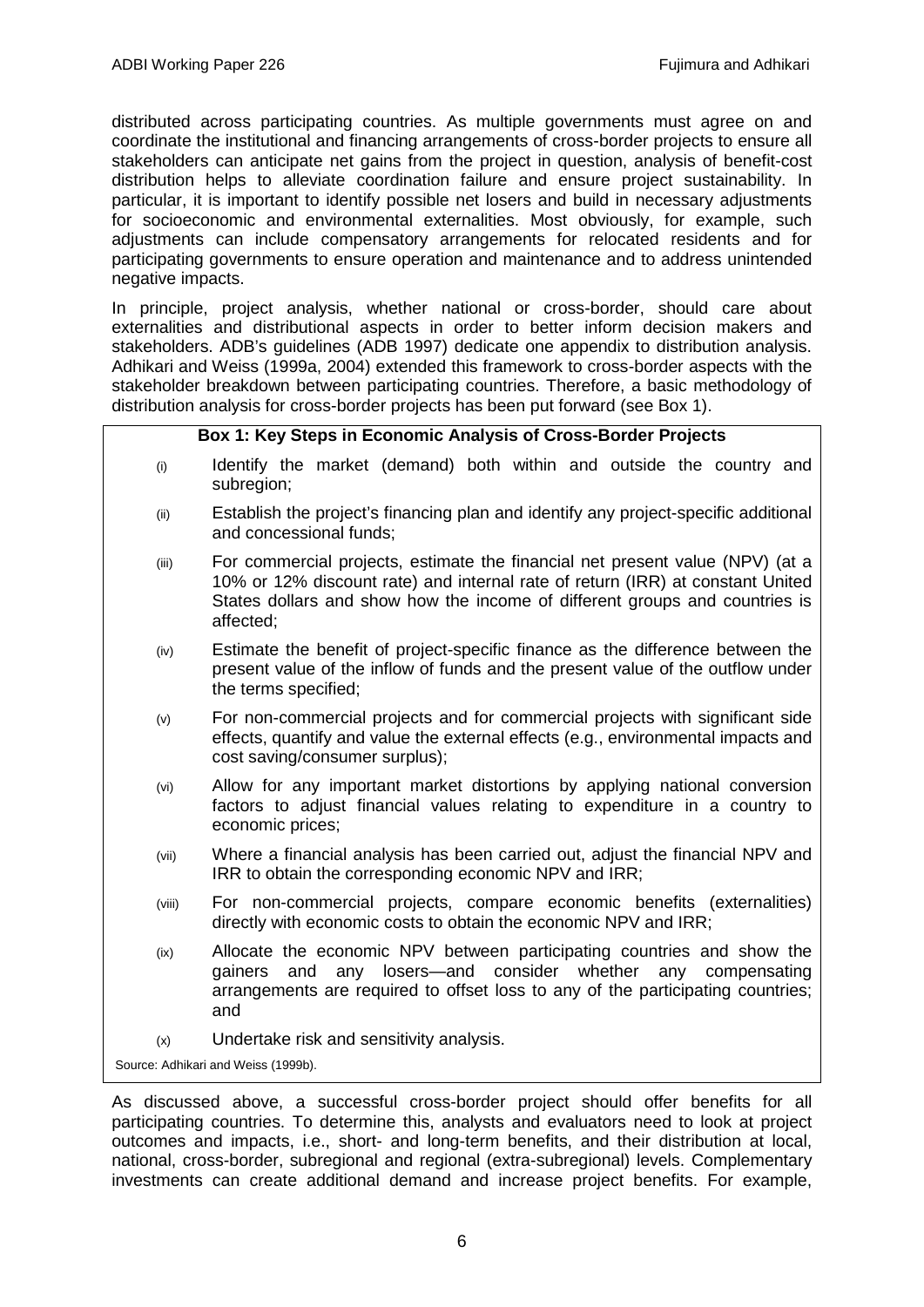economic corridors complement transport corridors and also mitigate costs (e.g., to environment and public health). Benefits arise from cost savings, time savings, efficiency gains because of the larger scale of operations, and welfare gains because the subregional society as a whole benefits. However, estimation needs to be carried out carefully to avoid double counting of such benefits as vehicle operating cost (VOC) savings and time savings vis-à-vis growth in transport sector activities, better quality roads vis-à-vis road safety (time savings of passengers and cargo, savings of lives and injuries), and additional economic activities vis-à-vis better access to market (not included in the cost savings).

Equally important is to identify risks to sustainability of outcomes and impacts. Important considerations for this risk identification include operation and maintenance by transit countries or locations and revenue generation or special funding for that purpose. Common project risks and sustainability factors relate to financial returns and revenue generation of the project, sharing of costs among participating countries, technical upkeep (operation and maintenance), foreign exchange risk (e.g., in cases of power purchase), and complementary investments.

# <span id="page-8-0"></span>**2.5 Post-Completion Evaluation**

Upon its completion, the project's performance is evaluated based on *relevance*, *effectiveness*, *efficiency*, and *sustainability*. Relevance refers to the adequacy of the design and the consistency of the project's impact and outcome with the government's and donor's development strategies at the time of approval. Effectiveness refers to the extent to which the project outcome as designed and approved has been achieved. Efficiency refers to how economically resources have been converted to results, typically expressed as the economic internal rate of return or cost-effectiveness indicators. Sustainability refers to the likelihood that human, institutional, financial, and other resources are sufficient to maintain the project outcome over its economic life.

# <span id="page-8-1"></span>**2.6 Impact Evaluation**

Impact evaluation involves systematic identification of a given development activity's effects—positive or negative, intended or not—on individual households, institutions, and the environment. It helps us to better understand the extent to which activities reach the poor and the magnitude of their effects on people's welfare. Tools for impact evaluations can be large-scale sample surveys in which project populations and control groups are compared before and after the intervention and possibly at several points during it. Evaluations can also be done through small-scale rapid assessment and participatory appraisals where estimates of impact are obtained from combining group interviews, key informants, case studies, and available secondary data.

There are two basic approaches to impact evaluation: non-experimental and random experimental. The non-experimental approach uses statistical techniques to construct the counterfactual outcome. These techniques, though frequently used, are often subject to biased results that may lead to incorrect development impacts. Random experimental methods are common in the pharmaceutical and other industries but are new to the economic development field. In the medical field, random assignment to treatment and control groups (also called a "randomized control trial") is implemented depending on the nature of the medical intervention, who the beneficiaries are, or what the benefits are. Thus, as in the medical field, the unit of randomization in the economic development field could be individuals, groups (e.g., schools, primary health care centers), or geographical areas (e.g., villages, cities). The random selection of the treatment (under the project) and control (outside the project) groups ensures that in general, these groups are identical at the outset. Any difference in the socioeconomic or environmental outcomes between the two groups after the project is taken to be attributable to the project.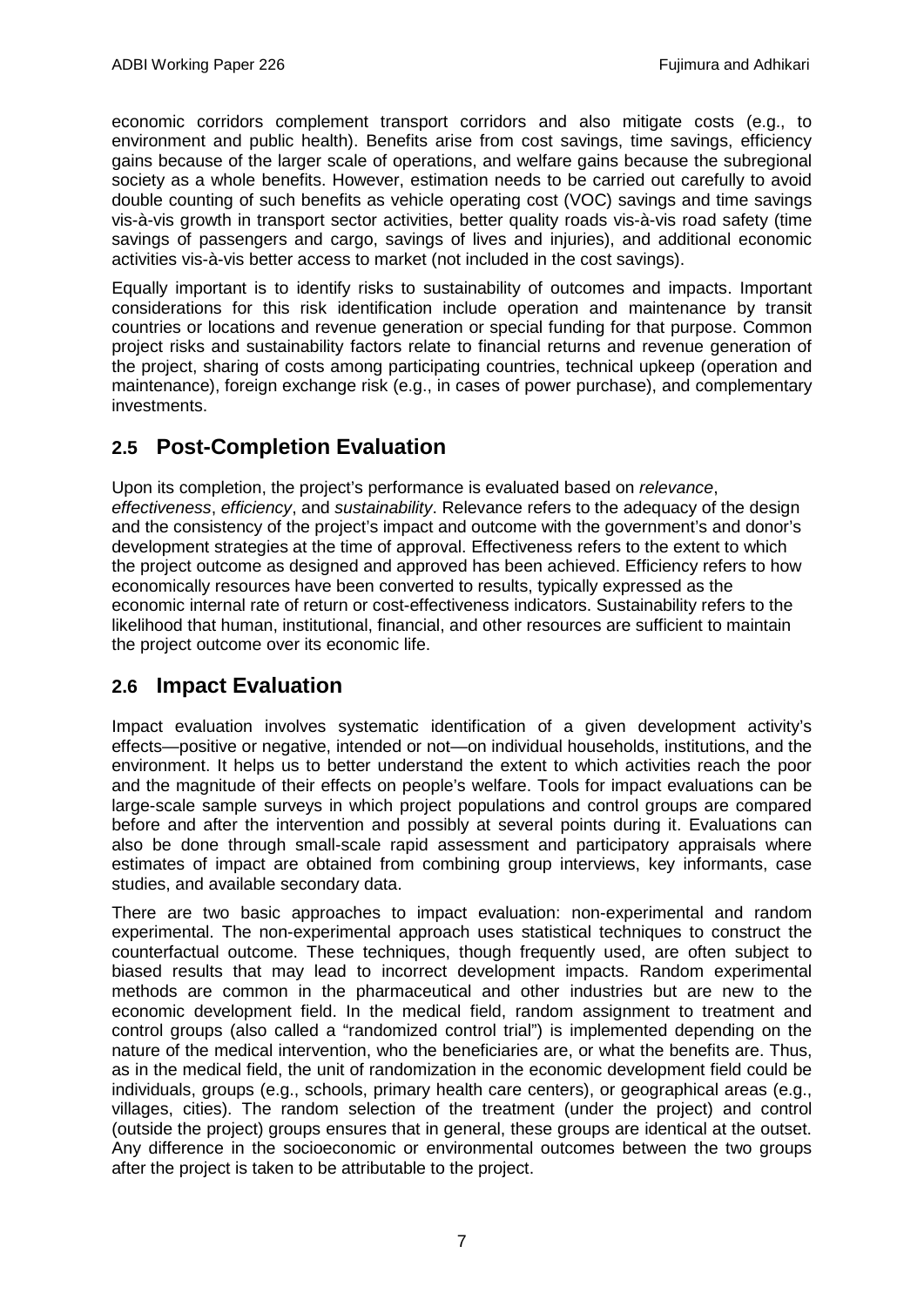Random experimental assignment is considered to be the most reliable approach to measuring net impact of development assistance. As Duflo, Glennerster and Kremer (2008) have pointed out, only properly implemented randomization can solve selection bias completely. For example, the PROGRESA program (now called Oportunidades) in Mexico is one of the best known examples of a randomized evaluation in developing countries. The program was launched in 1998 with a deliberate built-in evaluation design in which half of the households in target communities were selected to receive the program, and baseline and subsequent data were collected for both treatment and control communities. Actual evaluation of the program was contracted to International Food Policy Research Institute and the data was shared via their website. The evaluation had a demonstration effect and was replicated in many other Latin American countries.

The nature of randomization requires that the treatment groups (areas) as opposed to control groups (areas) be fairly disaggregated, such as at the level of individuals, villages, or at most districts. Randomized experiments are therefore more suitable for "targeted" projects such as education and health programs than infrastructure projects because the "treatment" (or influence) of the latter is by nature diffused geographically. Furthermore, while the main purpose of targeted interventions is to deliver direct benefits to the intended beneficiaries, much of the benefits of cross-border infrastructure projects are indirect and diffused with varying influence over beneficiary groups, making it difficult to design randomization even at the project design stage. Nonetheless, a carefully carried out impact evaluation can be useful in many important ways. Box 2 summarizes the scope of usefulness, as well as the strengths and drawbacks, of rigorous impact evaluation.

## **Box 2: Rigorous Impact Evaluation of Cross-Border Infrastructure Projects**

Scope of usefulness:

- Measuring outcomes and impacts of an activity and distinguishing these from the influence of other, external factors.
- Helping to clarify whether costs for an activity are justified.
- Informing decisions on whether to expand, modify, or eliminate projects, programs, or policies.
- Drawing lessons for improving the design and management of future activities.
- Comparing the effectiveness of alternative interventions.
- Strengthening accountability for results.
- Strengths:
- Provides estimates of the magnitude of outcomes and impacts for different demographic groups or regions over time.
- Provides answers to some of the most central development questions: To what extent are we making a difference? What are the results on the ground? How can we do better?
- Systematic analysis and rigor can give managers and policymakers added confidence in decision making.
- Drawbacks:
- Some approaches are very expensive and time-consuming.
- Reduced utility when decision-makers need information quickly.
- Difficulties in identifying an appropriate counter-factual.

Source: Compiled from the World Bank Independent Evaluation Group Website (www.worldbank.org/ieg).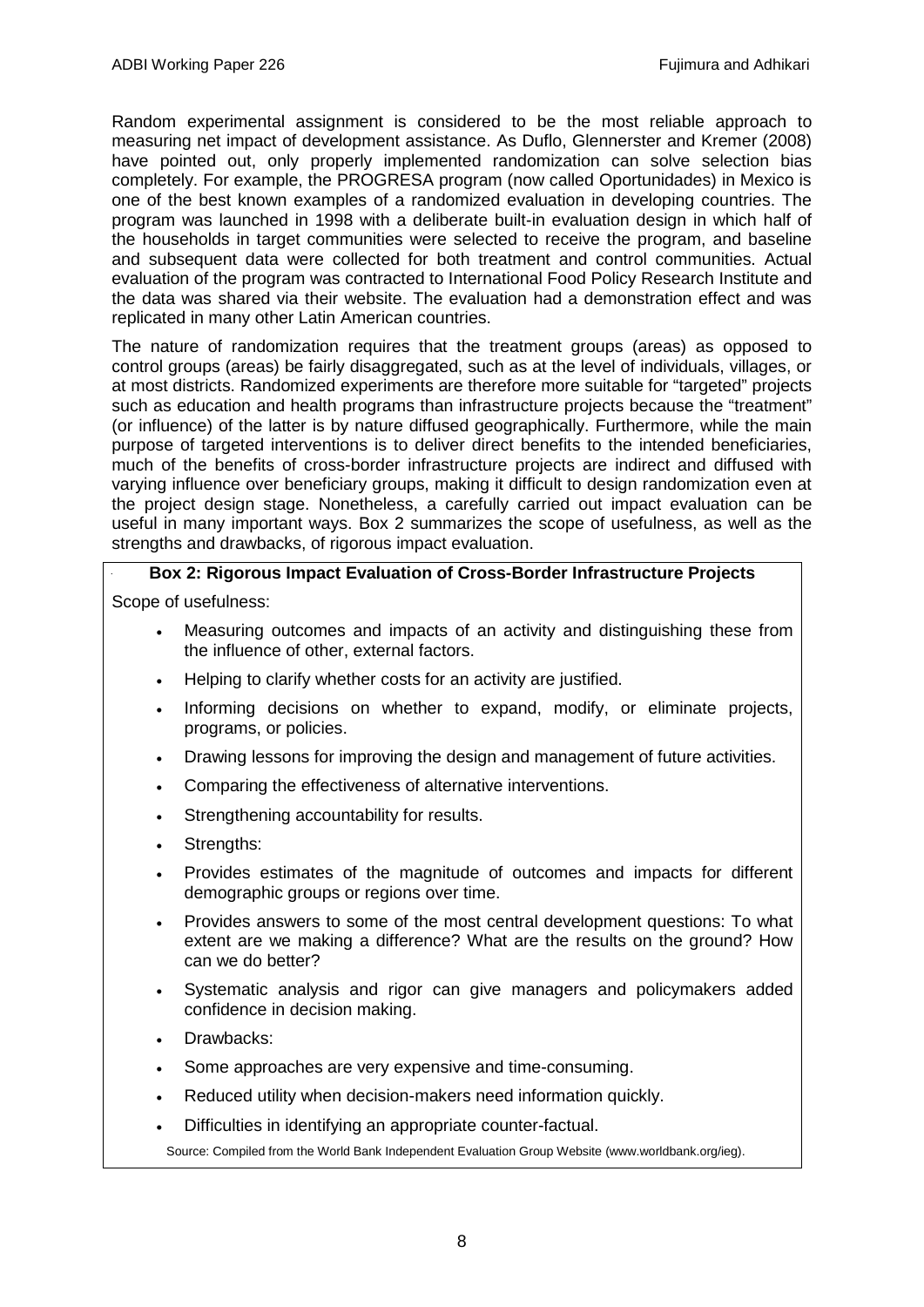Given the special characteristics of cross-border infrastructure projects, their impact evaluation must strike an appropriate balance between theoretical rigor and practicality of implementation. Most likely, the best option is to apply a quasi difference-in-difference approach by comparing "before" (baseline) and "after" (post completion) situations between the areas (people) under project influence (e.g., along the designated economic corridor) and those located relatively farther away from project influence.<sup>[5](#page-10-1)</sup>

Economy-wide general equilibrium modeling such as the use of computable general equilibrium (CGE) models has the advantage of capturing indirect effects through forward and backward linkages within and across economies given the rigorous economic structure built in the models. However, it has a high data requirement that may not be normally available at disaggregated levels in developing countries. Also, CGE analysis tends to be simulation or scenario exercises based on certain assumptions that dictate changes in exogenous or policy variables. This type of analysis may be more suitable for macro- and sector-level analysis, which is left to other discussion papers in this research project.

# <span id="page-10-0"></span>**2.7 Evaluation Criteria**

With the above framework in mind, we can develop a set of practical evaluation criteria specific to cross-border infrastructure projects applicable at various stages of the project cycle. These stages are (i) preparation stage (project rationale and inputs); (ii) implementation stage (process of deployment of inputs to produce outputs); (iii) implementation completion stage (physical outputs and initial outcomes); and (iv) postcompletion stage or operation (ultimate desired outcomes and impacts). A particular focus should be on the identification of cross-border externalities—both positive and potentially negative. Table 1 presents the kinds of criteria applicable in evaluating cross-border infrastructure projects.

<span id="page-10-1"></span><sup>&</sup>lt;sup>5</sup> For example, Singh and Mitra (2006), in attempting to assess the poverty impact of GMS regional integration initiatives, selected Saravan Province in Lao PDR as a "non-corridor" comparator as opposed to the other corridor-influenced provinces. They made a practical compromise by resorting to a diagnostic approach over a rigorous statistical treatment of causality in the face of "multiple treatments" ongoing simultaneously in the GMS and in the absence of baseline data in most cases.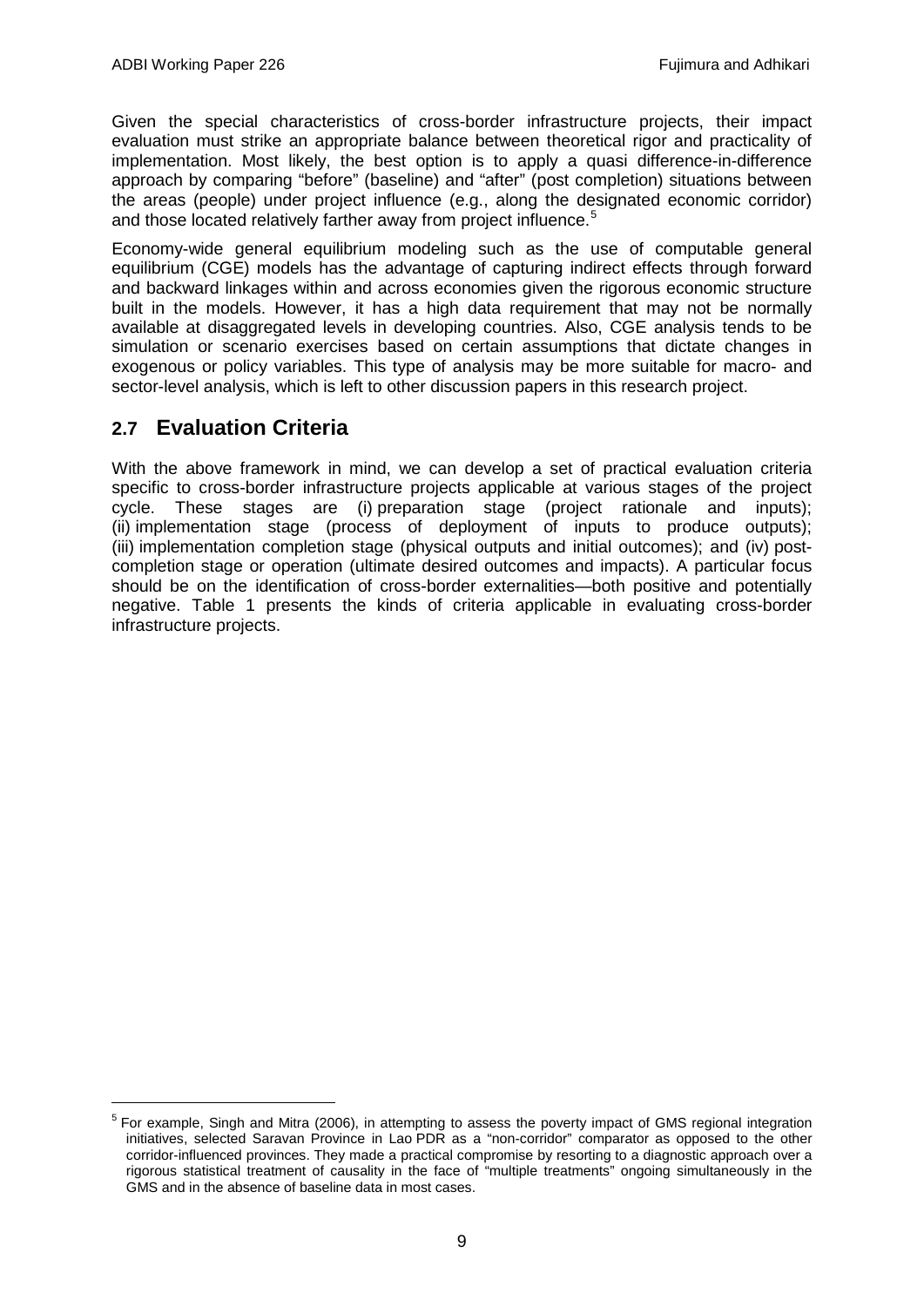| Positive                                                                                                                                                                                                                                                                                     | Negative                                                                                                                                                                                                                                                                                                                                                                                                                                                                                                         |                                                                                                                                                                                     |                                                                                                            |  |
|----------------------------------------------------------------------------------------------------------------------------------------------------------------------------------------------------------------------------------------------------------------------------------------------|------------------------------------------------------------------------------------------------------------------------------------------------------------------------------------------------------------------------------------------------------------------------------------------------------------------------------------------------------------------------------------------------------------------------------------------------------------------------------------------------------------------|-------------------------------------------------------------------------------------------------------------------------------------------------------------------------------------|------------------------------------------------------------------------------------------------------------|--|
| Quantitative                                                                                                                                                                                                                                                                                 | Qualitative                                                                                                                                                                                                                                                                                                                                                                                                                                                                                                      | Quantitative                                                                                                                                                                        | Qualitative                                                                                                |  |
|                                                                                                                                                                                                                                                                                              | Preparation stage (project rationale and inputs)                                                                                                                                                                                                                                                                                                                                                                                                                                                                 |                                                                                                                                                                                     |                                                                                                            |  |
| Additional funding mobilized (public and private)<br>Adequate distribution analysis<br>- Fair regulatory and pricing arrangements                                                                                                                                                            | Economic rationale for public<br>intervention (in relation to aggregation<br>technology of RPGs) (see Appendix 1)<br>- Shared vision and strong commitment<br>by participating countries/governments<br>- Alignment of national and regional<br>development goals<br>- Alleviation of coordination failure<br>Enhanced inter-governmental<br>dialogue and coordination<br>- Cross-border transport agreement/<br>power trade agreement signed<br>- Adequate planning of mitigation/<br>compensation arrangements | - Inadequate funding<br>- Inadequate distribution<br>analysis<br>- Unfair regulatory<br>and pricing arrangements                                                                    | - Increased distrust<br>and tension<br>- Inadequate planning of<br>mitigation/compensation<br>arrangements |  |
|                                                                                                                                                                                                                                                                                              | Implementation stage (inputs and process)                                                                                                                                                                                                                                                                                                                                                                                                                                                                        |                                                                                                                                                                                     |                                                                                                            |  |
| - Physical infrastructure built successfully<br>Financiers adhering to their commitment<br>- Adequate capacity building support                                                                                                                                                              | - Cross border transport agreement/<br>power trade agreement implemented<br>- Adequate implementation of<br>mitigation/compensation                                                                                                                                                                                                                                                                                                                                                                              | - Time delay<br>- Cost overrun<br>- Shortfall in financiers'<br>delivery<br>- Inadequate support<br>for capacity building                                                           | - Inadequate mitigation<br>Transport sector<br>- Noise<br>- Pollution                                      |  |
|                                                                                                                                                                                                                                                                                              | <b>Completion stage (physical outputs and initial outcomes)</b>                                                                                                                                                                                                                                                                                                                                                                                                                                                  |                                                                                                                                                                                     |                                                                                                            |  |
| - Projected economic benefits are<br>being realized or exceeded<br>- Adequate revenues or public expenditure for<br>O&M<br>Transport sector<br>- Reduced cross-border transport cost<br>(distance-transport cost diagram)<br>Saved cross-border transit time<br>(distance-lead time diagram) | - Trained government personnel in<br>regional cooperation (learning-by-doing)<br><b>Energy sector</b><br>- Less air pollution (by introducing<br>clean coal power plants or diverting<br>coal-fired plants to hydropower                                                                                                                                                                                                                                                                                         | Projected economic<br>benefits not being<br>realized<br>- Inadequate revenues<br>or public expenditure<br>for O&M<br>- Inadequate<br>compensation for<br>displaced/resettled people |                                                                                                            |  |

## **Table 1: Evaluation Criteria at Different Stages of Project Cycle**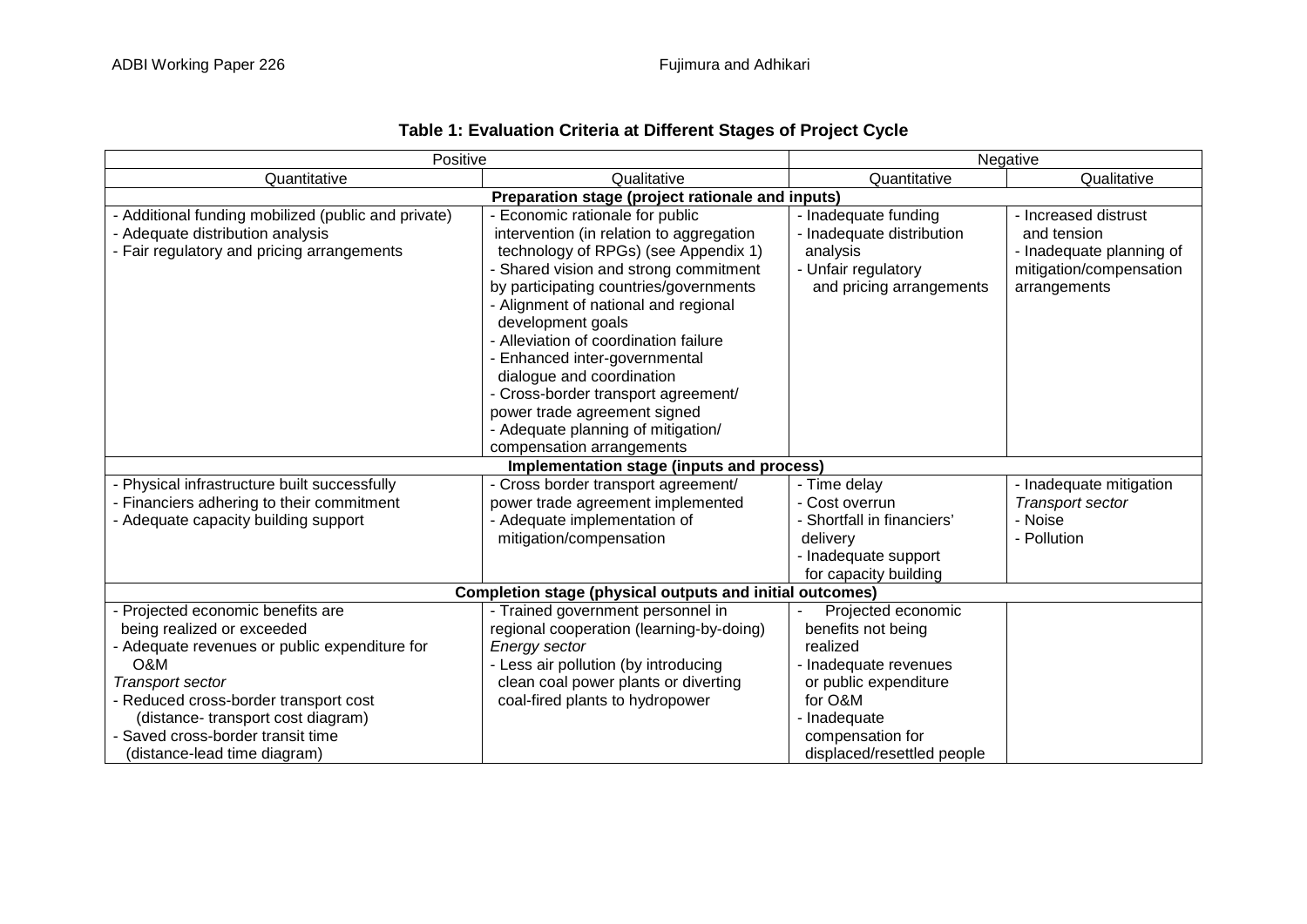| Positive                                                                                                                                                                                                                                                                                                                                                                                                                                                                                                                                                                                                                                               |                                                                                                                                                                                                                                                                                                                 | Negative                                                                                                                                                                                                                   |                                                                                                                                                                                               |  |  |  |
|--------------------------------------------------------------------------------------------------------------------------------------------------------------------------------------------------------------------------------------------------------------------------------------------------------------------------------------------------------------------------------------------------------------------------------------------------------------------------------------------------------------------------------------------------------------------------------------------------------------------------------------------------------|-----------------------------------------------------------------------------------------------------------------------------------------------------------------------------------------------------------------------------------------------------------------------------------------------------------------|----------------------------------------------------------------------------------------------------------------------------------------------------------------------------------------------------------------------------|-----------------------------------------------------------------------------------------------------------------------------------------------------------------------------------------------|--|--|--|
| Quantitative                                                                                                                                                                                                                                                                                                                                                                                                                                                                                                                                                                                                                                           | Qualitative                                                                                                                                                                                                                                                                                                     | Quantitative                                                                                                                                                                                                               | Qualitative                                                                                                                                                                                   |  |  |  |
|                                                                                                                                                                                                                                                                                                                                                                                                                                                                                                                                                                                                                                                        |                                                                                                                                                                                                                                                                                                                 | Completion stage (physical outputs and initial outcomes)-continued                                                                                                                                                         |                                                                                                                                                                                               |  |  |  |
| Increased flow of goods/people across border<br>towns/cities<br>Lower prices of traded goods in participating<br>economies<br>Energy/ICT sectors<br>Lower price in importing countries<br>Higher revenues in exporting countries                                                                                                                                                                                                                                                                                                                                                                                                                       |                                                                                                                                                                                                                                                                                                                 | Transport sector<br>- More accidents<br><b>Energy sector</b><br>- Loss of livelihood for local<br>people                                                                                                                   |                                                                                                                                                                                               |  |  |  |
|                                                                                                                                                                                                                                                                                                                                                                                                                                                                                                                                                                                                                                                        | Post-completion stage or operation (medium-term outcomes and long-term impacts)                                                                                                                                                                                                                                 |                                                                                                                                                                                                                            |                                                                                                                                                                                               |  |  |  |
| Growth of border towns/cities<br>Increased income of local residents through<br>labor migration<br>Economic agglomeration at the existing "nodes"<br>and then dispersion along economic corridors<br>subsequently (see Appendix 2 on dynamics<br>of agglomeration and dispersion)<br><b>Transport sector</b><br>Increase in goods/people traffic going beyond<br>border cities/towns<br>Increase in tourism revenues<br>Increase in regional and extra-regional trade<br>(including transit trade)<br>Energy sector<br>Increase in power and gas trade between<br>contract countries<br>Increase in regional and extra-regional power<br>and gas trade | - Successful coordination in O&M<br>- Positive gender impact (better income<br>opportunities for women in cross-border<br>trading, etc.)<br>Transport sector<br>- Improved access to public services<br>Energy sector<br>- Improved regional energy security<br>(particularly for power importing<br>countries) | <b>Transport sector</b><br>- Illegal migration and<br>unprotected migrant<br>workers<br>- Increased incidence of<br>communicable diseases<br>- Increased trafficking of<br>vulnerable people<br>- Increased drug smuggling | - Failed coordination in<br>O&M<br>- Negative gender impact<br>(higher exposure of<br>women to vulnerable<br>situations)<br>- Environmental<br>degradation<br>- Loss of cultural<br>diversity |  |  |  |

ICT = information and communications technology; O&M = operations and maintenance; RPG = regional public good.

Note: Stylized for illustrative purpose. The list of project externalities and effects is not exhaustive.

Source: Authors.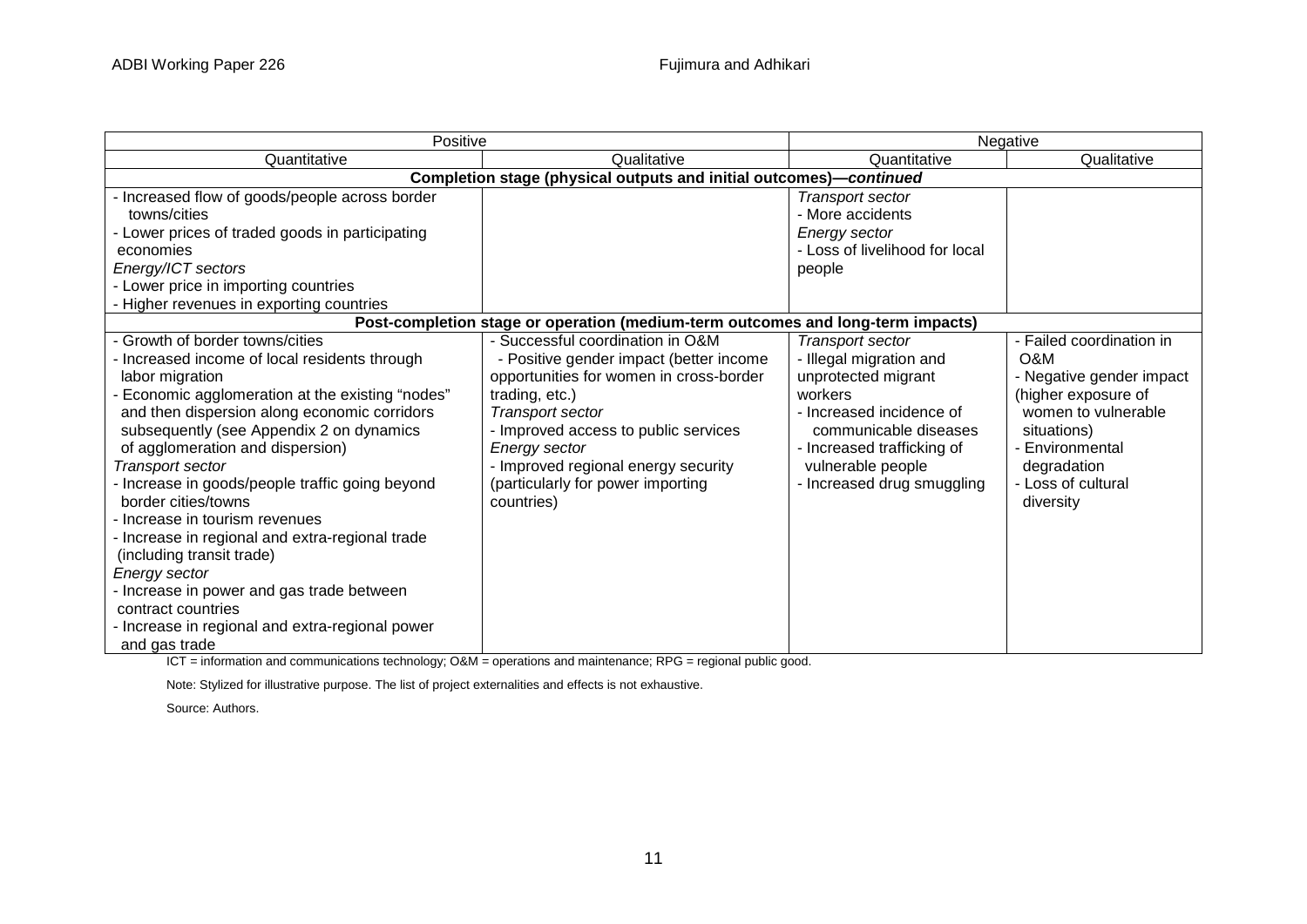# <span id="page-13-0"></span>**3. REVIEW OF CROSS-BORDER INFRASTRUCTURE PROJECTS**

The review in this section draws on available documents from inside and outside ADB and interviews with ADB officers. The framework and criteria suggested in the previous section are applied in the review to the extent possible.

ADB's lending to explicitly "subregional" projects came on full stream only after the late 1990s beginning with the Greater Mekong Subregion (GMS) Program, followed by other regional cooperation initiatives such as Central Asian Regional Cooperation (CAREC) and South Asia Subregional Economic Cooperation (SASEC). As a result, a limited number of cross-border infrastructure projects have been completed and can be evaluated ex post. Therefore, our review covers both completed and ongoing projects.

The list of the 26 projects we reviewed is provided in Appendix 3. They were selected from the projects either completed or ongoing in the transport, energy, and information and communications technology (ICT) sectors that are at least partially financed by ADB. Of the projects, 10 have been completed and the other 16 are ongoing. We summarize findings from our review of these projects along several key aspects below. (The numbers in parentheses indicate serial numbers used in Appendix 3.)

# <span id="page-13-1"></span>**3.1 Quality at Entry**

## **3.1.1 Inadequate Presentation of Rationale as a Cross-Border Project**

With a few exceptions (e.g., Establishment of Pacific Aviation Safety Office, Number 26), project appraisal documents generally fall short of articulating cross-border externalities and rationale for collective action in a multi-country perspective. While the rationale from the viewpoint of individual countries is relatively well established, presentation on the rationale for regional cooperation and coordination is often weak. Positive cross-border effects to neighboring countries seem to be given secondary importance. This would be unfortunate for projects where financing requirements are large and an explicitly regional perspective could help in mobilizing funds from a wider circle of donors, particularly for transport projects for which private sector funds are hard to mobilize. For example, (i) the Lao People's Democratic Republic (Lao PDR) section of the North–South Economic Corridor in GMS seems to be the "weakest link" as categorized by the supply characteristics of regional public goods (see Appendix 1) and could have been articulated in the project document (Number 5); (ii) the Cambodian section of the Southern Economic Corridor in GMS seems to be the "weaker link" (Number 6) (also see Appendix 1); (iii) the Cambodian section of the Singapore–Kunming railway link seems to be the "weakest link" (Number 7); and (iv) the Viet Nam section of the Kunming–Haiphong railway link seems to be the "weaker link" (Number 8).

For power projects that are designed to sell electricity from one country to another, the bulk of the benefits accruing to both countries can be considered cross-border benefits because they would not arise if the power generated could not cross the border and exploit economies of scale in a regional perspective. For a selling country, cross-border benefits derive from additional sales revenue for the operating entity and additional tax revenues for the government. For a purchasing country, cross-border benefits derive from additional consumer surplus by receiving lower-cost power compared with alternative energy sources. Their cross-border "net" benefits are obtained by subtracting the construction and maintenance costs incurred by each country.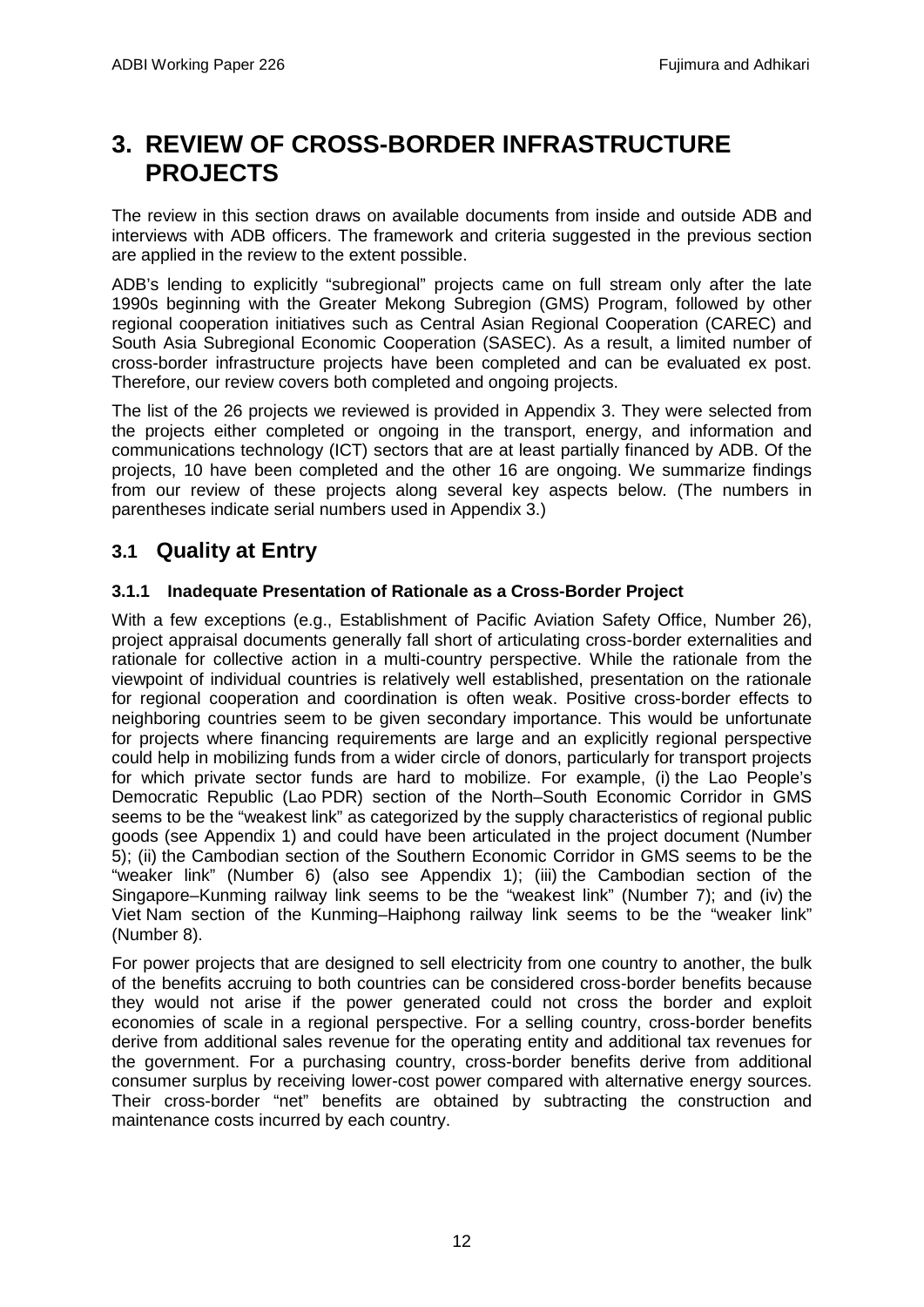#### **3.1.2 National Orientation Taking Focus Away from Benefits Distribution**

Out of the 26 projects reviewed, 13 included some form of distribution analysis across countries and identification of cross-border benefits separate from national benefits while the others did not include distribution analysis nor separate cross-border benefits in their economic analysis at the project preparation stage (see Box 3). Of the former group, 8 projects are loans provided to multiple countries while 12 projects in the latter group are loans provided to a single borrower country. While the lack of distribution analysis may be partly due to data and resource constraints, it may also be due to political or strategic considerations within multilateral donor agencies like ADB in dealing with borrower governments. An incentive to carry out distribution analysis might be weak when an assistance loan is extended to a single country. However, such a tendency would be unfortunate because showing additional cross-border benefits accruing to neighbor countries would enhance further cooperation and promote better alignment of national and regional development goals. Assessment of whether there are benefits for all participating countries is very important for the successful preparation of cross-border projects.

### **Box 3: Inadequate Distribution Analysis**

- No account of subregional benefits despite the project's subregional nature (Number 1).
- No attempt was made for distribution analysis, but given the nature of the project, identification of cross-border benefits and explicit distribution analysis would have strengthened the project rationale (Number 3).
- Initial analysis of the project did not include distribution analysis due to the perceived sensitivity of the inequitable benefit distribution among the three affected countries (Number 5).
- Subregional benefits associated with the road's contribution to increased integration of the economies of Thailand, Cambodia, and Viet Nam along the Southern Economic Corridor were discussed but not quantified due to the "long-term" nature of these benefits (Number 6).
- Distributional analysis was done only within the borrowing country even though the project title includes "GMS" explicitly. The project was categorized as a "single-country, regional project" as the road is located strictly within the Lao PDR but it connects with the already existing road on the Thai side (Number 10).
- Even when a power project is designed to sell electricity from one country to another, the economic analysis often lacks benefit distribution across countries (Numbers 12, 13).
- When a poverty reduction objective is combined with a regional cooperation objective, analysis of benefit distribution across countries seems to be neglected or receives low priority (Numbers 6, 14).
- While the project involves Cambodia's power purchase from Viet Nam, cross-border benefits to Viet Nam associated with economies of scale and additional sales were not quantified (Number 16).
- While all net benefits accruing to participating countries can be considered cross-border benefits in the ICT project, the project document kept the distribution analysis as an internal document due to concern over potential political sensitivity (Number 25).

Source: Authors' compilation.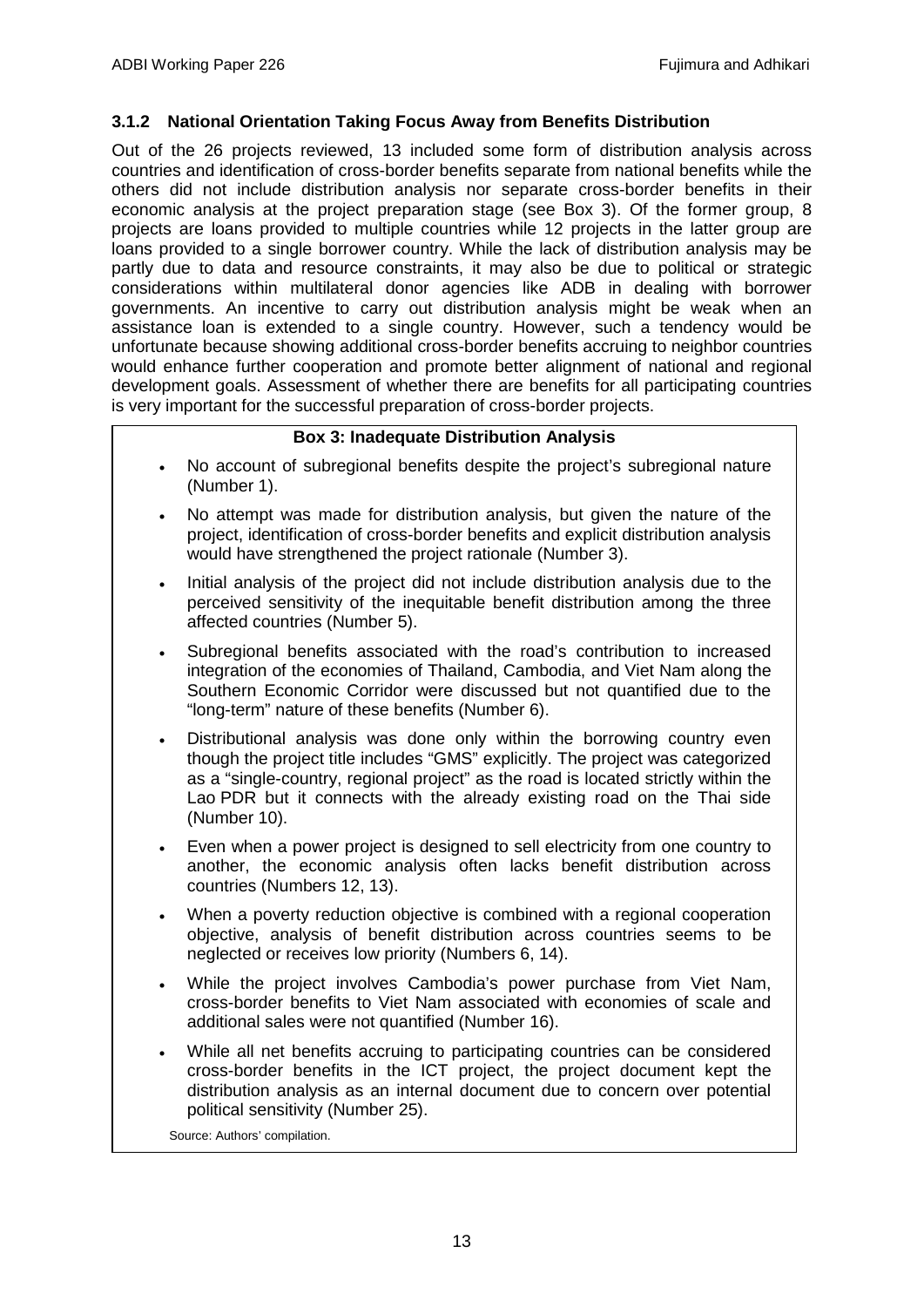#### **3.1.3 Additional Funding Specific to Cross-Border Nature**

Most project documents do not explain adequately about additional funding of a concessional nature that may have been provided specifically due to the cross-border nature of the project in question.<sup>[6](#page-15-0)</sup> Some donors may have strategic as well as commercial interest in supporting certain projects (e.g., Malaysia's support to the railway project in Cambodia) and others including bilateral donors may prefer to allocate a certain portion of their funds to cross-border projects. As these funds are considered to be net benefits flowing into the participating countries as a whole in the form of net resource transfer, a clearer articulation of this aspect is warranted (see Box 4).

#### **Box 4: Project-Specific Concessional Finance for Cross-Border Projects**

- The Northern Economic Corridor Project, initially presented as a purely domestic project, was later presented as a subregional one. This may have helped in mobilizing cooperation and additional funds from the Thai and PRC governments. The project document could have articulated this financing arrangement more clearly (Number 5).
- Funding from OPEC may be specific to the project's regional nature (Numbers 6, 18).
- Funding from OPEC and Malaysia may be specific to the regional nature (Number 7).
- Funding from France may be specific to the regional nature (Number 8).
- Funding from OPEC, Australia, and Korea may be specific to the regional nature (Number 10).
- Funding from Australia may be specific to the regional nature (Number 11).
- Funding from JBIC may be specific to the regional nature (Numbers 13, 16).
- Funding from the World Bank and Norway may be specific the regional nature (Number 14).
- Funding from EBRD and TRACECA are considered specific to the regional nature (Number 17).
- ADB grant and funding from Korea and the PRC may be specific to the regional nature (Number 20).
- Funding from IsDB and Saudi Arabia may be specific to the regional nature (Number 21).
- Grant specific to regional project was provided by USAID in the amount of US\$0.5 million. In addition, funding from OPEC and EBRD may be specific to the regional nature (Number 23).
- Funding from OFID and IsDB may be specific to the regional nature (Number 24).
- Funds from New Zealand, ICAO, and APEC were due to the regional nature (Number 26).

APEC = Asia–Pacific Economic Cooperation; EBRD = European Bank for Reconstruction and Development; ICAO = International Civil Aviation Organization; IsDB = Islamic Development Bank; JBIC = Japan Bank for International Cooperation; OFID = OPEC Fund for International Development; OPEC = Organization for Petroleum Exporting Countries; TRACECA = Transport Corridor Europe Caucasus Asia.

Source: Authors' compilation.

<span id="page-15-0"></span> $6$  See the previous footnote. Multilateral development banks like ADB also play the role of an investment catalyst or a finance mobilizer as their participation in a project reassures other co-financiers including those in the private sector.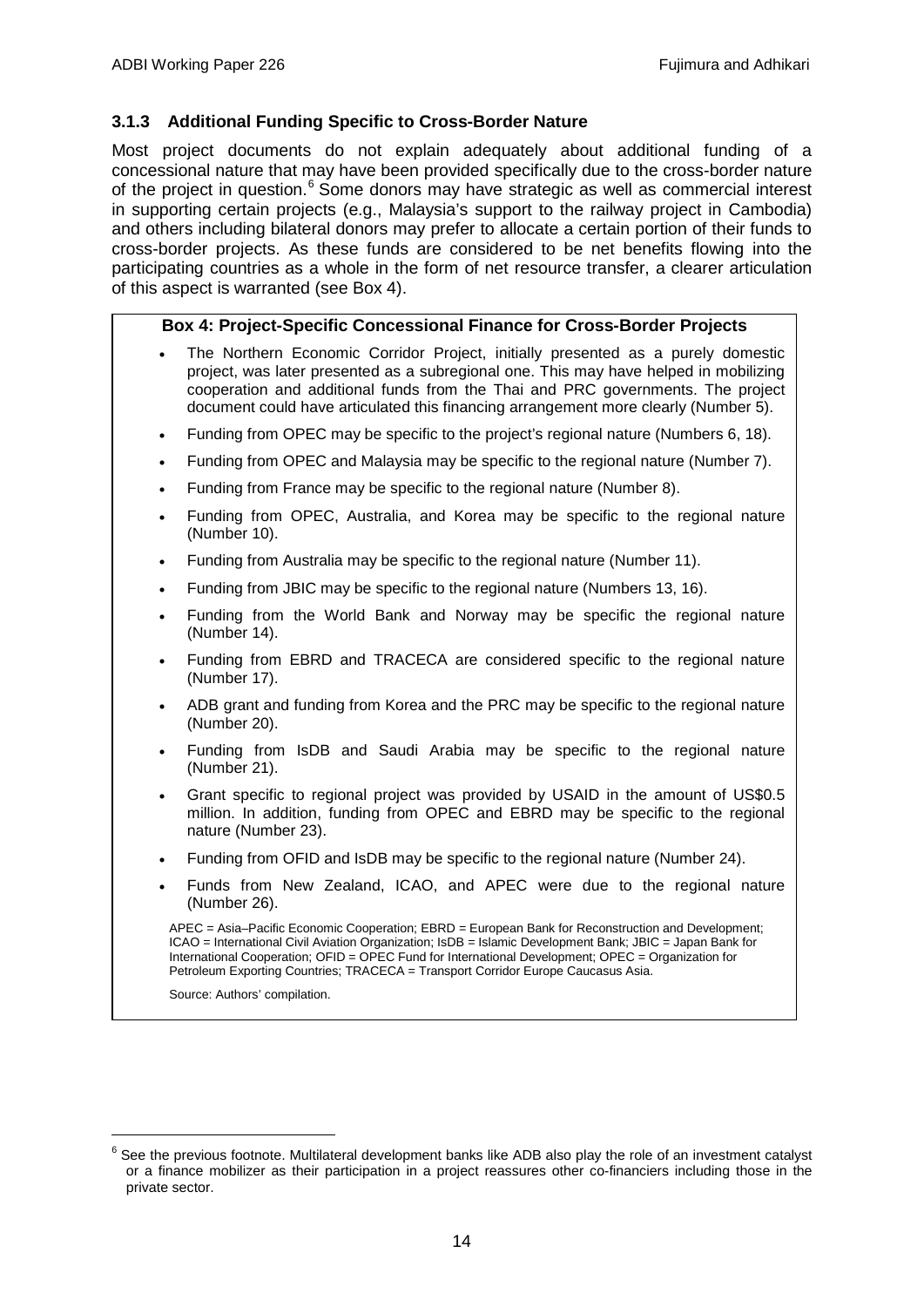# <span id="page-16-0"></span>**3.2 Monitoring and Evaluation of Project Implementation**

## **3.2.1 Inadequate Compensation for Displaced and Resettled People**

Although the issue of displacement and resettlement is a concern not only for cross-border projects but also for national projects, it has a potential of being on a larger scale in the case of the former. Some external studies have reported cases in which adequate compensation was not being made. For example, a nongovernmental organization in Cambodia reported that during the implementation of the Phnom Penh–Ho Chi Minh City (HCMC) Highway Project, there was no compensation on land or inadequate compensation was given to affected families along the project road in Prey Veng Province (Thi 2008). The improvement of National Roads 5 and 6, part of which was under the Cambodia Road Improvement Project, involved relocation of around 2,100 households with more than 3,400 people. Household interviews and focus group discussions in Banteay Meanchey and Siem Reap provinces revealed that most of the affected people owned some form of cottage stores along the roads and felt that the monetary compensation provided was not adequate to reopen their businesses in new sites. Also, they had not been informed about the compensation rate (Ritty 2008).

## **3.2.2 Incomplete Connectivity Penalizing Outcome**

When road construction along an expected transport corridor is left incomplete, the outcome is penalized to the extent of such incompleteness. For example, although it was observed that since completion of the Champasak Road Improvement Project, the number of trucks going from southern Lao PDR toward the Cambodian border increased sixfold, very few trucks actually cross the border due to the absence of the final 6.9-kilometer link road. Therefore, trading of goods by river from the border jetty is more common for now. This happened because there was a conflict between Lao PDR and Cambodia as to the location of the border demarcation. This is a case in which an incomplete border link prevents full realization of expected cross-border benefits. The PRC government has expressed its support to complete the missing part of the road.

There is also a case in which a time lag between different donor assistance projects has created a temporary missing link in a transport corridor. For example, the Phnom Penh– HCMC route is currently incomplete with the remaining bottleneck being the upgrading of the Phnom Penh–Neak Leoung section (61 kilometers) and construction of the bridge over the Mekong River (under construction with Japanese aid and expected to be completed by 2010). There is heavy traffic from HCMC westward toward the Cambodian border and many industrial estates along the road are developing outward from HCMC. However, noticeable cross-border industrial linkages do not appear to have developed between the Phnom Penh and HCMC economies. Obvious economic integration so far seems concentrated at the Moc Bai–Bavet border areas (Fujimura 2008).

# <span id="page-16-1"></span>**3.3 Impact Monitoring During Operation**

Capacity and resource constraints tend to be a persistent issue in impact monitoring starting with the baseline survey and benchmarking. The area of environmental impact tends to be most affected by these constraints. For example, during the implementation of the Theun-Hinboun Hydropower Project, the Theun-Hinboun Power Company (THPC) established the Environmental Management Committee Office comprising local staff to manage mitigation and compensation issues. However, its staff capacity was low and received inadequate supervision from the international specialists. As a result, THPC had to deal with impacts as they occurred, rather than in a strategically planned manner. This became a serious issue from the start of project operation.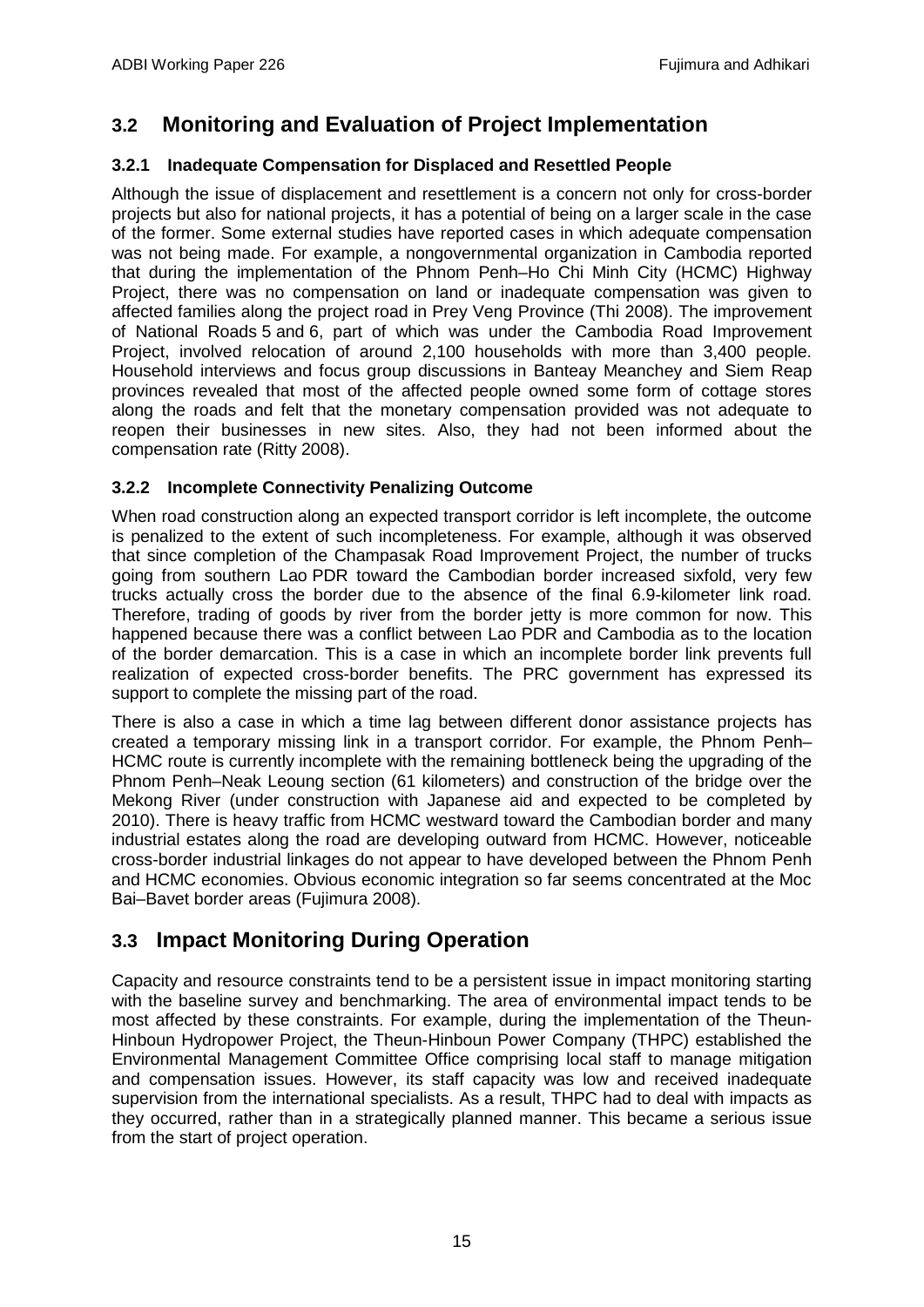# <span id="page-17-0"></span>**3.4 Analytical Rigor in Project Evaluation**

The quality of project evaluation in different stages of the project cycle depends critically on the initial analytical rigor in project preparation. In the case of cross-border projects, a crucial part of the analysis is the identification and quantification of cross-border benefits. Most of the project documents reviewed in the transport sector did not adequately analyze crossborder benefits beyond national benefits, although good attempts were made in some projects. Table 2 summarizes the review on this aspect.

| Project                    | Comment                                                                |
|----------------------------|------------------------------------------------------------------------|
| Champasak Road             | Broader impacts on trade and tourism were discussed but not            |
| Improvement                | quantified.                                                            |
| Phnom Penh to Ho           | The EIRR for the overall project is 26% when "subregion benefits"      |
| Chi Minh City              | are considered and 23% when they are not. Cross-border benefits        |
| Highway                    | are based only on projected traffic diverted from other transport      |
| Improvement                | modes and do not consider wider external impacts through trade         |
|                            | and investment.                                                        |
| Southern Yunnan            | Traffic projection accounts for an increase in cross-border traffic    |
| Road Development           | from 2005 onward after completion of the Northern Economic             |
|                            | Corridor Project, the connecting road from the project road.           |
|                            | However, estimation of cross-border benefits did not account for       |
|                            | this.                                                                  |
| East-West Corridor         | Cross-border traffic formed the basis for subregional benefits in the  |
|                            | calculation of EIRR. Overall, EIRR was estimated to be 19%             |
|                            | without and 23% with subregional benefits. While this is the first     |
|                            | clear case of explicitly presenting cross-border benefits above the    |
|                            | sum of national benefits, the analysis did not go further in capturing |
|                            | wider benefits associated with increased trade flows, which were       |
|                            | discussed but not integrated into economic calculation.                |
| Northern Economic          | Two types of distribution analyses were done: that between             |
| Corridor                   | countries and that within Lao PDR by different functional groups.      |
|                            | However, additional cross-border external benefits beyond the sum      |
|                            | of national net benefits were not identified. Also, wider impacts      |
|                            | through changes in trade, investment, and tourist flows were not       |
|                            | captured.                                                              |
| Rehabilitation of the      | Distribution of project benefits was discussed qualitatively but not   |
| Railway in                 | quantified. No distinction of cross-border benefits despite explicit   |
| Cambodia                   | Singapore-Kunming link.                                                |
| Kunming-Haiphong           | Subregional benefits associated with increased trade and reduced       |
| <b>Transport Corridor:</b> | transport costs to coastal ports were discussed but not quantified.    |
| Yen Vien-Lao Cai           |                                                                        |
| Railway Upgrading          |                                                                        |
| Kunming-Haiphong           | Subregional benefits associated with reduced travel time between       |
| <b>Transport Corridor:</b> | Kunming and Haiphong, alleviation of traffic congestion in cities and  |
| Noi Bai-Lao Cai            | towns, and generation of employment opportunities were discussed       |
| Highway                    | but not quantified.                                                    |
| Northern GMS               | Traffic forecasts were made partly based on analysis of regional       |
| <b>Transport Network</b>   | trade and tourism patterns, but cross-border benefits were not         |
| Improvement                | quantified.                                                            |
| <b>GMS Southern</b>        | Distribution analysis was done for each country component              |
| <b>Coastal Corridor</b>    | (Cambodia and Viet Nam) and for the project road as a whole, but       |
|                            | did not distinguish cross-border benefits that national road projects  |
|                            | would not have separately obtained, despite reference to               |

| Table 2: Analysis of Cross-Border Benefits in Transport Projects |  |
|------------------------------------------------------------------|--|
|------------------------------------------------------------------|--|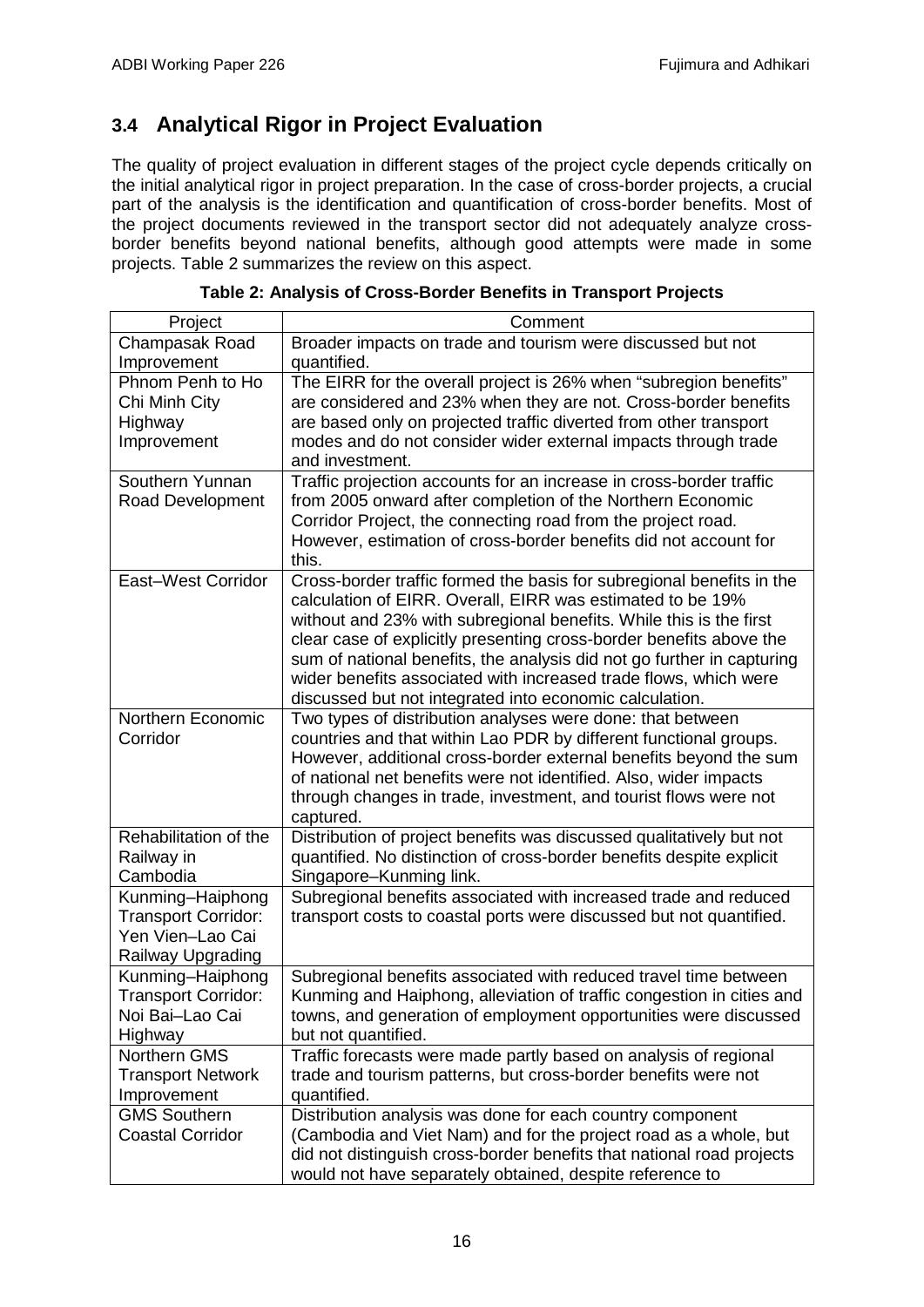|                          | "enormous potential" to facilitate movement of goods and people       |
|--------------------------|-----------------------------------------------------------------------|
|                          | between the two countries.                                            |
| Almaty-Bishkek           | Subregional benefits were not calculated due to lack of origin and    |
| <b>Regional Road</b>     | destination data and quantities and types of freight and passenger    |
| Rehabilitation           | traffic.                                                              |
| Dushanbe-Kyrgyz          | International generated traffic was separately treated in EIRR        |
| <b>Border Road</b>       | calculation but not made the basis for estimating cross-border        |
| <b>Rehabilitation I</b>  | benefits.                                                             |
| Dushanbe-Kyrgyz          | Interesting attempt made on distribution analysis based on            |
| <b>Border Road</b>       | expected increase in four types of trade flows: Tajikistan-Kyrgyz     |
| <b>Rehabilitation II</b> | Republic, Tajikistan–PRC, PRC–Afghanistan, and transit trade          |
|                          | through Pakistan.                                                     |
| <b>Regional Road</b>     | The appraisal analyzed domestic and international trade flows,        |
| Development              | associated benefits due to the project, and their distribution among  |
|                          | Mongolia, PRC, and Russia. However, "additional" cross-border         |
|                          | benefits beyond the sum of national benefits were not separated.      |
| Project                  | Comment                                                               |
| East-West Highway        | Cross-border benefits were not identified or quantified despite the   |
| Improvement              | obviously regional nature of the road.                                |
| <b>CAREC Regional</b>    | "International traffic" based on generated and diverted traffic was   |
| <b>Road Corridor</b>     | distinguished in quantifying cross-border benefits, but it is unclear |
| Improvement              | how wider impacts on trade and investments are related to this        |
|                          | traffic.                                                              |
|                          |                                                                       |

CAREC = Central Asian Regional Cooperation; EIRR = estimated economic rate of return; GMS = Greater Mekong Subregion; Lao PDR = Lao People's Democratic Republic; PRC = People's Republic of China.

Source: Authors' compilation.

It should be noted, however, that some road projects do not have adequate clues with which to benchmark cross-border traffic. For example, in the case of the Northern Economic Corridor Project, the project road was impassable for several months of a year and traffic projection had to be based on the traffic in the areas where the existing traffic was considered proximate to how the traffic might be generated after project completion. Similarly, in the case of the GMS Southern Coastal Corridor Project, the Viet Nam– Cambodia border was closed to international traffic prior to the project, making quantitative benchmarking for cross-border traffic impossible. Practitioners face a practical problem of weighing the accounting of benefits to demonstrate economic viability, e.g., beyond certain cutoff criteria of economic rate of return, against the corresponding cost of collecting additional data and information. As a result, benefit quantification tends toward conservative estimates.

## <span id="page-18-0"></span>**3.5 Patterns of Emerging Outcomes and Impacts: Macro- and Micro-Level Evidence**

Mindful of the numerous pitfalls and subtleties listed above, many studies, albeit less than the ideal of randomized evaluation, have produced interesting results indicating emerging outcomes and impacts of cross-border infrastructure projects implemented in Asia. At the macro level, cross-border infrastructure reduces trade costs, leading to more trade and investment, and then to growth. At the micro level, cross-border infrastructure can benefit the poor by improving their income opportunities and access to labor markets and social services. Here, we summarize notable findings based on the review of available project documents and studies undertaken by ADB and others. They are mainly related to crossborder infrastructure projects in the transport sector.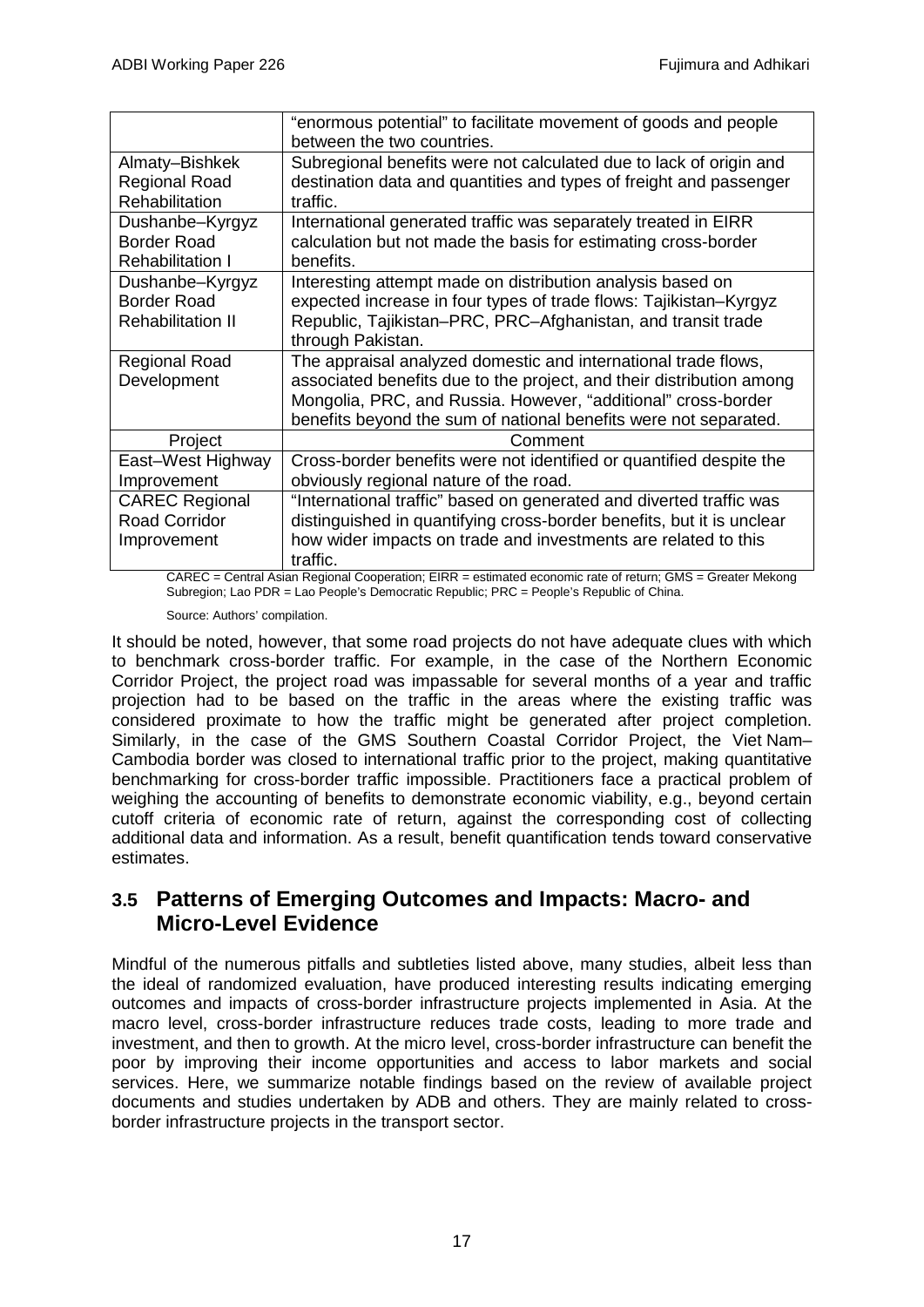## **3.5.1 Macro-Level Evidence**

Two types of approaches have been used in analyzing the macro impact of regional infrastructure development: econometric analysis using panel data and simulation analysis using CGE models. While these studies have limitations in isolating the impacts of individual projects, they offer insights on the aggregate-level impact of infrastructure development. For example, Edmonds and Fujimura (2008) used a gravity model using panel data from GMS countries to analyze the determinants of regional trade and foreign direct investment (FDI) flows. The study found that cross-border road development (expressed in road density) has had a distinctively positive impact on regional trade flow, controlling for other factors. Menon and Warr (2008) constructed a multi-sector, multi-household general equilibrium model to quantify the effect of rural road improvement on poverty incidence in the Lao PDR. They found different impacts depending on the type of road improvement. For example, upgrading of no-access roads to dry-season-access roads has a far larger impact on household poverty compared with upgrading dry-season-only roads to all-weather roads. This implies that given the Lao PDR's landlocked location, improving rural road networks, which would practically connect to either one of its neighbor countries (e.g., Champasak Road Improvement Project), can significantly enhance the welfare of poor households.

In a forward-looking study of the CAREC region, ADB (2006c) used a multi-sector CGE model to simulate the economic impact of regional cooperation in transport, transit, and trade policy, focusing on the Kyrgyz Republic. Its results indicate that the cumulative increase in the country's real gross domestic product in 2006–2015 would be far higher than the baseline scenario without regional cooperation and that the average cumulative increase in the incomes of poor households could be almost doubled over the same period.

## **3.5.2 Micro-Level Evidence**

Micro-level studies use primary and secondary data collected from qualitative and quantitative surveys (e.g., baseline and post-implementation surveys) and related methodologies such as rapid pilot assessments, case studies, and participatory assessments. Findings from these studies are summarized here in the order of short- to medium- and long-run impacts, and from positive to negative impacts, that are observed at the micro level.

## *Reduced Travel Time and Transport Cost*

An immediate outcome of building cross-border transport infrastructure is reduction in travel time and transport cost. In the case of the Champasak Road Improvement Project, travel time from the Thai–Lao PDR border at Vung Tau to the Lao PDR–Cambodia border of Veun Kham via Pakse was reduced by more than half, and travel costs fell for those using private transport. Also, the cost of public transport decreased by more than 20% in real terms (ADB 2008). In the case of the Phnom Penh–HCMC Highway Project, the average time required to reach local health care services has fallen by about 30%, while travel times to schools and markets are down by about 40% (Phyrum, Sothy, and Horn 2007). In the case of the East– West Corridor Project, travel time from the Lao PDR–Viet Nam border of Dansavanh to Khanthabouly on Road 9 was reduced from about 12 hours in 2001 to 2.5–3.0 hours (Rattanatay 2007). In the case of the North–South Economic Corridor via the Lao PDR, after the completion of the Lao PDR road section, travel time from Bangkok to Kunming was reduced from 78 hours in 2000 to 51 hours in 2006, and is projected to be further reduced to 30 hours in 2015. Correspondingly, the cost of transporting one ton of rubber products from Bangkok to Kunming was reduced from US\$563 in 2000 to US\$392 in 2006, and is projected to be further reduced to US\$210 in 2015 (Banomyong 2007). In the case of the Almaty–Bishkek Regional Road Rehabilitation Project, travel time was reduced by at least 50% from 5–6 to 2–3 hours (ADB 2008). Transport costs for exporting fruits and vegetables from Bishkek to Novosibirsk decreased from US\$3,700–3,900 in 2001 to US\$3,500–3,700 in 2004 (Ganiev 2005).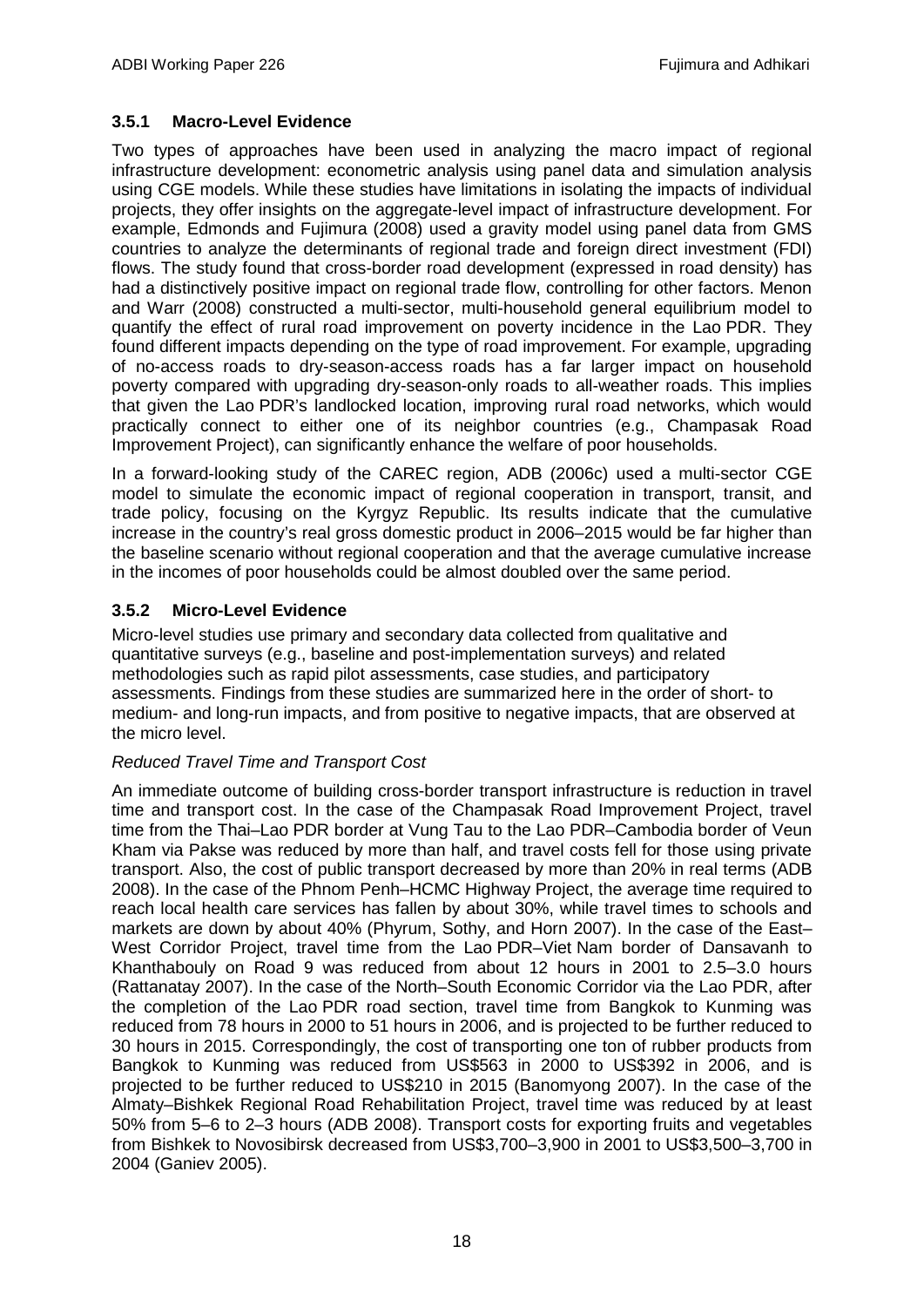#### *Increased Traffic*

Reduced transport costs generate increased traffic. After the completion of the Champasak Road Improvement Project, traffic volume on the project route grew at an average annual rate of 22% against the projected growth rate of 5.0–7.5% (post evaluation in 2005). The number of passenger buses on Road 9 in the Lao PDR along the East–West Economic Corridor increased from about 600 buses in 2000 to around 1,560 buses in 2005, while the number of freight operators also doubled over the same period (Rattanatay 2007). Traffic volume on the route of the Almaty–Bishkek Regional Road Rehabilitation Project grew by 25% after 2007 (ADB 2008).

#### *Expanded Trade*

Increased traffic is explained by the expansion of regional trade due to the reduced transport costs, particularly over land in the case of road projects. For example, trade between Cambodia and southern Viet Nam along the Southern Economic Corridor increased by about 40% per year between 2003 and 2006 (ADB 2008). For Savannakhet Province as a whole, which is Lao PDR's transit province along the East–West Economic Corridor, the amount of exports and imports increased by 24 times and 39 times, respectively, in 2001– 2005 (Rattanatay 2007). Exports from the Kyrgyz Republic to Kazakhstan increased by 160% between 1998 and 2007, presumably due in part to the completion of the Almaty– Bishkek Regional Road Rehabilitation Project (ADB 2008).

#### *Induced Investments*

Improved cross-border transport infrastructure induces investments for new economic activities. In anticipation of a closer economic link between Viet Nam and Cambodia, industrial districts on the Viet Nam side along the Southern Economic Corridor are developing, such as the Trang Bang Industrial Park, which is generating many jobs for the local population (ADB 2008). In a field survey on the corridor, 70% of the respondents showed an interest in owning a small business or expanding their current one in the postdevelopment period, 12% showed an interest in expanding their agricultural activities, and 9% expected to work in a factory job if available (Phyrum et al. 2007). FDI is attracted to places where transport costs are low and resource complementarity is high. The value of FDI and joint ventures in Savannakhet Province increased from only US\$96 million in 1995– 2000 to US\$250 million in 2001–2005. Of these FDI projects, 53% are in agriculture, and villagers in the province have been engaged increasingly in activities sponsored by these projects such as silk and cotton production, weaving, and handicrafts (Rattanatay 2007).

#### *Enhanced Tourism*

Part of the increased traffic volume is related to the increased number of visitors and tourists. There was a 128% increase in the number of tourists visiting Champasak Province of the Lao PDR between 1998 and 2004 partly due to the Champasak Road Improvement Project (post evaluation in 2005). The number of visitors including tourists crossing the Cambodia– Viet Nam border at Bavet–Moc Bai, rose at an average annual rate of about 53%, and vehicles crossing the border increased at an average annual rate of 38% between 2003 and 2006 (ADB 2008). In Savannakhet Province, the number of tourist arrivals increased from 90,910 in 1999 to 222,063 in 2006. Following the opening of the Second Mekong International Bridge, the number of tourist arrivals increased by 8% in the first two months of 2007. More than half of such tourism involves regional tours covering Thailand, Lao PDR, and Viet Nam (Rattanatay 2007). Tourists visiting Kyrgyz Republic increased by 50% to about one million between 2005 and 2007, partly due to the Almaty–Bishkek road improvement and its associated border facility improvement, and partly due to the complementary private sector investments in accommodation and services at key tourist destinations in the country. A similar development is likely to happen along the Southern Economic Corridor because the route passes through all of Cambodia's designated tourism zones (Angkor, Phnom Penh, and coastal zones).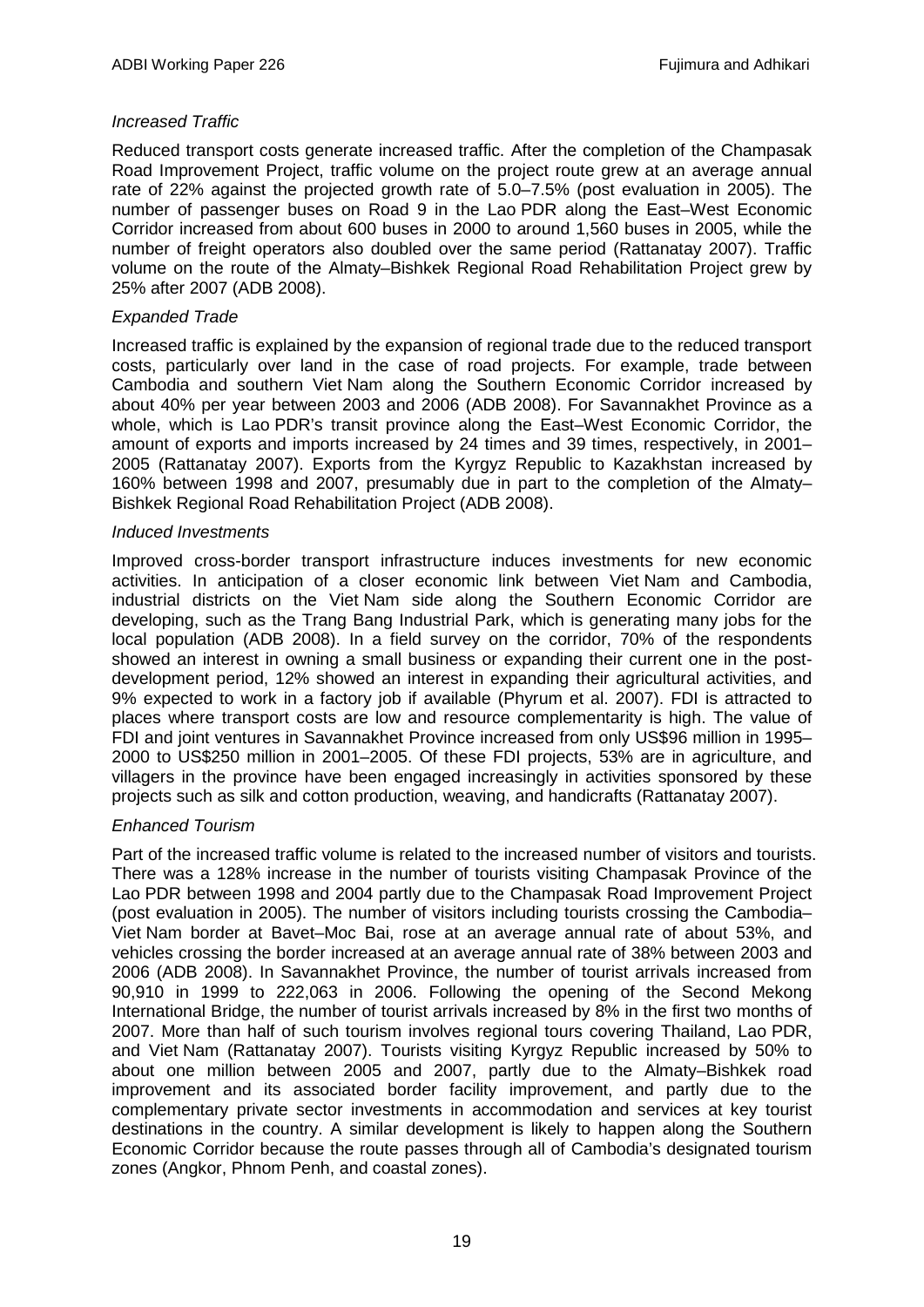#### *Enhanced Movement of People and Income Opportunities*

Enhanced movement of people leads not only to increased short-run tourism but also to increased long-run labor mobility. For example, magnitudes of labor movement in GMS have been significant. Even Saravan Province in the Lao PDR, which is off the direct East–West Corridor route, has sent significant numbers of cross-border workers to Cambodia and Thailand—implying a far reaching impact of wage-differential incentives. Enhanced labor mobility improves household income opportunities. Overall, the situation for cross-border workers in GMS seems to have improved over 2001–2005 as their perceived changes were largely for the better in terms of working conditions, ease of crossing the border, and wage level (Singh and Mitra 2006).

#### *Increased Income and Improved Living Standards of Households*

Evidence is emerging on increased income and improved living standards of households under the influence of cross-border transport infrastructure projects. About 46% of households in the influence area of the Champasak Road Improvement Project increased their agricultural output for sale at local markets and increased their incomes (post evaluation in 2005). Of the respondents to the survey on the Southern Economic Corridor, 70% claimed their living standards had improved while 23% said there had been no changes and 7% complained of being worse off, amounting to a generally favorable perception of the developmental impact (Phyrum et al. 2007). Between 1994 and 2000, gross domestic product in the six municipalities and counties in the influence area of the Southern Yunnan Road Development Project increased by 1.9 times on average, significantly higher than the national average of 1.4 times. During the same period, US\$390 million was paid to the workers as wages. The number of tourists in the project area also rose fivefold, leading to significant spillover effects (ADB 2008). These are considered to be the initial impacts of various investments along the North–South Economic Corridor on the Yunnan side. The majority of people living in districts along the East–West Economic Corridor, who previously depended on subsistence farming and shifting cultivation, are now engaged in commercialized agricultural production of such products as livestock, poultry, sugarcane, cassava, bananas, watermelon, and tree plantations for domestic and international markets. As the East–West Corridor Project included rural access road components, its benefits also reached households located far off Road 9, contributing to wider poverty reduction (Rattanatay 2007).

#### *Growth in Border Cities and Towns: Agglomeration Effects*

As movement of goods and people across borders becomes easier, the diversity of resource endowments among neighboring countries tends to magnify agglomeration effects in which entrepreneurs exploit new arbitrage opportunities and combine resources with varying competitive advantage across borders. While it is still too early to detect the extent of agglomeration effects attributable to specific projects, one can safely associate noticeable developments at border areas at least partly with the progress in cross-border infrastructure, in terms of both physical infrastructure and accompanying institutions and regulatory arrangements. For example, the garment industry at Poipet border areas is likely to further flourish due to easier movement of goods and people: "In its most basic form, the process begins with Thai wholesalers selling Thai fabric to traders in the large Rong Kleung market. These traders then subcontract or outsource the production to Cambodian manufacturers living in the Poipet area, these manufacturers or subcontractors are usually households with tailoring equipment and employing 10–40 garment workers…" (Singh and Mitra 2006: 95). A similar development has been observed at the Thailand–Myanmar border at the western end of the East–West Corridor. Labor-intensive industries are becoming concentrated in Mae Sot District of Tak Province, where Thai garment firms employ labor from Myanmar on a large scale (Kudo 2007). Also in other border areas in the GMS such as Bavet (Cambodia)–Moc Bai (Viet Nam) and Mae Sai (Thailand)–Tachilek (Myanmar), initial agglomeration effects are observable.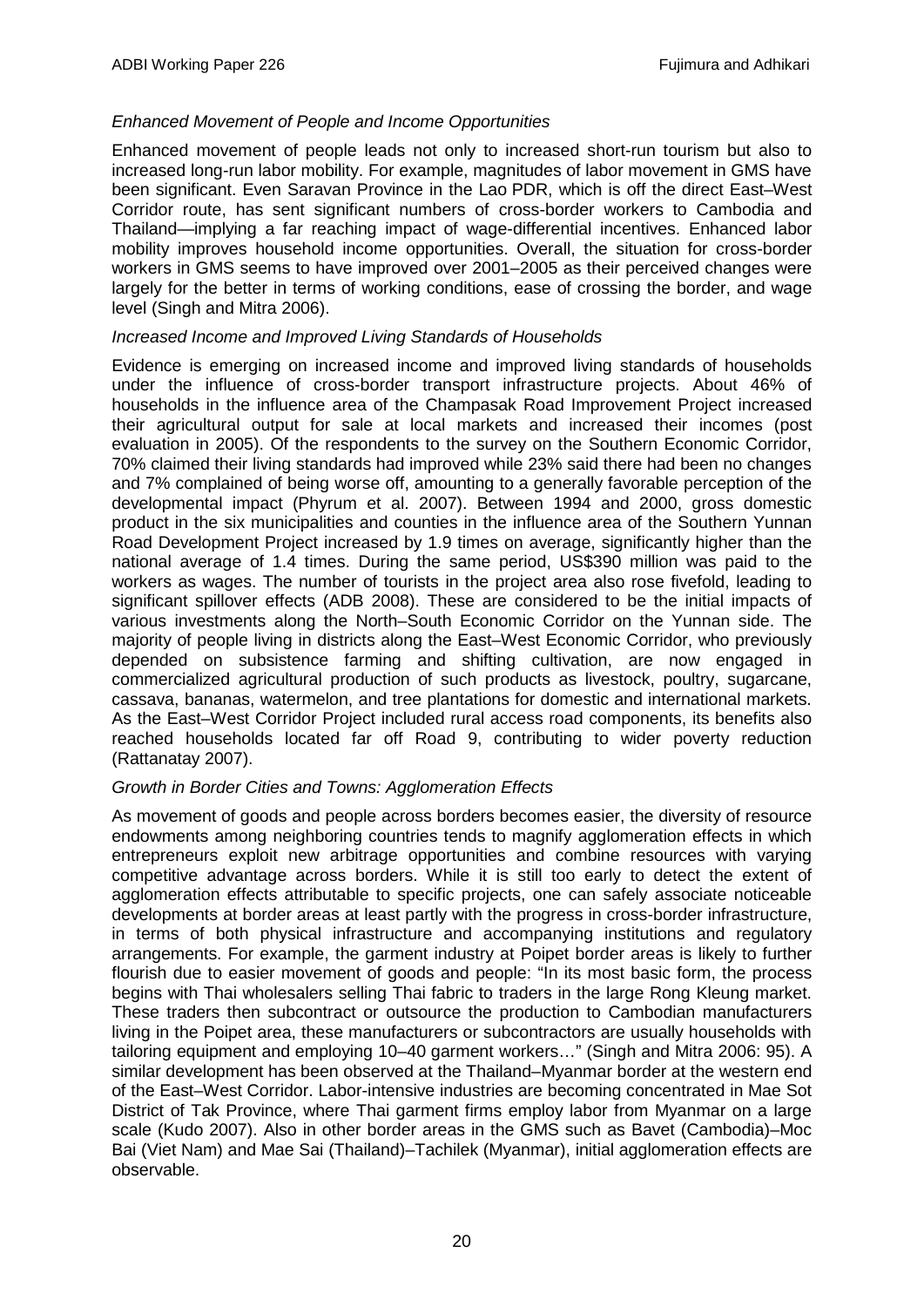#### *Dispersion along Economic Corridors to Some Extent*

In some economic corridors, dispersion of economic activities from existing nodes seems to be emerging. For example, district towns along Road 9 in the Lao PDR are growing fast where new concrete houses, markets, guesthouses and restaurants, trade and service activities such as petrol stations, automobile repair shops, and other micro enterprises never observed before in these remote areas have been mushrooming (Rattanatay 2007). The East–West Economic Corridor is starting to see some dispersion effects along Road 9 after the initial agglomeration effects at the border nodes such as the Mukdahan (Thailand)– Savannakhet (Lao PDR) and Dansavanh (Lao PDR)–Lao Bao (Viet Nam) borders. When complementary institutions and regulatory aspects of cross-border goods movement improve, the dispersion of cross-border benefits will accelerate. (See Appendix 2 on the dynamics of agglomeration and dispersion.)

#### *Dispersion Effects Depend on Complementary Investments*

While cross-border benefits are expected to spread over time, the speed of such diffusion and its perception by households depends on complementary investments off the trunk routes of transport corridors. For example, 45% of the survey respondents from the Southern Economic Corridor believed that in addition to developing the main corridor, rural infrastructure as well as basic education and health care should be addressed in order to improve rural livelihoods. Responses included rural roads and electricity (88%), factories (74%), irrigation (45%), and health and education infrastructure (37%) (Phyrum et al. 2007).

#### *Road Accidents*

One initially observable negative outcome of cross-border transport infrastructure is an increase in accidents. Increased speed and easier border crossing can cause more frequent and more severe accidents. Along Road 8 in the Lao PDR, there were around 5,000 accidents with more than 7,300 injuries and around 500 deaths in 2005. Along Road 9 in Savannakhet Province, there were around 1,000 accidents and 2,000 injured with almost 100 deaths in the same year (Rattanatay 2007).

#### *Casino Prevalence*

Initial agglomeration effects at border areas, ironically, often begin with quick-cash businesses such as casinos, which typically locate at the side of the border where law enforcement is weaker, e.g., the Mong Cai (Viet Nam) side of the Viet Nam–Guangxi border; the Poipet (Cambodia) side of the Thailand–Cambodia border; the Bavet (Cambodia) side of the Viet Nam–Cambodia border; the Tachilek (Myanmar) side of the Thai–Myanmar border; the Maila (Myanmar) side of the Yunnan–Myanmar border; and the Boten (Lao PDR) side of the Lao PDR–Yunnan border. At Mong Cai, an investor based in Hong Kong, China opened a casino hotel in 2002 to serve tourists from the PRC. At Poipet, nine casino hotels were operating by 2006 to serve Thai tourists. At Bavet, five or six casino hotels opened by 2006 to serve Vietnamese tourists. At Boten, a PRC company has recently been given a 30-year right to build and operate the Boten Economic Development Zone in which reportedly the main draw so far is a casino, which is to serve tourists from the PRC and is off limits to Laotians.

While these casino businesses in border areas have some positive effects in terms of cash revenue to the host partners (private and public sector) and employment creation effects for local residents (in unskilled jobs presumably), unfavorable social spillover effects including those described below can be expected not only for the host country but also for the touristsending country. In fact, at Maila (Myanmar), where the Shan State allowed PRC investors to establish casino hotels in the 1990s, crowds of tourists from the PRC flowed into the previously quiet town and concern raised by the PRC authorities over the reckless behavior of the PRC visitors and their increasing debt led to the closure of the casino hotels by 2005 (Kudo 2007).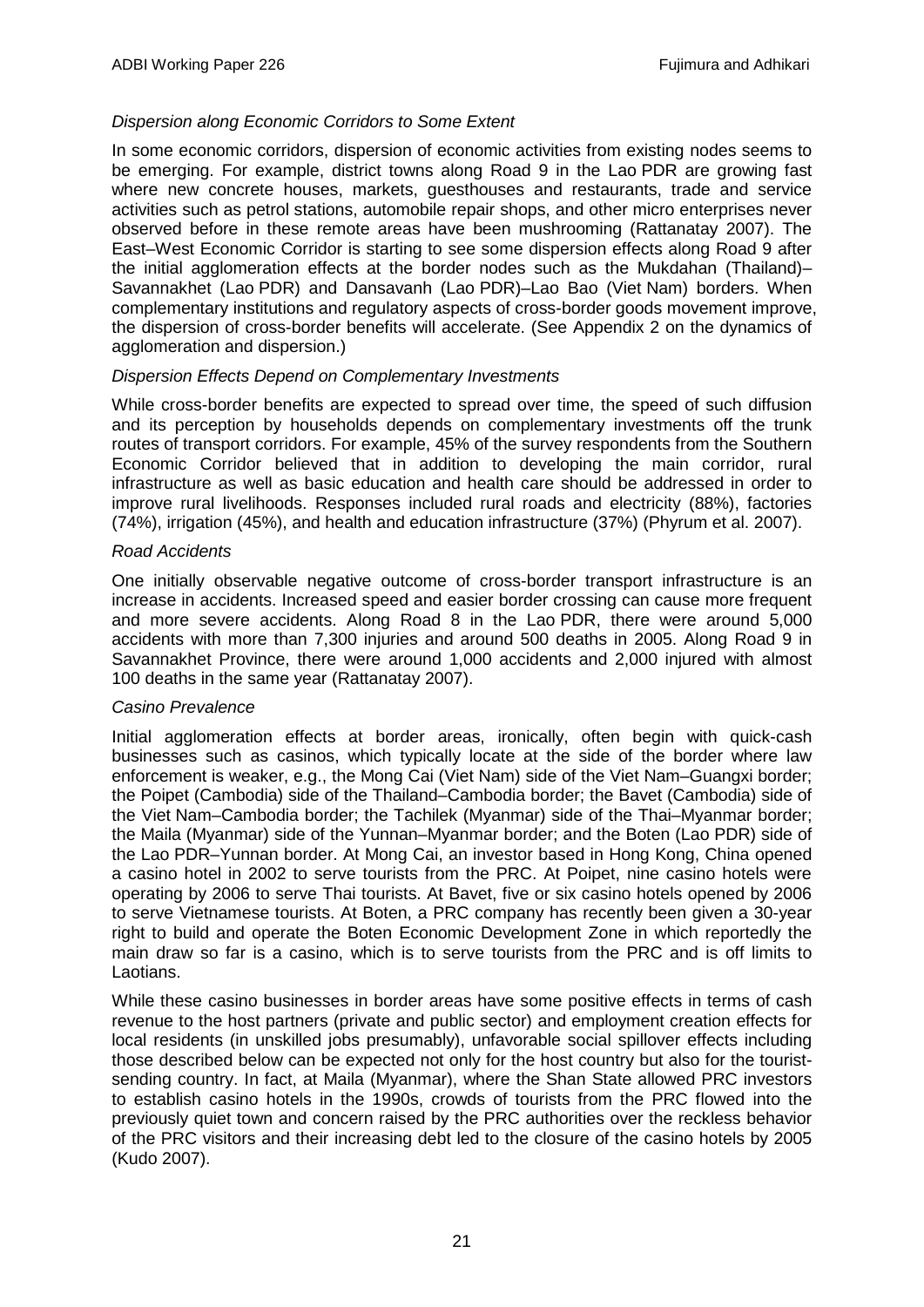## *Smuggling*

Poor people are often used as intermediary porters in smuggling networks. In just two examples, poor border villagers are paid to drive smuggled motor bikes and cars across rice fields and forest trails along the Cambodia–Thai border; and poor Cambodian women and children living in border areas are paid to wear as many Thai clothes as possible and walk across the border along informal gates. They are exposed to a considerable risk (especially so for women) because, if caught, they are often abused verbally and sometimes physically. In the case of drug smuggling, the carriers tend to be poor and vulnerable groups living in the corridor provinces, such as street children in Poipet. They take the highest risk in becoming porters and peddlers in drug smuggling for small sums of money. Young migrant workers are vulnerable to drug abuse because often their employers force them to take amphetamines for "strength" so that they can work longer hours (Singh and Mitra 2006). In the CAREC region, drug smuggling is a serious issue, especially along the road corridors involving Afghanistan.

## *HIV/AIDS*

Among the most serious forms of negative cross-border externalities is the spread of communicable diseases, especially HIV/AIDS. The number of HIV carriers in Tay Ninh Province in Viet Nam reached 1,316 by October 2005 with a marked increase during recent years. Among Vietnamese commercial sex workers in Svay Rieng, as many as 40% are considered HIV carriers. Out of 1,400 HIV-infected people in Lao PDR in 2001, 872 were found in Savannakhet and Saravan provinces alone. Most of these cases are found along the Thai border and along Road 9 (Singh and Mitra 2006). Most of outbreaks of HIV/AIDS and sexually transmitted diseases are found in the integrated areas along the Thai–Lao PDR border, such as Roads 9 and 13 (Thi 2008).

## *Human Trafficking*

Human and drug trafficking was the most-cited concern among the survey respondents from the Southern Economic Corridor (68% response rate) (Phyrum et al. 2007). There are three broad degrees of trafficking: (i) cheating cross-border workers into low standard jobs; (ii) cheating children and vulnerable groups into doing risky and demanding tasks such as smuggling, begging, and drug peddling; and (iii) trafficking for prostitution or sex work. All three forms of trafficking are commonplace along the GMS corridor provinces and are more concentrated in areas near the border as there is more labor migration from there. Even when authorities know who traffickers are in their jurisdiction, they lack the evidence to bring them to court. Witnesses are difficult to find and victims are afraid of coming forward for fear of being looked down on by their fellow villagers (Singh and Mitra 2006).

#### *Illegal Logging and Deforestation*

Opening of regional transport corridors can lead to more illegal logging and deforestation. Migration from outlying villages to areas adjacent to the project road in the Champasak Road Improvement Project is resulting in clearing of forest buffer zones using slash-and-burn techniques. Migrants tend to clear the forest area to build their houses and to create paddy fields. This forest encroachment issue needs to be better understood before a comprehensive solution can be found (post evaluation in 2005). Given that the bulk of wood processing industries in the Lao PDR are concentrated in the central region and particularly in the provinces along the East–West Economic Corridor, it is likely that the easier transport stimulates more illegal logging (Singh and Mitra 2006). It was reported that landslides and deforestation increased in Xishuangbanna in Yunnan Province along National Road 3 of the North–South Economic Corridor. Forest cover decreased in the buffer zones of the road while rubber plantations increased dramatically along the road, causing concerns about environmental degradation. Similar development has been observed on the Lao PDR side of the North–South Economic Corridor: cutting of forest trees on both sides of the road to be replaced by monoculture crop production such as rubber and coconut plantations (Thi 2008).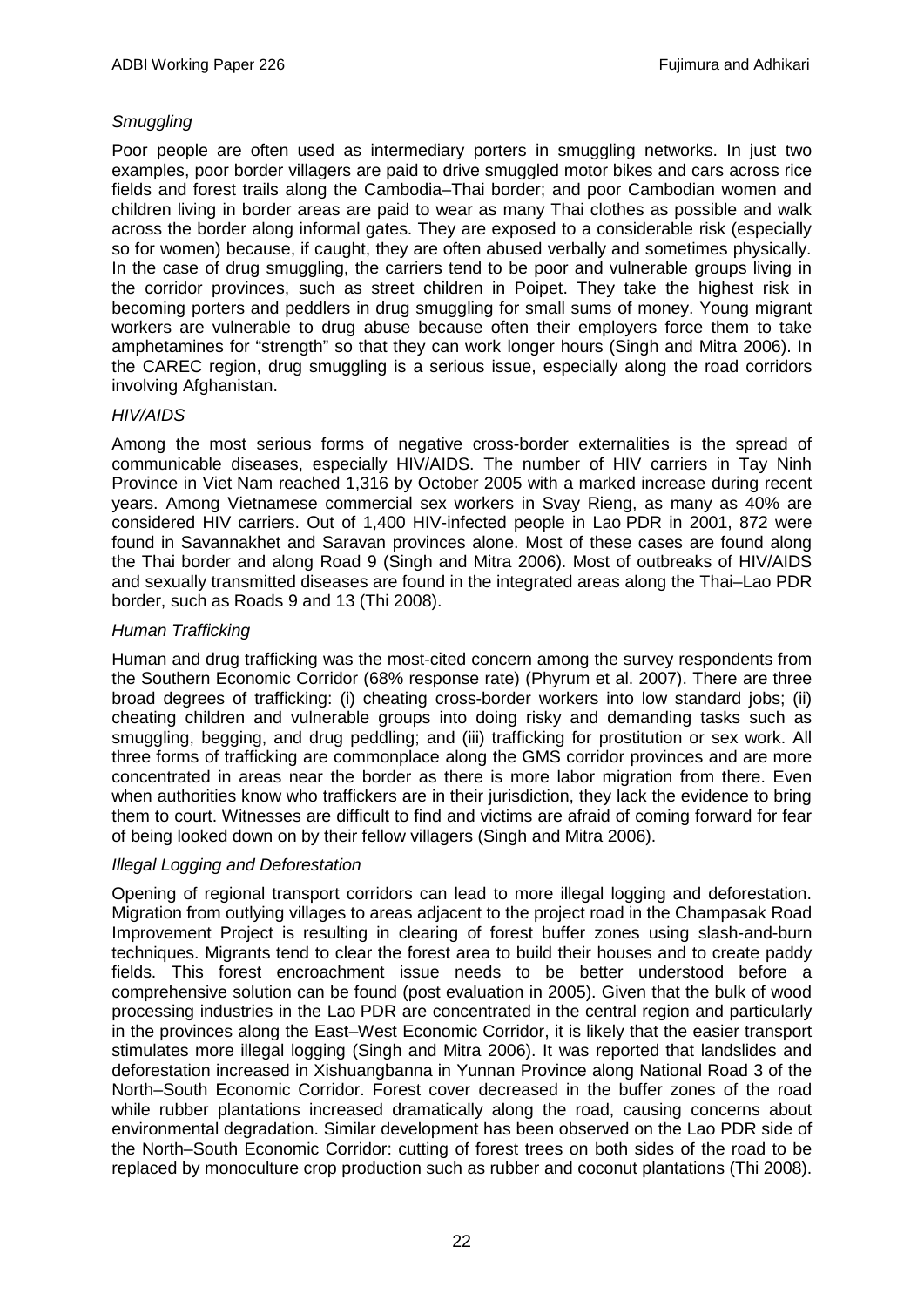However, it can be argued that the extent of illegal logging depends on the initial quality of the road and the change in the quality due to the project. For example, if a project is upgrading from gravel to sealed road, it would not make a difference in the extent of logging or smuggling. If the existing quality of the road already enables the transport of illegal logs, further improved road quality would not have an incremental negative impact.

# <span id="page-24-0"></span>**4. LESSONS LEARNED**

Based on the review and evidence collected above, this section draws lessons and implications for the design and implementation of cross-border infrastructure projects.

## <span id="page-24-1"></span>**4.1 Characteristics of Successful Projects**

We can detect several factors that contribute to successful preparation and implementation of cross-border infrastructure projects.

## **4.1.1 Clear Rationale in Articulation of Economic Corridor Concept**

For the East–West Corridor Project in the GMS, ADB's approach was to pursue a broader set of cross-border trade and investment impacts including the promotion of special production and trade zones that will support the concept of economic corridors. The project rationale was based on long-run cross-border benefits along the line of agglomeration and dispersion, making clear the economic rationale of the project from a regional perspective. Similarly, project documents for road projects in CAREC countries (Numbers 17, 19, 20, and 22 in Appendix 3) have been relatively well articulated regarding the nature of cross-border impacts. This may be partly owing to the fact that these countries are all landlocked and it is relatively easy to put road sections in these countries in a larger picture of regional and interregional corridors. As the CAREC transport sector master plan identifies six economic corridors across member countries, road projects included in these corridors would all be considered cross-border road projects.

#### **4.1.2 Use of Distribution Analysis as a Guide for a Win-Win Design**

A properly prepared distribution analysis can help adjust project design for a win-win direction. For example, the appraisal analysis for the Northern Economic Corridor Project indicated a disproportionate share of the benefits from saved vehicle operating costs in favor of Thailand and the PRC and against the Lao PDR. Particularly the benefits associated with diverted traffic were projected to accrue to Thai and PRC stakeholders. However, two implicit compensation mechanisms assumed in the project arrangement make up for the otherwise unfavorable distributional outcome for the Lao PDR. The first is the transit fee to be collected by the Lao PDR government from the road users including those originating from Thailand and the PRC. The second is the concessional loans (net financial transfer due to the favorable terms of the government loans compared to commercial loans) provided by the Thai and PRC governments to the Lao PDR government. These arrangements counter project costs disproportionately borne by the Lao PDR government and potential social and environmental effects that would mainly accrue to people in the Lao PDR. Given that they help ensure a win-win outcome, the project document could have elaborated more on these compensating arrangements in project design.

## **4.1.3 Fair Chance of Success in Public–Private Partnership in the Energy Sector**

In the energy sector, where potential private demand and supply can meet across borders, there is a fair chance of forming a "club" without having to mobilize extensive resources from the public sector. Cross-border power projects can capture economies of scale and be attractive to international private sector investors. Exportability means bankability for private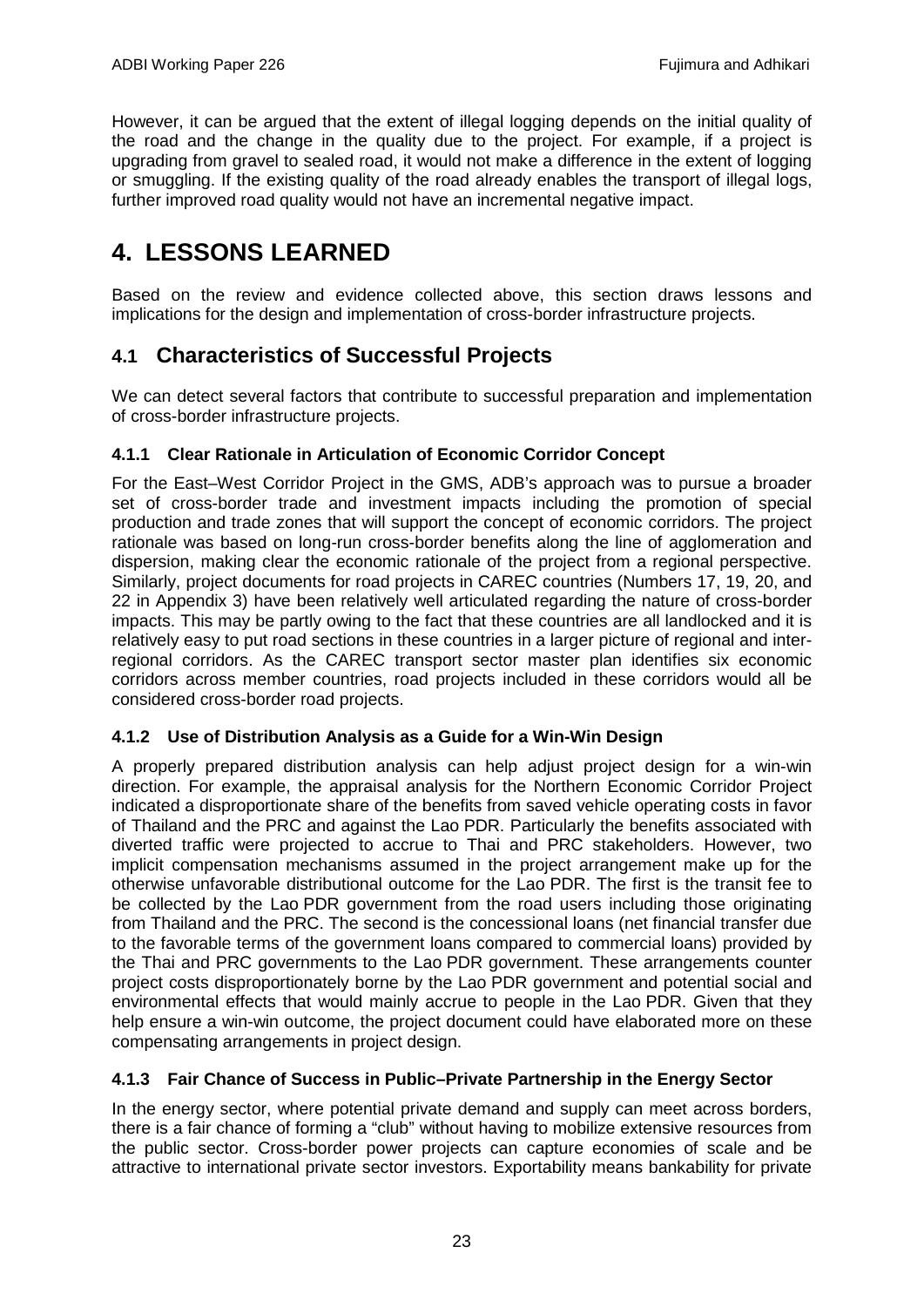sector financiers. For example, the Theun-Hinbon Hydropower Project can serve as a model for a successful public–private partnership. It has achieved its intended purpose and is currently the largest foreign exchange source for the Lao PDR. Sales revenues for the Theun-Hinbon Power Company (THPC) increased from US\$42 million in 1998 to US\$57 million in 2005 and are expected to maintain that level in the future. THPC's dividend payments in 2003–2005 amounted to US\$78 million, of which US\$47 million went to Electricite du Laos. In 2004, THPC started to pay taxes at about US\$3 million a year. The project is rated highly relevant, highly efficacious, highly efficient, and likely to be sustainable (ADB 2006b).

## **4.1.4 Some Aspects of Transport Infrastructure Can Bypass Various Constraints**

Even where diseconomies of scale prevail, as in the case of the Pacific countries, some types of transport infrastructure services can be provided collectively. The fee-based professional services by the Pacific Aviation Safety Office can be considered a club good. An appropriate model of governance is easier to achieve when there are no incumbent providers to oppose reform. The Pacific Aviation Safety Office is the first example of a regional organization that Pacific developing member countries have been willing to set up on a self-financing basis without donor grants. It is likely to serve as a model for future intergovernmental regional cooperation, particularly in transport and regulation infrastructure and services (Guild 2008).

## *ICT Sector Has a Chance of Successful Cross-Border Coordination if Not Finance*

The ICT sector is primarily private sector-oriented and the services involved are close to pure private goods. Therefore, public intervention is not much required. However, regional context may necessitate coordination by a regional public agency like ADB. The SASEC Information Highway Project is a case in point. Several favorable conditions helped the successful formulation of the project: (i) ICT is a new sector for cooperation and did not involve as much political economy as in the energy and transport sectors; (ii) ICT does not involve visible movement of people and goods, so it poses little perceived threat and anxiety; and (iii) the physical network had been laid and the project is simply to connect the national network across borders. With this first concrete cross-border infrastructure project in place and learning effects in cooperation, the SASEC program may advance further in the future.

#### *Institutional Learning-by-Doing in Regional Cooperation*

Preparation of cross-border infrastructure projects with multilateral facilitation can have positive institutional learning effects. For example, in the process of preparing road projects associated with the North–South Economic Corridor, multilateral cooperation promoted a cooperative relationship between the PRC (particularly Yunnan and Guangxi) and the neighboring countries. The second GMS Summit held in Kunming in July 2005 was preceded by several senior officials' meetings and symposiums. This not only helped in keeping the commitment to regional cooperation among governments but also has been effective in attracting international attention and support (Cao 2008). Learning-by-doing in coordination between central and provincial authorities should also be highlighted. The Northern Economic Corridor Project, for example, provided the venue for better coordination between Yunnan Province and Beijing, Chiang Rai Province and Bangkok, and Bokeo and Luangnamtha provinces and Vientiane. As the project preparation progressed, according to ADB staff, provincial authorities took proactive roles over the central authorities and enhanced local ownership of the project.

## <span id="page-25-0"></span>**4.2 Ensuring Quality at Entry**

It is important to ensure project quality at the entry point of the project cycle. In this case, this means ensuring quality specific to cross-border projects at the project preparation stage, as it will be carried through to the subsequent stages of the project cycle.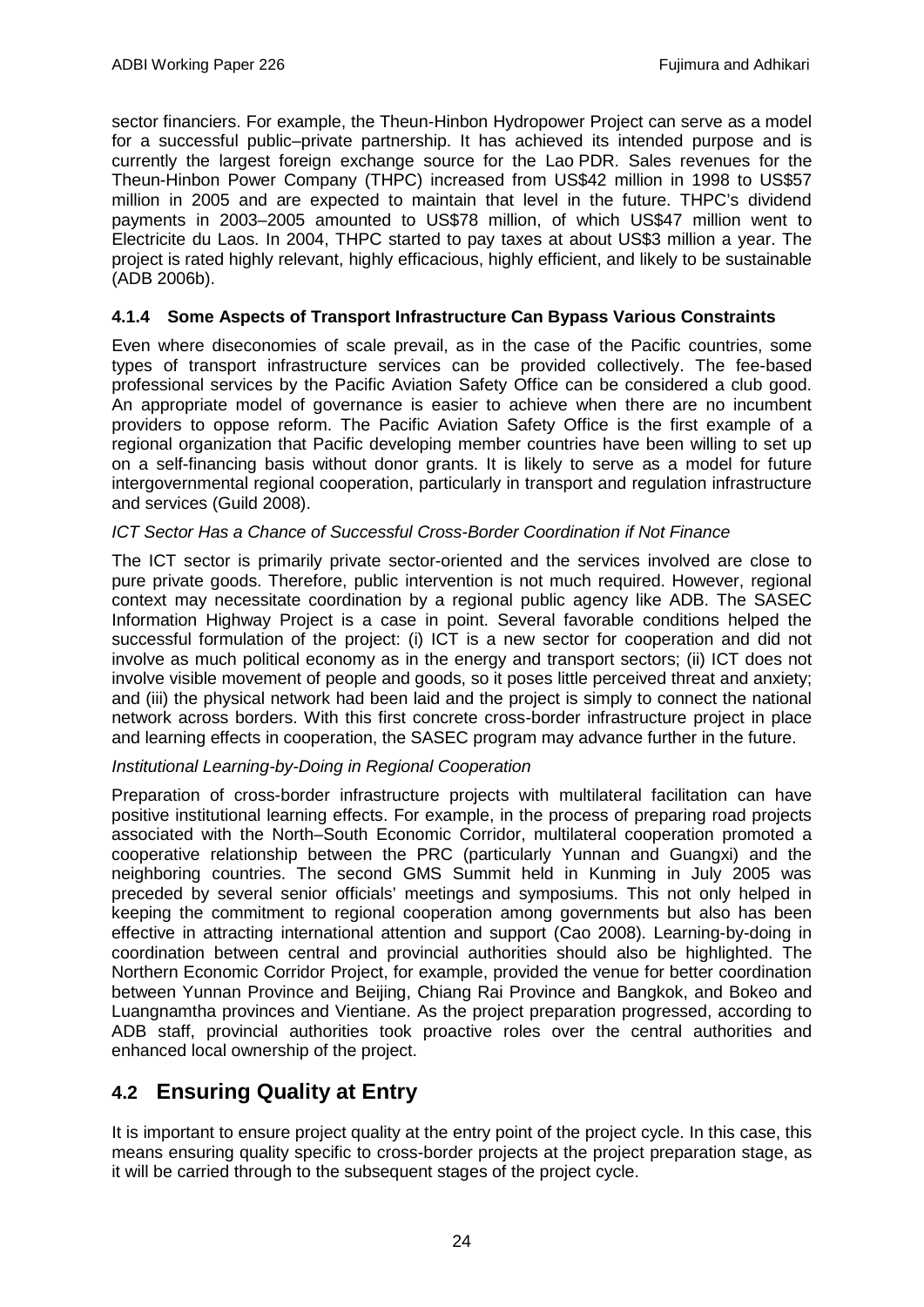### **4.2.1 Ambiguity over Project Objective Leading to Inadequate Analysis**

When poverty reduction is emphasized as an overarching objective, it often appears to overshadow the regional or subregional nature of projects. In such cases, analysis of net benefit distribution is often neglected or given low priority (see Box 1 above). More consistency is required.

#### **4.2.2 Need for Clearer Account of Cross-Border Externalities and Improved Distribution Analysis**

For road projects that are critical parts of economic corridors, projection of generated international traffic should be translated into "additional cross-border benefits" even under the conventional VOC and time savings framework. For those that form transit routes in economic corridors, generated transit traffic and trade are presumably additional crossborder benefits that would not occur with national roads alone. For example, in the case of the Northern Economic Corridor Project in the Lao PDR, transit traffic between Thailand and Yunnan that is forecast to be newly generated is clearly part of the cross-border impacts national road investments would not have achieved alone. Even for roads that are not in transit routes, part of the generated international traffic that would not occur unless investments had explicit cross-border implications should be estimated and translated into cross-border benefits. As an extension, wider impacts on trade, investment, and tourism should be identified and quantified to the extent practical.

## **4.2.3 Need for Inter-Modal Analysis**

Due to limited geographical advantages, some transport corridor routes such as the Southern Economic Corridor in GMS might face competition with sea transport. Even when the physical and non-physical bottlenecks are eliminated, the advantage of the land transport along this corridor may be limited unless flows of traffic between Bangkok and HCMC become very smooth and time savings become significant. While short-distance journeys along the road corridor will maintain their competitive advantage, long-haul journeys will face competition with alternative transport modes. Long-term projection of agglomeration and dispersion effects along economic corridors should account for the alternative routes and, if necessary, consider the most efficient inter-modal transport systems for private businesses to follow up with complementary investments.

## <span id="page-26-0"></span>**4.3 .Baseline Survey and Benchmarking of Outputs, Outcomes, and Impacts**

Resource constraints often make baseline data unavailable for post evaluation. Baseline indicators are often at best collected by supervision consultants at the beginning of project implementation. This can cause a serious problem later because the government executing agency often lacks the capacity or incentive to monitor the progress on the indicators. For example, as virtually no baseline data were available in the Lao PDR during the elaboration of the environmental impact evaluation for the Theun-Hinbon Hydropower Project, much of the environmental investigation was left to local personnel with limited experience.

It is often impossible to measure project impacts in a regional perspective. Sometimes separate project completion analyses are done instead of one coherent analysis of nationaland regional-level impacts (e.g., Phnom Penh–HCMC Highway Project). The problem usually goes back to inadequate identification of measurable indicators and collection of baseline data. While benchmarking of impacts (e.g., traffic and trade) may be difficult for new road projects, it is easier for road rehabilitation and upgrading projects.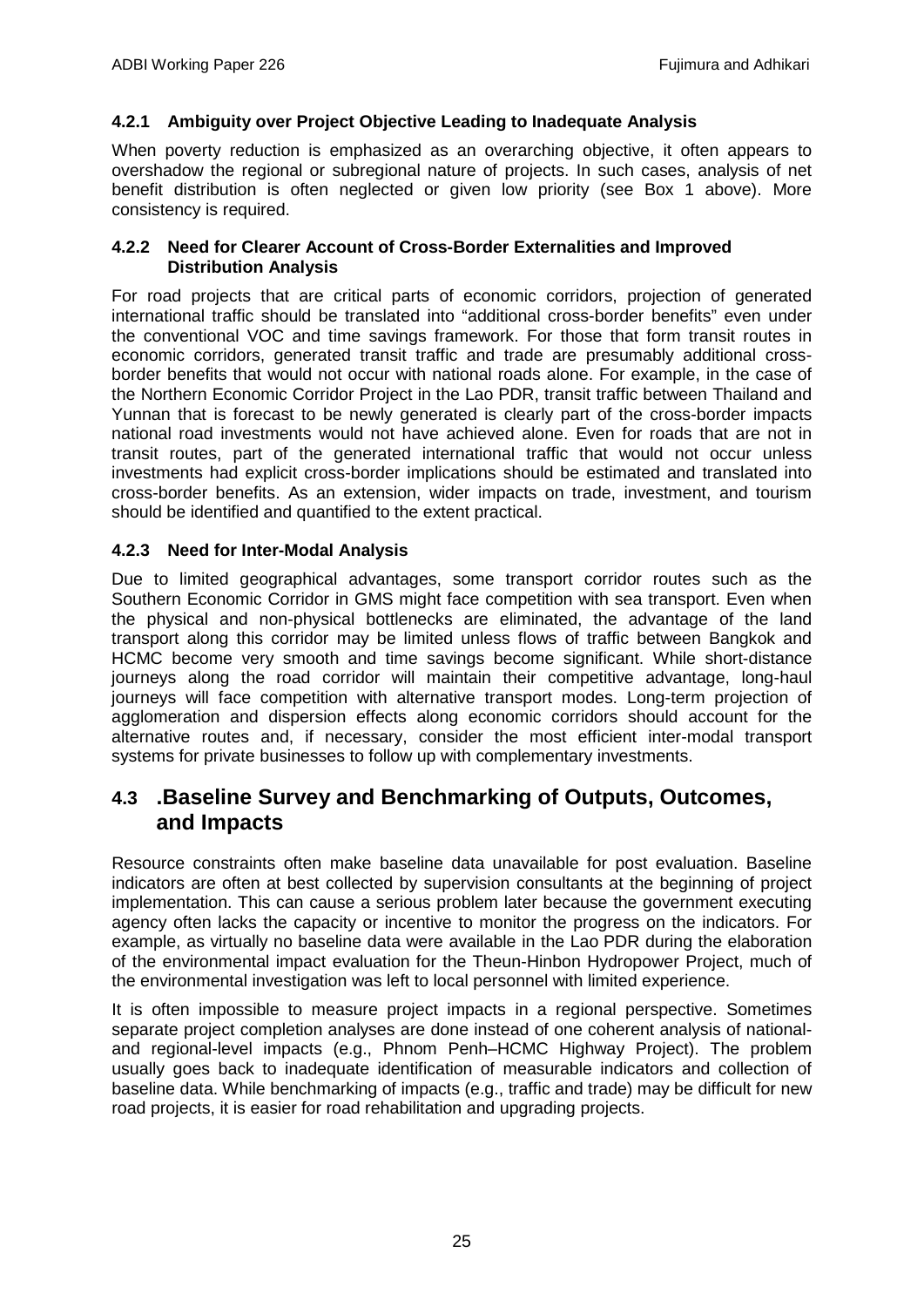## <span id="page-27-0"></span>**4.4 Impact Monitoring and Risk Management**

### **4.4.1 Measurable and Quantifiable Performance Indicators for Cross-Border Effects**

Performance targets in the design and monitoring framework for cross-border projects should be easily measurable and quantifiable to be compatible with the resource and capacity constraints of the executing and implementing agencies. For example, the CAREC Regional Road Corridor Improvement Project offers some good examples. Impact indicators are bilateral trade volume by origin and destination, and outcome indicators are daily international freight traffic; traffic accidents on the corridor; travel time between border points; number of children in the project area attending secondary school; and agricultural, horticultural, and livestock production in the project area.

## **4.4.2 More Care Required in Monitoring of Negative Externalities**

Negative socioeconomic impacts often do not receive adequate attention at the time of project design and implementation. Project administrators often react to what happens on the ground rather than take preemptive actions. For example, in response to the perceived higher risk of HIV/AIDS at road construction sites and the neighbor communities, they mobilize nongovernmental organizations and women's groups to monitor and mitigate the impact. FDI projects attracted by cross-border road projects might deprive people in the host country of sources of their livelihood, such as forest resources (the Lao PDR is one such case). Cross-border road projects also run the risk of a large influx of migrant laborers from neighbor countries that might settle permanently and cause social friction. Preventive and mitigation measures against these risks need to be considered well in advance.

Hydropower projects involve unique risks. Trans-basin projects such as the Theun-Hinboun Hydropower Project, even when quasi-run-of-river in design and operation, can have significant environmental and social impacts. Their implementation should not proceed without developing adequate baseline data and designing a comprehensive mitigation plan. Sufficient time and staff should be allocated for this purpose. In order to mitigate resource constraints on the part of the developing countries, donors could provide funds for environmental and social mitigation after plant operation and to specify clear and measurable performance indicators.

Lessons drawn from the evaluation of power projects during preparation of the Nam Theun 2 Hydroelectric Project included the following:

- (i) Early comprehensive assessment of economic and social impacts is necessary;
- (ii) Baseline data needs to be established;
- (iii) Downstream impacts of trans-basin projects are often underestimated;
- (iv) Livelihood restoration should be emphasized more;
- (v) A comprehensive monitoring mechanism is needed during implementation and operations;
- (vi) Sufficient funds are needed for environmental and social mitigation; and
- (vii) Strengthened capacity is needed to implement and monitor the project effectively.

#### **4.4.3 Crowding Out of Informal Businesses by Cross-Border Transport Infrastructure**

As evidenced in Singh and Mitra (2006), there seems to be a trade-off between formal and informal trade. Owing to the nature of formal trade, which makes it easier to sustain larger and more formal enterprises, the smaller border traders are at risk of being crowded out.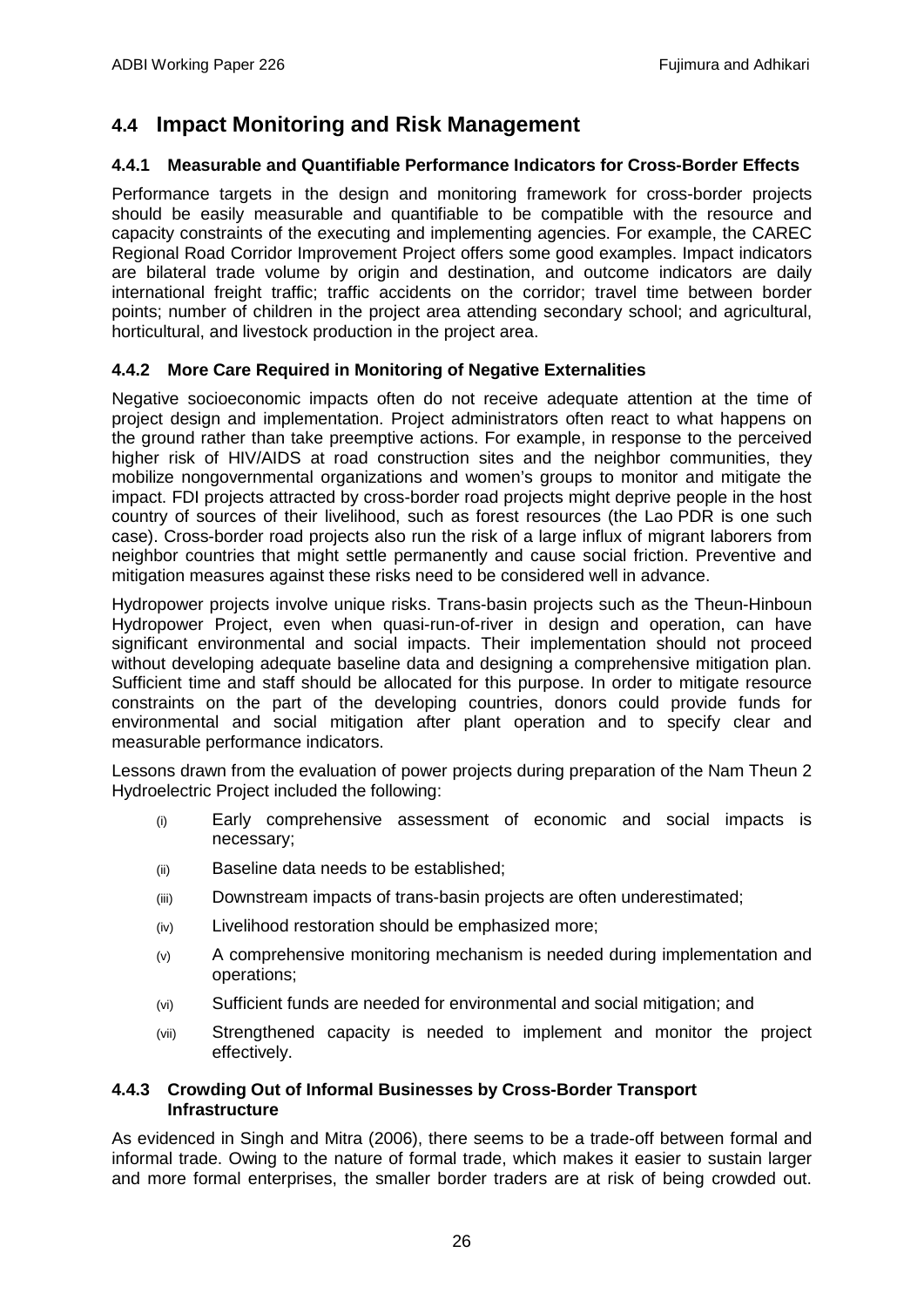Bigger foreign retailers come into the border markets to sell their brands directly, outperforming petty traders. Similarly, increasing formalization of cross-border trucks not having to transship freight at borders would allow large logistics companies to crowd out petty transport operators such as cart pushers and loading and unloading laborers who generally belong o the poorer economic strata. While this may be somewhat inevitable, associated risks and possible mitigation measures might be considered.

# <span id="page-28-0"></span>**4.5 Policy and Institutional Challenges**

## **4.5.1 Need for Complementary Policy Development in Border-Crossing Procedures**

When physical construction of cross-border infrastructure is completed, institutional and regulatory aspects involved in moving goods and people across borders become the largest constraint to fully realizing cross-border externalities. The effectiveness of a given corridor for private sector businesses depends on the cost of crossing borders. For example, Banomyong's (2007) analysis indicates that as much as 60% of the total transport cost between Bangkok and Kunming in 2006 was related to two border-crossing and transit fees.

## **4.5.2 Need for Flexibility in Preparation and Implementation**

Even a small conflict between participating governments, for instance over the location of border demarcation, can cause an incomplete connectivity and reduced impact, as was the case in the Champasak Road Improvement Project. In the case of the Almaty–Bishkek Regional Road Rehabilitation Project, making effective bilateral cross-border transport agreements a prerequisite for investments temporarily stalled project advancement. In the case of GMS, while the Cross-Border Transport Agreement has been signed by all member governments (which took nine years), its smooth implementation faces political resistance by some parties and often inter-agency rivalry among the transport ministry, agricultural ministry, customs office, immigration office, and security authority. While institutions and regulatory aspects are necessary complements to physical construction of roads, issues involved in cross-border movement of goods and people can be complex and politically sensitive. A flexible approach is advised.

#### **4.5.3 Role of Regional Agency in Mitigating Investment Risks and Avoiding Unfair Contracts**

Even when power projects can be wholly funded by private sector investors and financiers, regional agencies like ADB play a critical role in mitigating perceived risks by supporting regulatory reforms as well as ensuring fair purchase contracts among the stakeholders.

In the case of the Theun-Hinboun Hydropower Project, a power purchase agreement was signed with the Electricity Generating Authority of Thailand in 1996 guaranteeing an offtake of 95% of THPC estimated to average 1.645 gigawatt hours per annum. But the power purchase agreement proved to have both positive and negative features for THPC. While the quantity of electricity sold was guaranteed, the sales revenue depended on two key factors: (i) annual tariff increase of only 1% in nominal terms implied a decrease in real terms if the United States inflation rate was higher and (ii) the Asian financial crisis had drawn attention to fluctuations in exchange rates. Donor agencies like ADB should, if requested, provide assistance in drafting and negotiating power purchase agreements.

In the case of the Nam Theun 2 Hydroelectric Project, with support from the World Bank and ADB, the Lao PDR government has formulated a public expenditure management strengthening program in order to enhance efficiency and transparency. Previously, dividends from government investments in the power sector have remained with Electricite du Laos to subsidize electricity tariffs instead of supporting poverty reduction programs.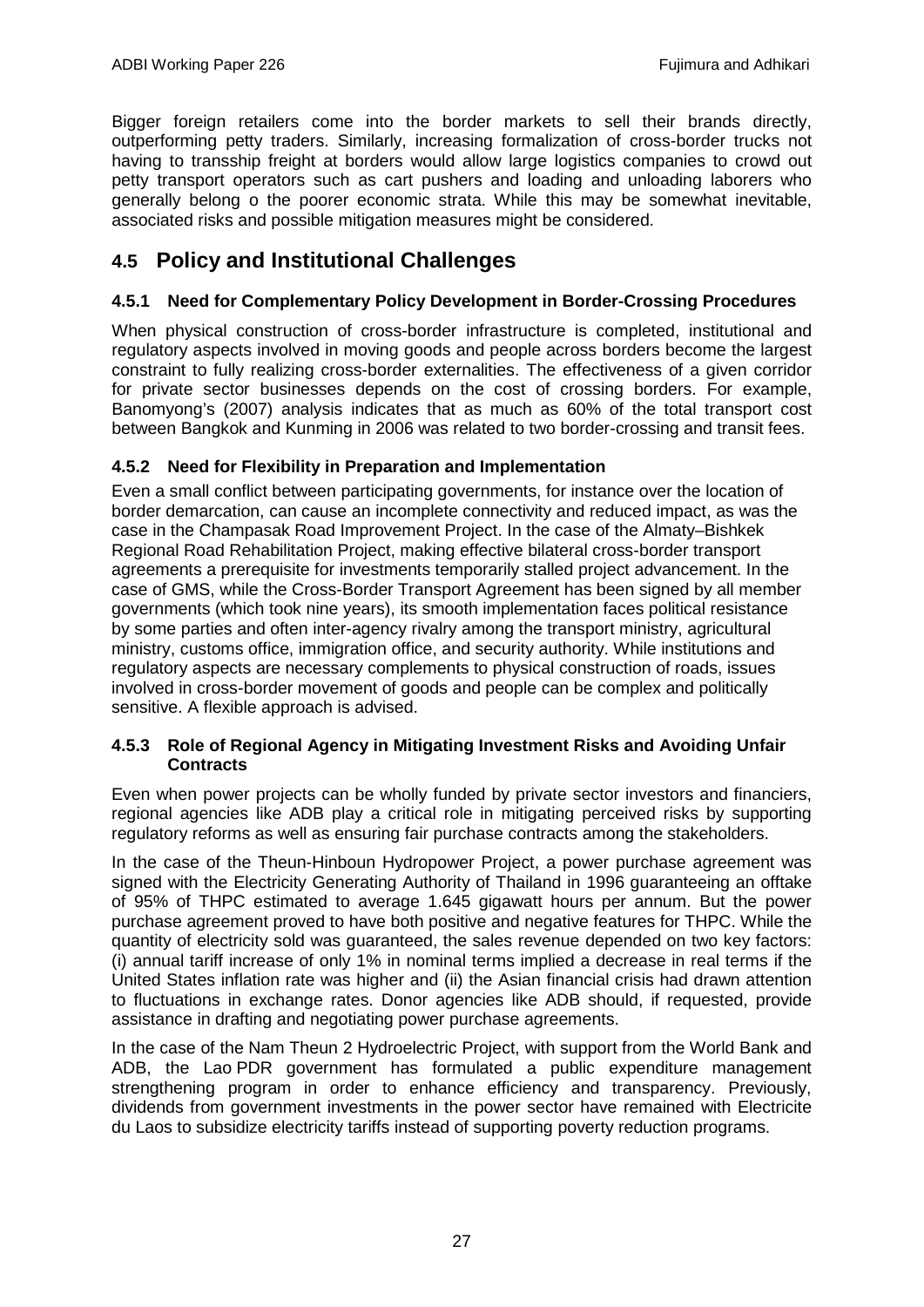### **4.5.4 Entangled Political Issues May Stall Projects**

Even with good rationale and analysis of cross-border benefits, a regional project may be stalled by context-specific political problems. This was the case with the Regional Power Transmission Modernization Project between Tajikistan and Uzbekistan, which was canceled after a few years of preparation because the power purchase agreement was not signed. Issues that may not be specific to the project could complicate consensus making. Commercial arrangements between governments are often dictated more by political than economic considerations. In contrast, in the case of the Regional Power Transmission Project between Afghanistan and Tajikistan, the signing of the power trade agreement did not face much political complexity because Afghanistan does not share the problems specific to the Former Soviet Union and is heavily supported by donor assistance in institutions and regulatory aspects as well. This underscores the importance of putting project analysis in a proper institutional and political economy context and sequencing appropriate forms of interventions in stages.

# <span id="page-29-0"></span>**5. RECOMMENDATIONS**

Major recommendations drawn from our review and lessons learned include the following:

- (i) Rationale as a cross-border project should be articulated during project preparation. This is important when the financing requirement for the project is large. An explicitly regional perspective could help in mobilizing funds from a wider circle of donors.
- (ii) More time and resources should be allocated to distribution analysis in order to clarify the project rationale and mitigate coordination failure, as well as to help mobilize funds. In particular, regional benefits beyond the sum of domestic benefits should be identified and estimated to the extent possible. For projects in the transport sector, the analysis done for the CAREC Regional Road Corridor Improvement Project seems to be a good start (see Table 3 for an illustration). For projects in the energy sector, the analysis done for the Nam Theun 2 Hydroelectric Project seems to be a good start (see Table 4 for an illustration). Even when a project is located within a single country, showing additional cross-border benefits accruing to neighbor countries would enhance inter-country cooperation and promote better alignment of national and regional development goals. A properly prepared distribution analysis can help adjust project design for a win-win outcome. Detailed distribution analysis by disaggregated stakeholders across is desired, as illustrated in Appendix 4.
- (iii) Completing different sections of a transport corridor in a timely manner is important in assuring maximum developmental impact. When different donors are involved in assisting construction of a transport corridor, careful coordination is required. The number of donors involved and associated uncertainties should be minimized. When recipient governments' capacities for coordination are weak, donors might together co-finance sector-wide technical assistance for capacity building.
- (iv) In the energy and ICT sectors, regional development agencies such as ADB should focus more on their role as an "honest coordinator" in preparation of cross-border projects as they have a fair chance of public–partnership in financing.
- (v) Where political tensions tend to stall inter-country cooperation in preparing cross-border infrastructure projects, regional development agencies such as ADB should play an "honest mediator" role based on the historical background of the parties involved.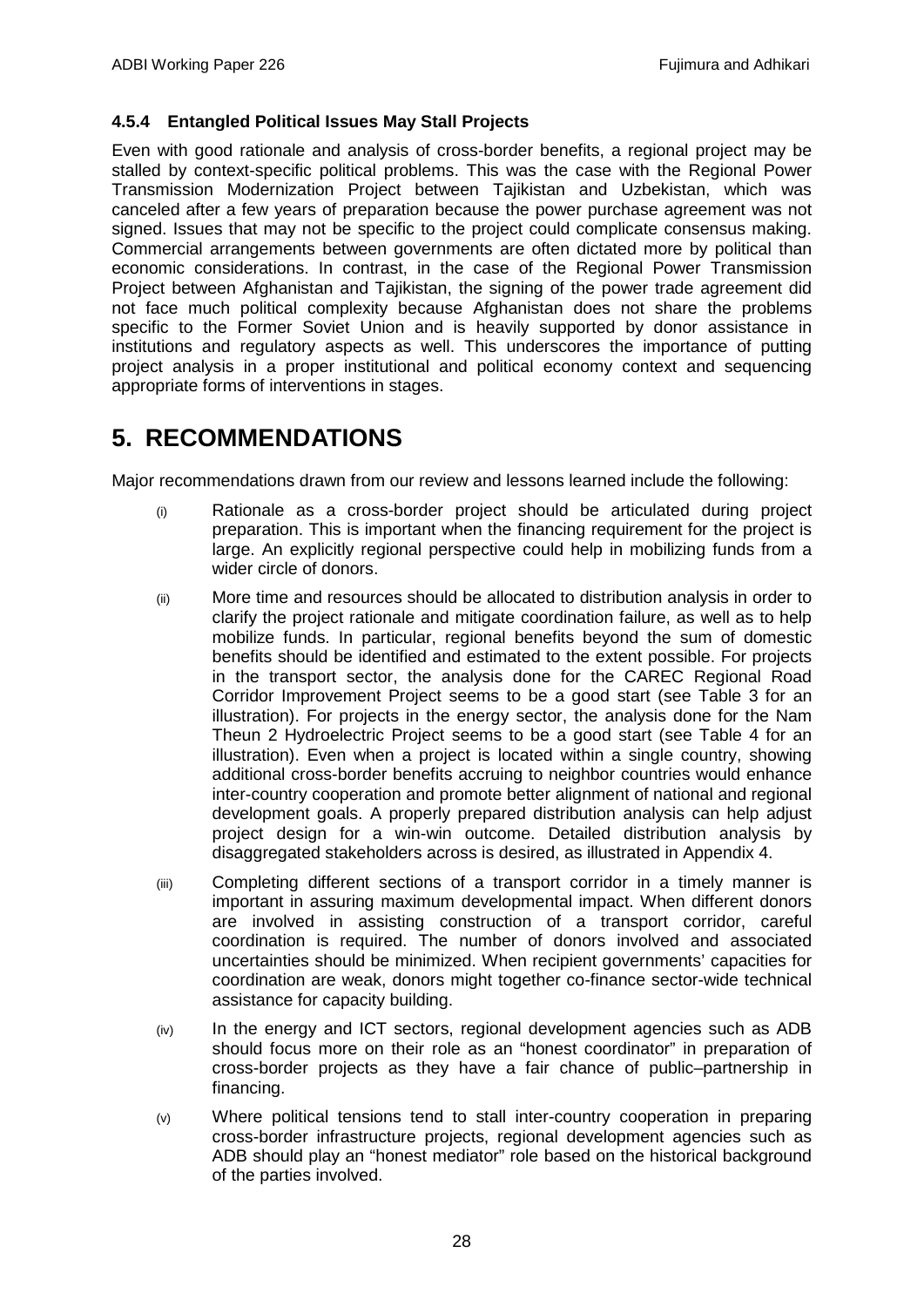- (vi) To the extent possible, measurable indicators for evaluating cross-border benefits should be identified in the project preparation stage and monitored throughout the project cycle. For example, transport projects should collect the following categories of baseline information: (i) traffic count by vehicle type, origin, and destination; (ii) freight movements by type of freight, origin, and destination (through a survey of freight forwarders); and (iii) trade impact (by gathering time series customs data on major commodities being moved along corridors). In order to mitigate resource constraints on the part of developing countries, donors could attach to project support piggy-backed technical assistance specific to evaluation purposes for selected projects aiming at collecting baseline data and monitoring critical cross-border impact indicators. For positive externalities, such indicators could include trade and investment as well as household income along the economic corridors. For negative externalities, indicators could include incidence of infectious diseases, human trafficking, and forest areas cleared.
- (vii) In complementing physical construction of transport corridors, the necessary regulatory aspects of cross-border trade, especially transit trade, should be put in place as early as possible. For example, a region-wide standard similar to the Transport International Routier Convention should be put in place along with cross-border transport agreements, as suggested by Banomyong (2007).
- (viii) Preventive and mitigation measures should be prepared against some of the easily predictable and potentially large negative impacts of cross-border transport projects. For example, the Dushanbe–Kyrgyz Border Road Rehabilitation (Phase II) Project includes a grant-financed component on HIV/AIDS and migration to support Tajikistan's Ministry of Health's National HIV/AIDS Center in developing an integrated, community-based, genderresponsive approach to HIV/AIDS and sexually transmitted diseases. The Mongolia Regional Road Development Project includes technical assistance for awareness and prevention of HIV/AIDS and human trafficking on the North– South Road Corridor in the CAREC program.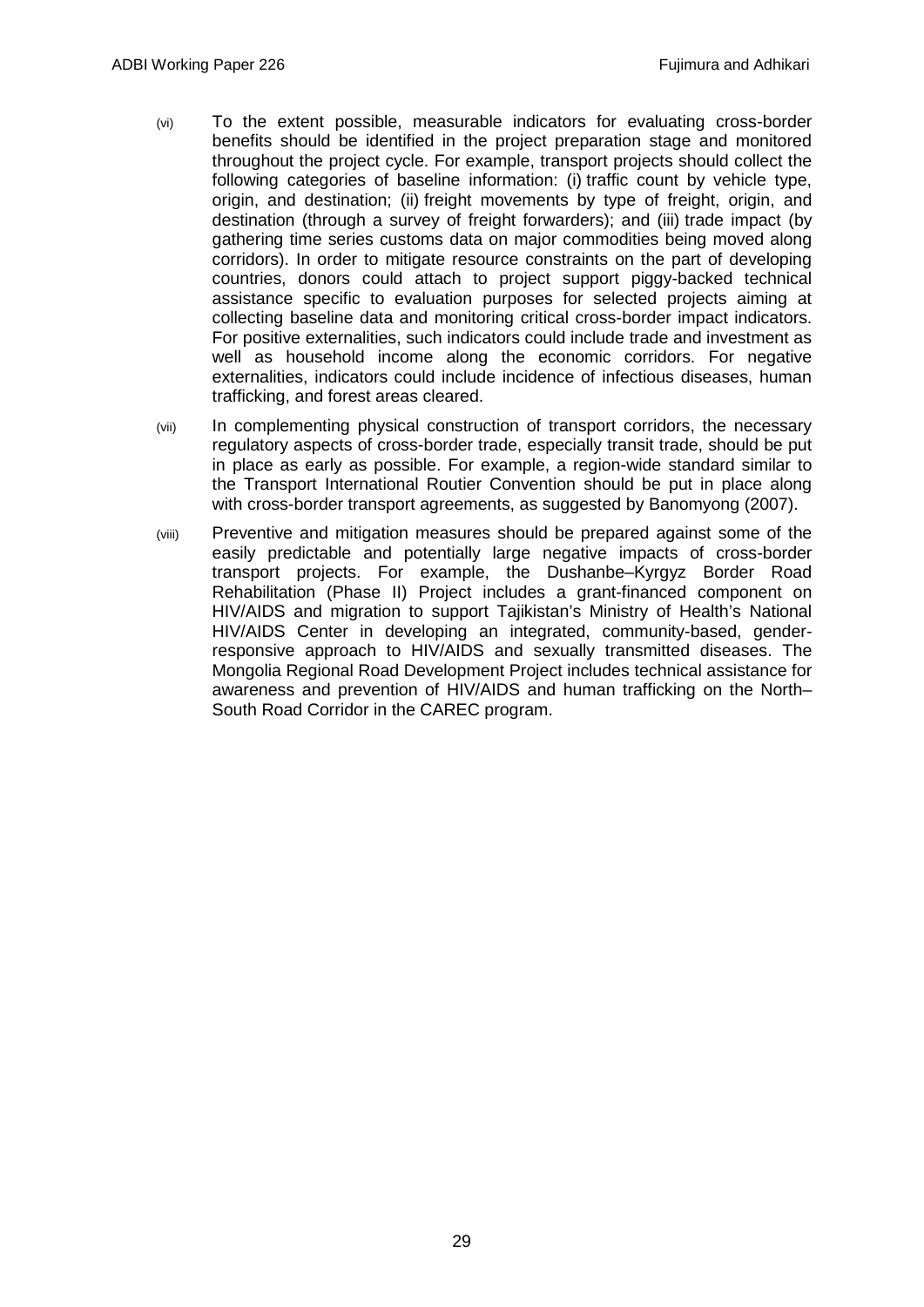|                                    | <b>Net</b>          |          | Distribution of Net Economic Benefit (US\$ Million at Base Year Constant Prices) |       |            |                               |          |                 |         |       |         |       |            |        |        |
|------------------------------------|---------------------|----------|----------------------------------------------------------------------------------|-------|------------|-------------------------------|----------|-----------------|---------|-------|---------|-------|------------|--------|--------|
|                                    | Economic            |          |                                                                                  |       | Tajikistan |                               |          | Kyrgyz Republic |         |       |         |       | <b>PRC</b> | Afgha- |        |
| Benefit/Cost                       | <b>Benefit</b>      | Producer | Freight                                                                          | Local | Vehicle    | Labor                         | Govt and | Producer        | Freight | Local | Vehicle | Labor | Govt and   |        | nistan |
| Item                               | (In Present)        |          | Con-                                                                             | User  | Owner      |                               | Economy  |                 | Con-    | User  | Owner   |       | Economy    |        |        |
|                                    | Value) <sup>b</sup> |          | signor                                                                           |       |            |                               |          |                 | signor  |       |         |       |            |        |        |
| Producer surplus <sup>c</sup>      | 17.65               | 17.65    |                                                                                  |       |            |                               |          | –               |         |       |         |       |            |        |        |
| Normal traffic <sup>d</sup>        | 29.37               |          | 4.60                                                                             | 9.37  | 3.73       | $\overbrace{\phantom{13333}}$ | 1.86     |                 | 1.19    | 5.82  | 1.87    |       | 0.93       |        |        |
| Generated                          | 2.01                |          | 0.44                                                                             | 0.89  | 0.35       |                               |          |                 | 0.04    | 0.22  | 0.07    |       |            |        |        |
| domestic traffic <sup>e</sup>      |                     |          |                                                                                  |       |            |                               |          |                 |         |       |         |       |            |        |        |
| Generated                          | 25.27               | 2.86     | 4.29                                                                             | 2.86  | 2.86       |                               | 0.06     |                 | 0.67    | 0.22  | 0.22    |       |            | 10.99  | 0.24   |
| international traffic <sup>T</sup> |                     |          |                                                                                  |       |            |                               |          |                 |         |       |         |       |            |        |        |
| Construction                       | $-56.22$            |          |                                                                                  |       |            | 0.67                          | $-40.07$ |                 |         |       |         | 0.18  | $-17.00$   |        |        |
| and maintenance                    |                     |          |                                                                                  |       |            |                               |          |                 |         |       |         |       |            |        |        |
| Concessional                       | 64.82               |          |                                                                                  |       |            |                               | 44.60    |                 |         |       |         |       | 20.22      |        |        |
| finance <sup>9</sup>               |                     |          |                                                                                  |       |            |                               |          |                 |         |       |         |       |            |        |        |
| Net benefits                       | 82.90               | 20.51    | 9.33                                                                             | 13.12 | 6.94       | 0.67                          | 6.45     |                 | .90     | 6.26  | 2.16    | 0.18  | 4.15       | 10.99  | 0.24   |
| 57.02<br>82.90<br>By country       |                     |          | 14.65                                                                            |       |            |                               | 10.99    | 0.24            |         |       |         |       |            |        |        |
| (Share %)<br>(68.8)<br>(100.0)     |                     |          | (17.7)                                                                           |       |            |                               | (13.3)   | (0.3)           |         |       |         |       |            |        |        |

### **Table 3: Stylized Benefit-Cost Distribution for a Cross-Border Road Project<sup>a</sup>**

 $-$  = no data available.<br>ADB = Asian Development Bank; PRC = People's Republic of China; VOC = vehicle operating cost.

This illustration derives from a road project located across Tajikistan and Kyrgyz Republic and connecting with the PRC and Afghanistan. The numbers in the table are illustrative and do not necessarily reflect real situati

<sup>b</sup> Discount rate of ADB-standard 12% is used. Economic costs are indicated by a negative sign. Details on the conversion from financial to economic (shadow)

Frices are omitted in this table.<br>
These benefits are assumed to accrue to agricultural households in Tajikistan.<br>
Based on VOC saving associated with generated domestic traffic in Tajikistan and Kyrgyz Republic.<br>
Fased on Tajikistan–PRC trade, Afghanistan–PRC trade, and vehicle imports from PRC.

This benefit derives from the concessional terms of the loans provided by ADB relative to the terms available in the private capital market.<br>A laborer's benefit derives from the difference between the project payment and

revenues and expenditures accrue eventually to the general public.

Source: Modified from ADB (2007).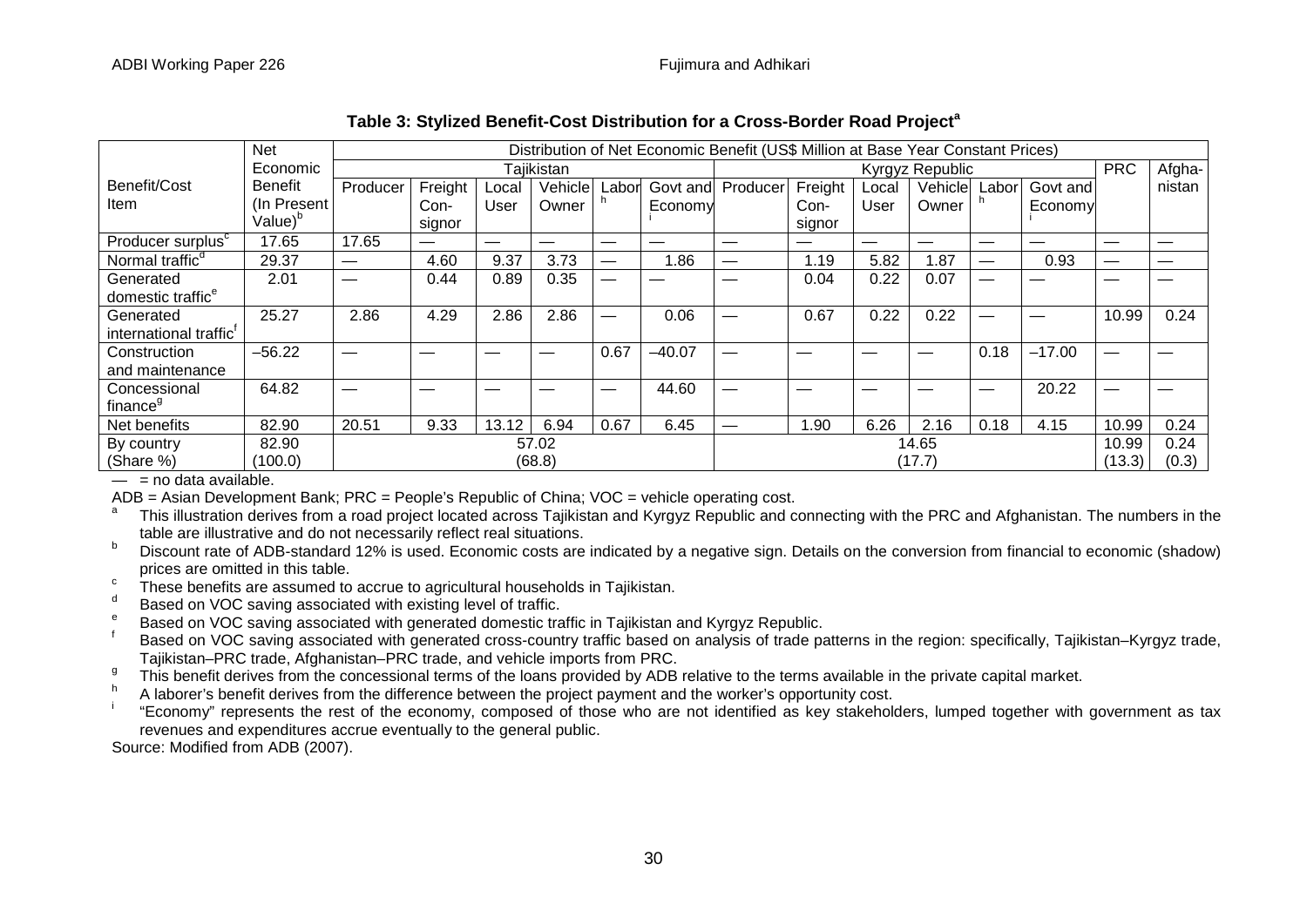|                                   | Net Economic        | Distribution of Net Economic Benefit (US\$ Million at Base Year Constant Prices) |                    |                      |          |          |                      |                  |  |
|-----------------------------------|---------------------|----------------------------------------------------------------------------------|--------------------|----------------------|----------|----------|----------------------|------------------|--|
| Benefit/Cost                      | Benefit (In Present | Lao PDR                                                                          |                    |                      |          | External |                      |                  |  |
| <b>Item</b>                       | Value) <sup>b</sup> | Consumer                                                                         | Labor <sup>g</sup> | Govt and             | Consumer | Private  | Govt and             | <b>Investors</b> |  |
|                                   |                     |                                                                                  |                    | Economy <sup>'</sup> |          | Investor | Economy <sup>'</sup> |                  |  |
| Sales revenue <sup>c</sup>        | 863.1               |                                                                                  |                    | 215.8                |          | 129.5    | 215.8                | 302.1            |  |
| Consumer surplus <sup>a</sup>     | 185.1               | 6.4                                                                              |                    |                      | 178.6    |          |                      |                  |  |
| Construction cost <sup>e</sup>    | $-750.7$            |                                                                                  | 10.2               | $-681.3$             |          |          | $-79.6$              |                  |  |
| Maintenance cost                  | $-65.8$             |                                                                                  |                    | $-65.8$              |          |          |                      |                  |  |
| Concessional finance <sup>t</sup> | 702.9               |                                                                                  |                    | 702.9                |          |          |                      |                  |  |
| Net benefits                      | 702.9               | 6.4                                                                              | 10.2               | 171.6                | 178.6    | 129.5    | 136.2                | 302.1            |  |
| 934.6<br>By country               |                     | 188.2                                                                            |                    |                      |          | 302.1    |                      |                  |  |
| (Share %)                         | (100.0)             |                                                                                  | (20.1)             |                      |          | (32.3)   |                      |                  |  |

| Table 4: Stylized Benefit-Cost Distribution for a Cross-Border Power Project <sup>a</sup> |  |  |
|-------------------------------------------------------------------------------------------|--|--|
|-------------------------------------------------------------------------------------------|--|--|

Lao PDR = Lao People's Democratic Republic.

This illustration derives from a power project in which Lao PDR transmits and sells electricity to Thailand across the Mekong River. The numbers in the table are illustrative and do not necessarily reflect real situations.

 $P$  Discount rate of ADB-standard 12% is used. Economic costs are indicated by a negative sign. Details on the conversion from financial to economic (shadow) prices are omitted in this table.

<sup>c</sup> Based on incremental demand. Sales revenue is assumed to be distributed in proportion to equity contributions to the operating company (Nam Theun 2<br>Power Company): Lao PDR government, Thai private investor, Thai public

Based on non-incremental demand for replacing existing energy supply and incremental demand.<br>Includes construction of transmission line borne by Thai government.

 $\frac{1}{9}$  Concessional finance is provided by a consortium of development agencies and commercial lenders.<br><sup>9</sup> A laborer's benefit derives from the difference between the project payment and the worker's opportunity cost.

<sup>h</sup> "Economy" represents the rest of the economy, composed of those who are not identified as key stakeholders, lumped together with government as tax revenues and expenditures accrue eventually to the general public.

Source: Modified from ADB (2005).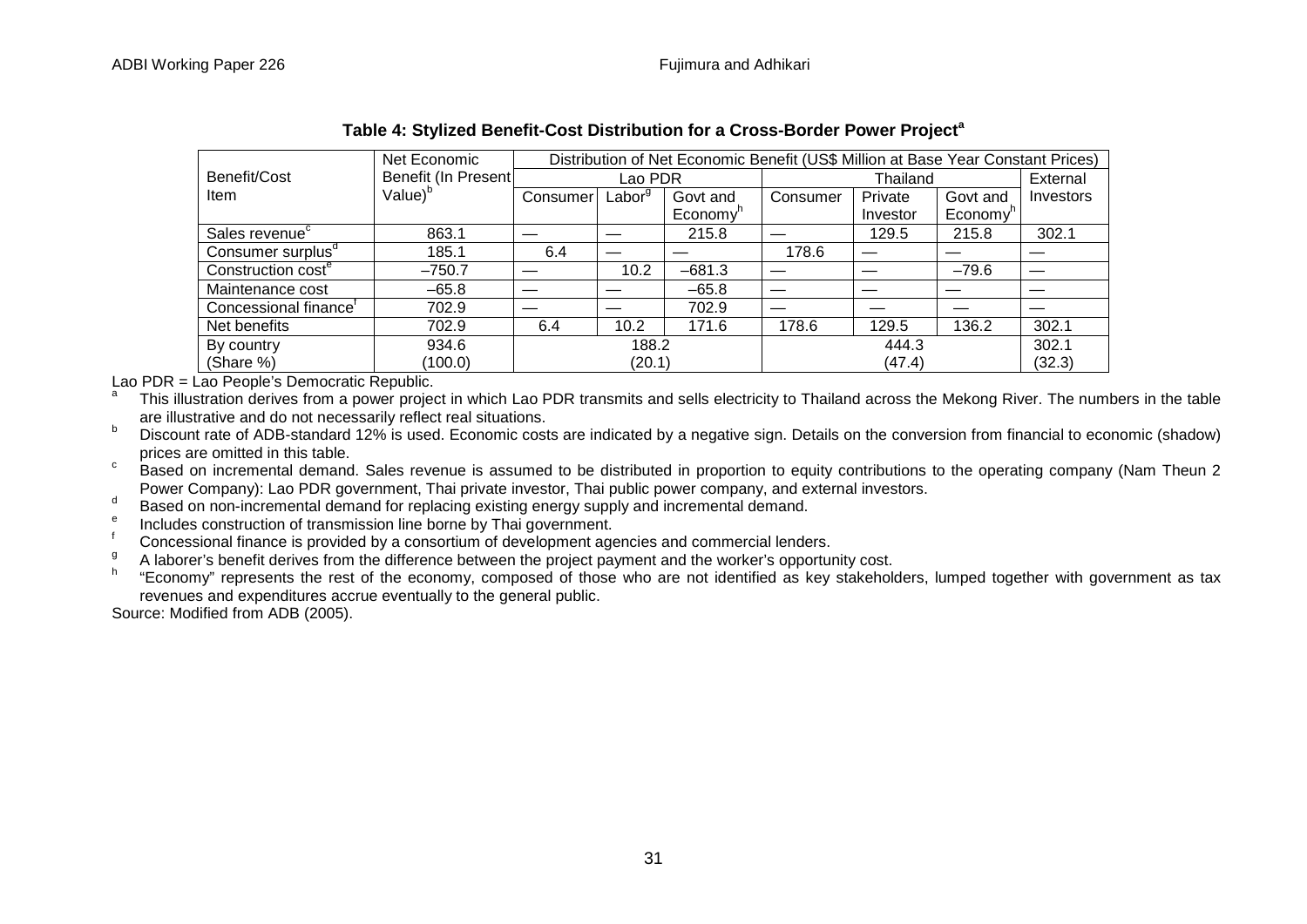# <span id="page-33-0"></span>**APPENDIX 1: AGGREGATION TECHNOLOGY FOR REGIONAL PUBLIC GOODS**

Understanding supply characteristics of regional public goods (RPGs) can be helpful in determining the case for public intervention at the regional level and the appropriate form of financing. Sandler (2004) provides a useful framework in this regard (see Table A.1.1). The "aggregation technology" reflects divisibility and appropriability of the services deriving from the RPGs, which in turn determines individual members' free-riding incentives, which then determines the level of coordination failure in RPG provision.

| Aggregate Level of                                                                                   | Pure                                                                  | Impure                                                      | Club Good                    | Joint Products                                       |  |
|------------------------------------------------------------------------------------------------------|-----------------------------------------------------------------------|-------------------------------------------------------------|------------------------------|------------------------------------------------------|--|
| RPG Determined by:                                                                                   | <b>Public Good</b>                                                    | Public Good                                                 |                              |                                                      |  |
| <i>Summation:</i> sum of<br>countries' contributions                                                 | Cleaning a lake                                                       | Treatment of<br><b>HIV/AIDS</b><br>patients                 | Transnational<br>park        | Preserving<br>rainforests                            |  |
| Weighted sum: differentially<br>weighted sum of countries'<br>contributions                          | Curbing spread<br>of AIDS                                             | Reducing<br>acid rain                                       | Power grid                   | Eliminating<br>transnational<br>terrorist threat     |  |
| Weakest link: smallest<br>contribution                                                               | Implementing<br>international<br>standards for<br>financial practices | Surveillance of<br>disease<br>outbreaks                     | Airport<br>hub-spoke network | Prevention and<br>mitigation of<br>natural disasters |  |
| Weaker link: smallest<br>contribution, followed by<br>the second smallest<br>contribution, and so on | Forestalling spread<br>of<br>an agricultural<br>pest                  | Maintenance<br>of sterilization                             | Transport<br>infrastructure  | Internet<br>connectivity                             |  |
| Best shot: largest<br>contribution                                                                   | Curing a disease                                                      | Agricultural<br>research<br>findings                        | Satellite<br>launch facility | Regional<br>peacekeeping                             |  |
| Better shot: largest<br>contribution, followed by<br>the second largest<br>contribution, and so on   | Discovering<br>effective<br>treatment                                 | Uncovering<br>intelligence<br>on political<br>instabilities | <b>Biohazard</b><br>facility | Bio-prospecting                                      |  |

**Table A.1.1: Regional Public Goods: Typology and Examples**

Source: Sandler (2004: 21, Table 1.1).

In terms of the conventional characterization of public goods (the columns in Table A.1.1) non-rivalry of benefits and excludability of non-payers—almost all cross-border infrastructure projects would fall within the club good category (Internet connectivity is categorized as a "joint product" in that it provides network externality as well as commercial user-specific benefits of a club nature). In principle, club goods can be efficiently provided through appropriate user charges such as differential tolls based on revealed road use, but equity concerns remain. For example, smaller members with less financial and institutional capacity might require cross-subsidization within the club or subsidy by external donors.

In terms of the supply characteristics (the rows in Table A.1.1), however, there exist differences in the optimal way of intervention by regional development institutions such as ADB. For example, a power grid falls within the weighted sum technology in which the overall level of regional power service is determined by a differentially weighted sum of the countries' contributions. National governments or private sector players would have an incentive to finance such infrastructure in "higher-weight" portions of the grid (e.g., topographically easier to build; large power surplus-deficit gap across borders) while "lowerweight" portions might require financing by external donors. Furthermore, the technical nature of power grids requires that all portions of the network adopt the same standards and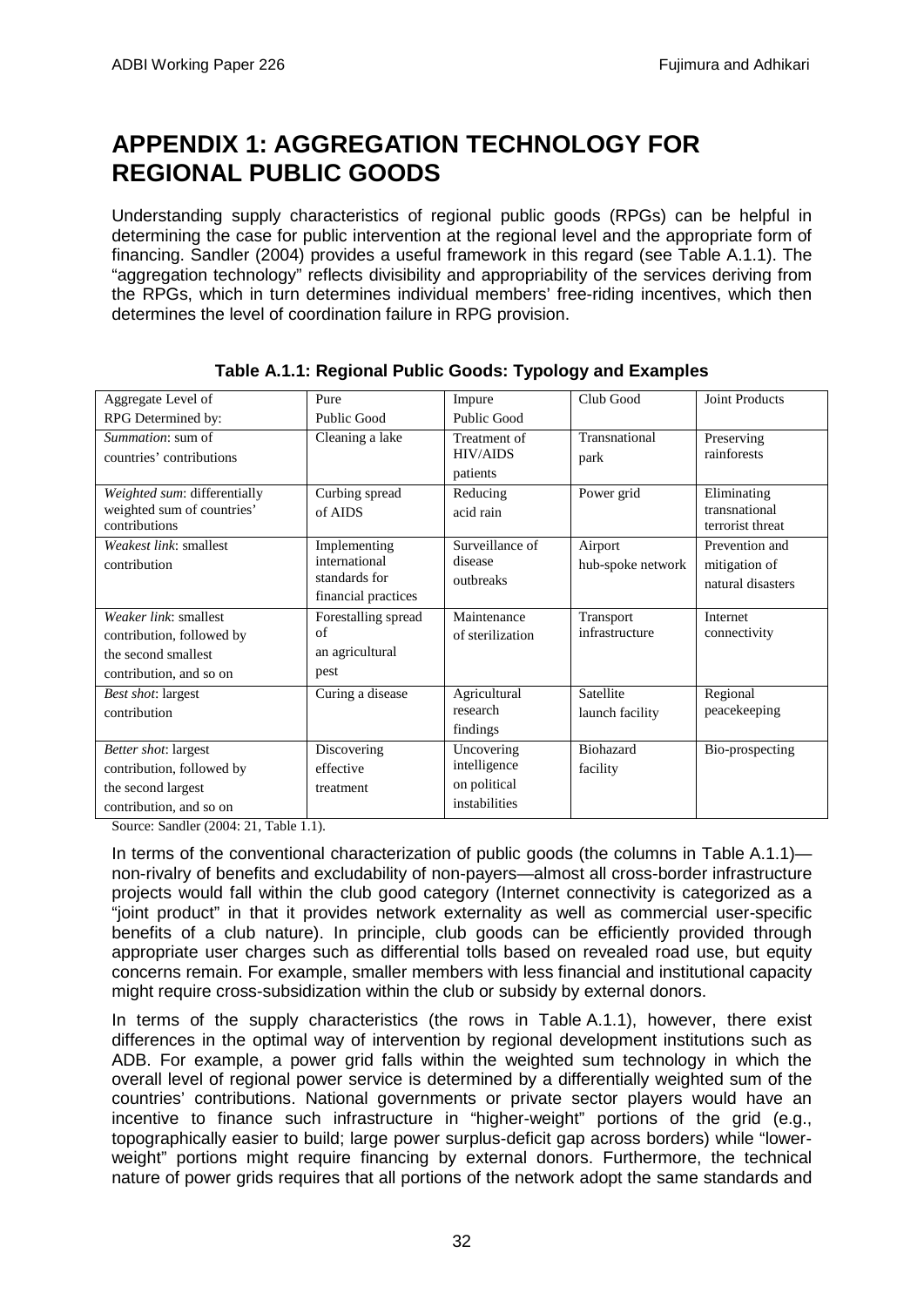regulations for maximizing its services. External donors have a role in coordinating this aspect as well as supporting capacity building for institutionally weak members, preventing potentially unfair contracts and pricing between the countries exporting and importing the power, and assisting in dispute resolution.

Transport infrastructure projects would fall within either the *weakest link* technology, in which the smallest contribution fixes the effective aggregate supply level for the entire region, or the *weaker link*, in which smaller contributions determine the aggregate level. An example of the weakest link would be the least well-functioning transport infrastructure (or missing link) that may determine the reliability of the whole regional transport system (e.g., the Cambodian portion of the Pan-Asia Railway connecting Singapore to Beijing). An example of the weaker link would be portions of road networks that are located in landlocked countries (Lao PDR, Bhutan, Nepal, Central Asian republics). It seems that private sector players had inadequate incentive to finance transport infrastructure in these portions precisely because they are the weaker or weakest link, partly due to difficult geographical conditions and partly due to inadequate capacity of the governments. Therefore, these links have a strong case for public support by external donors in financing the physical infrastructure and associated institutional and regulatory arrangements, such as cross-border trade agreements, as well as capacity building of the institutionally weak members.

In addition to capacity building support for weak members, donor support to repeated interactions among club members also helps alleviate coordination failure. Bringing government officials together on a regular basis, while it would consume resources without concrete results in the beginning, would allow members to learn one another's preferences and concerns, thus reducing asymmetric information, as pointed out in Sandler (2004).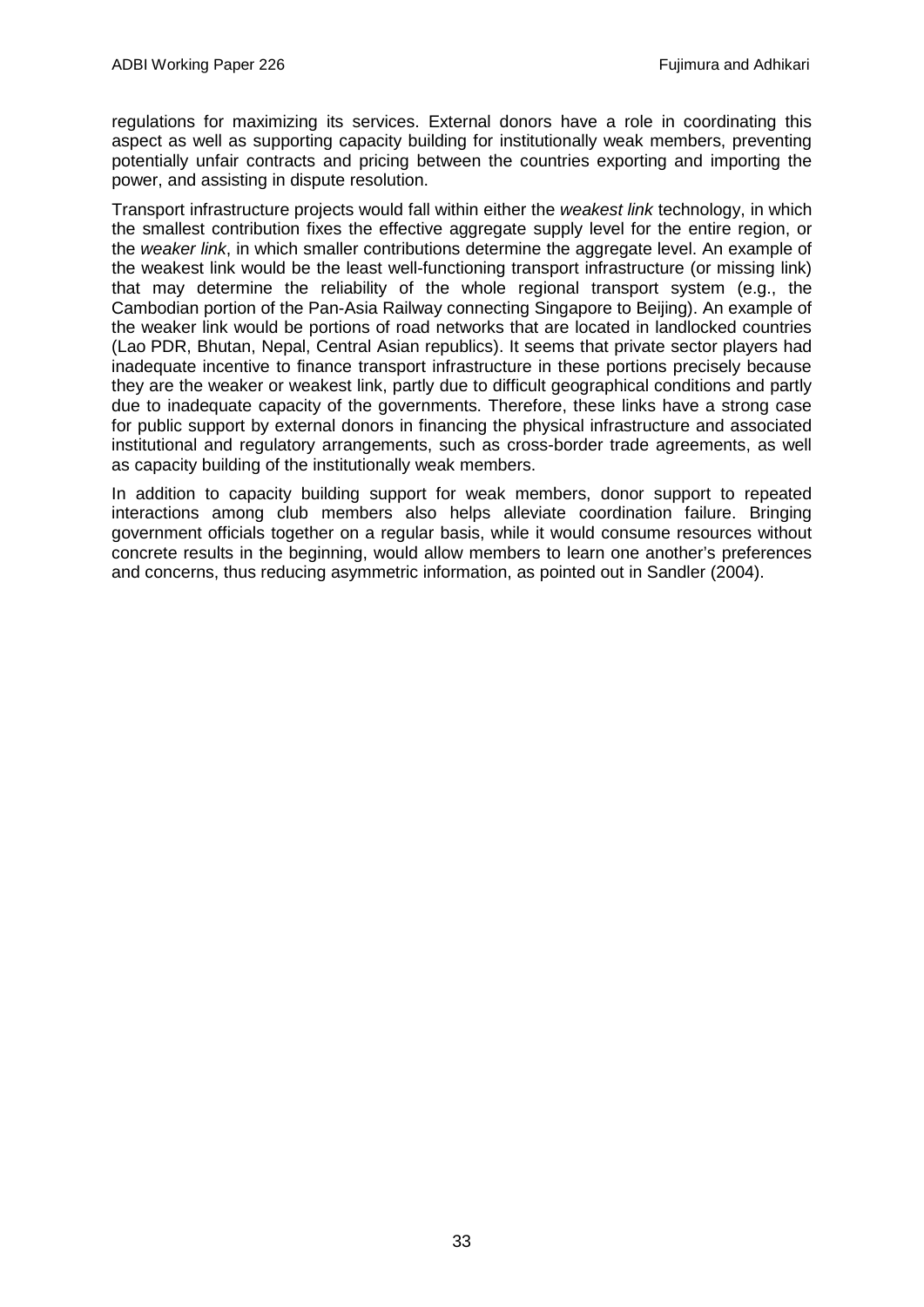# <span id="page-35-0"></span>**APPENDIX 2: DYNAMICS OF AGGLOMERATION AND DISPERSION**

Two opposing economic forces work in the formation of economic nodes across borders with development of cross-border infrastructure. Table A.2.1 provides examples of such opposing forces. Initially, as centripetal forces dominate centrifugal forces, a few large economic nodes will be formed along regional transport corridors, leading to widening disparity. Then, as centrifugal forces dominate centripetal forces over time, economic activities will disperse and more small and medium-sized nodes will be formed, leading to shrinking disparity.

| Table A.2.1: Causes of Centripetal and Centrifugal Forces |  |
|-----------------------------------------------------------|--|
|                                                           |  |

| <b>Centripetal Forces across Borders</b> | Centrifugal Forces across Borders    |
|------------------------------------------|--------------------------------------|
| Increasing returns in production         | Immobile factors (land and, in some  |
| Pecuniary externalities through          | cases, labor)                        |
| backward and forward linkages            | Rise in factor prices/commuting cost |
| Network externalities in consumption     | Congestion/pollution and other       |
| Knowledge spillovers and other           | negative externalities               |
| positive externalities                   |                                      |

Source: Adapted from Fujita, Krugman, and Venables (1999: 346).

Figure A.2.1 illustrates such dynamics. Connectivity cost here broadly refers to all costs involved in private sector entities (e.g., manufacturers, traders, forwarders, tour operators) in linking their businesses across borders toward becoming seamless. It covers costs including transport costs, waiting time at borders, tariffs, customs procedures, and necessary telecommunications. In the new economic geography literature, these are often collectively referred to as "service link cost," a concept similar to "transaction costs" used in microeconomics. It is conceivable that as the connectivity cost decreases over time, initially diverse economies in developmental stages and resource endowments will form the kind of sequential positive externalities that first go to a few of the existing nodes disproportionately, and then subsequently go to a large number of new nodes , leading to a win-win long-run outcome. This line of scenario can be simulated using a "geographical equilibrium" model. For example, a simulation by ERIA (2008) yielded a preliminary result in which, holding macroeconomic and demographic characteristics constant, improvement in transport speed and time along the East–West Corridor, for example, leads eventually to dispersion of population and economic value added along the route between Bangkok and Hanoi.

While this scenario is plausible in generally illustrating how cross-border infrastructure projects impact the participating economies, the benefit-cost distribution "profile" over time (in the lower half of Figure A.2.1) is influenced by complementary investments. For example, transit countries along economic corridors are well positioned to accelerate the centrifugal force for dispersion (i.e., condensing the curve horizontally in the upper half of Figure A.2.1) by setting up facilities such as special economic zones, industrial estates, and distribution centers in order to attract intra- and extra-regional foreign direct investment inflows. Various donors could join in providing analytical and financial assistance in this regard. Doing so would contribute to a successful formulation of cross-border infrastructure projects and their sustainability.

In fact, the concept of economic corridor borrows from the regional growth triangle paradigm. This paradigm refers to economic zones spread over relatively large but well-defined, geographically adjacent areas in which differences in the factor endowments of three or more countries are exploited so as to promote growth, external trade, and direct investment. An economic corridor consists of several elements: a defined location; economic activities, physical infrastructure including an economic and transport system around which economic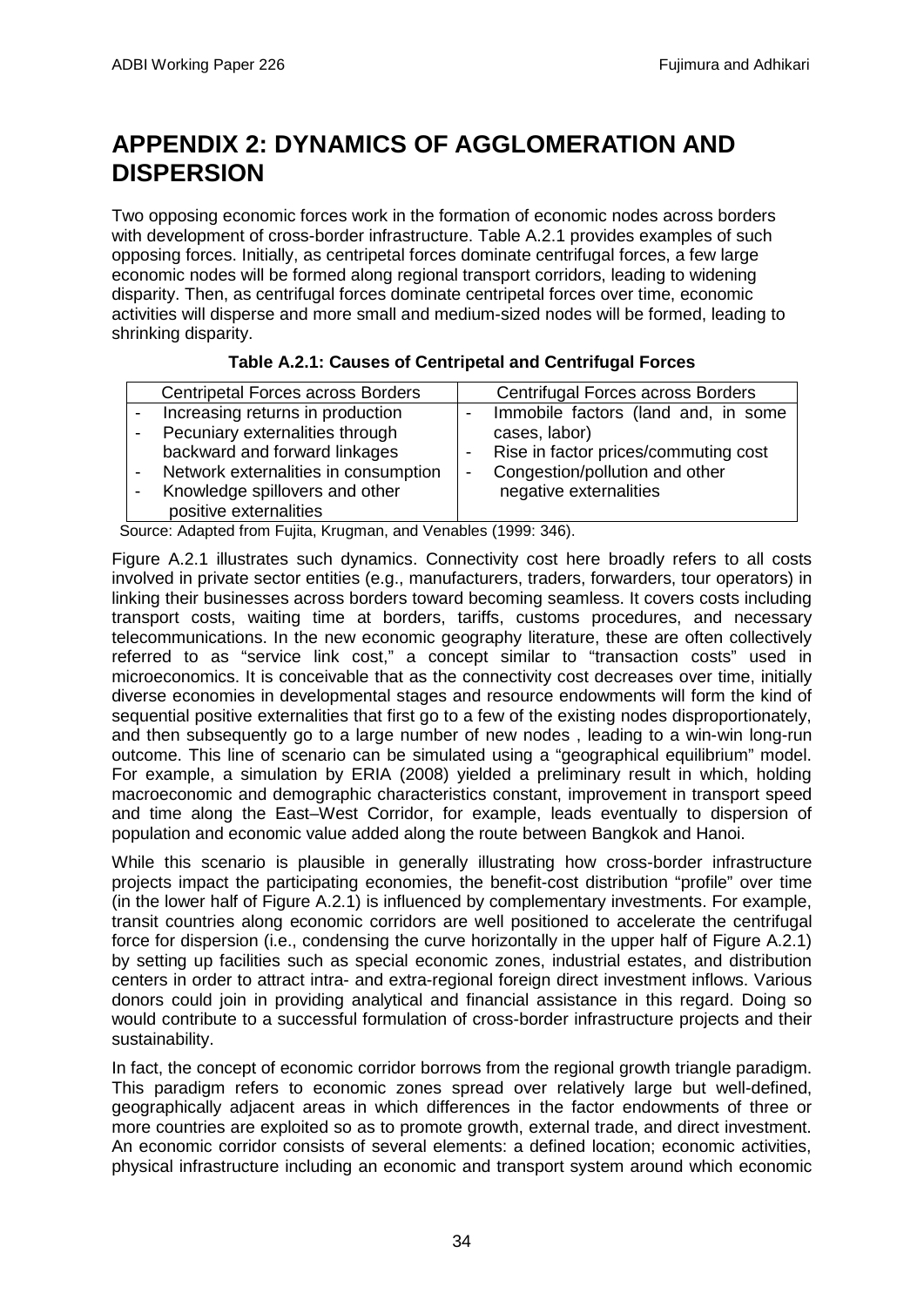activities can be clustered, and soft infrastructure (including foreign investment regulations, incentives, and institutions) (ADB 1999). Therefore, it is necessary to anticipate these elements in planning cross-border infrastructure investments, and their development should be monitored and evaluated.

As transport costs decline, immediate supply responses are mostly domestic, such as new service establishments along the road. In order to achieve broad development impact such as increased cross-border trade and foreign direct investment, complementary interventions are needed such as special economic zones, investment incentives, and simplification and harmonization of border-crossing procedures.

#### **Figure A.2.1: Dynamics of Agglomeration and Dispersion due to Cross-Border Infrastructure Development**



Source: Authors; discussion with Peter Rimmer.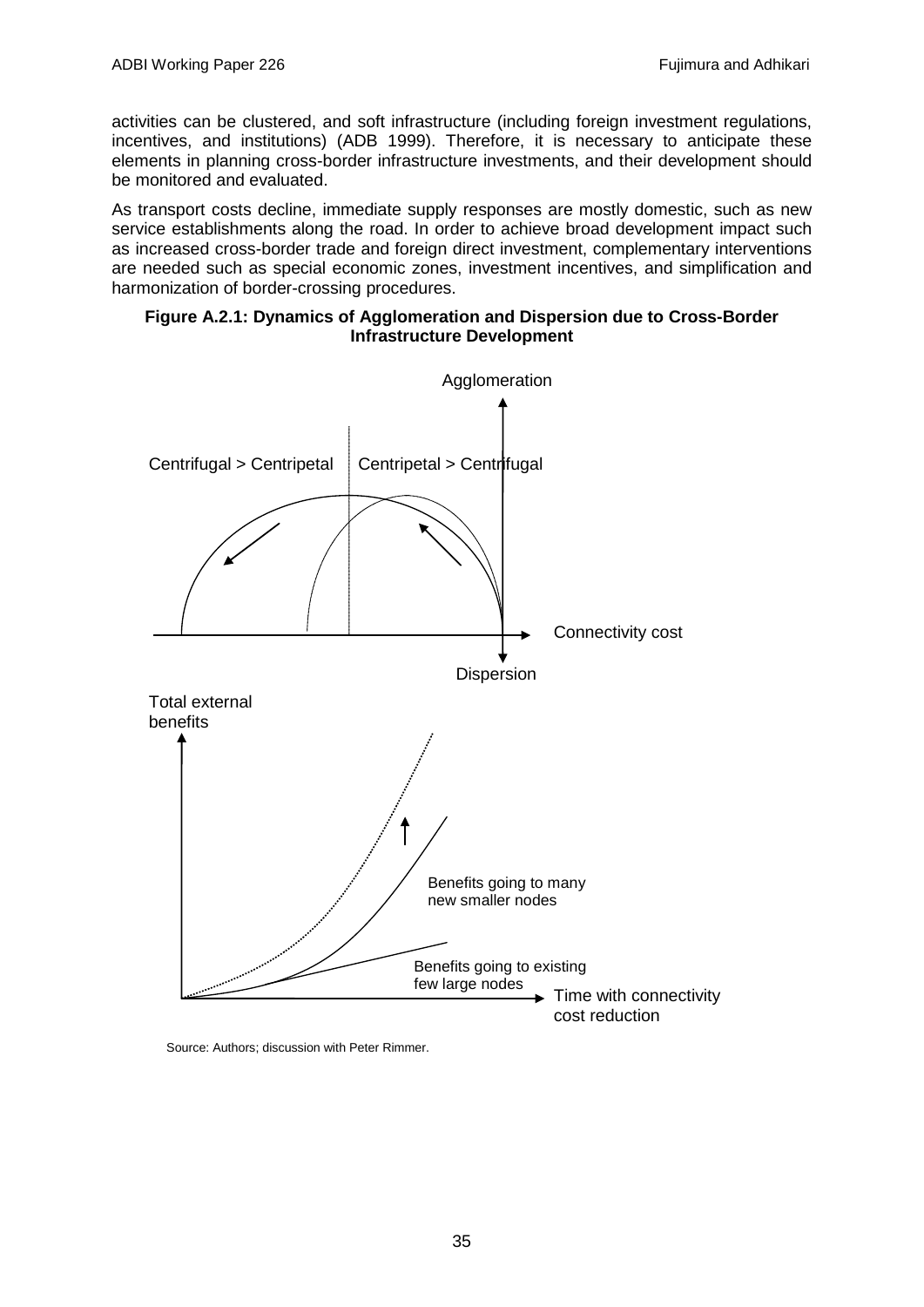# <span id="page-37-0"></span>**APPENDIX 3: LIST OF THE PROJECTS REVIEWED**

| <b>Project Name</b>                                                                 | Loan Approval   | <b>Project Completion</b> | ADB's Post        |
|-------------------------------------------------------------------------------------|-----------------|---------------------------|-------------------|
| (Borrower Country)                                                                  |                 |                           | Evaluation        |
| <b>GMS</b>                                                                          |                 |                           |                   |
| 1. Champasak Road Improvement (LAO)                                                 | Aug 1995        | Oct 2001                  | Nov <sub>05</sub> |
| 2. Phnom Penh to Ho Chi Minh City Highway Improvement<br>(CAM/VIE)                  | Dec 1998        | Dec 2005                  | Ongoing           |
| 3. Southern Yunnan Road Development (PRC)                                           | <b>May 1999</b> | est. 2008                 |                   |
| 4. East-West Corridor (LAO/VIE)                                                     | <b>Nov 1999</b> | Mar 2007                  | Ongoing           |
| 5. Northern Economic Corridor (LAO)                                                 | Dec 2002        | <b>Mar 2008</b>           |                   |
| 6. Cambodia Road Improvement (CAM)                                                  | <b>Nov 2002</b> | est. Dec 2006             |                   |
| 7. Rehabilitation of the Railway in Cambodia (CAM)                                  | Nov 2006        | est. Dec 2009             |                   |
| 8. Kunming-Haiphong Transport Corridor: Yen Vien-Lao Cai<br>Railway Upgrading (VIE) | Nov 2006        | est. Jun 2012             |                   |
| 9. Kunming-Haiphong Transport Corridor: Noi Bai-Lao Cai<br>Highway (VIE)            | Nov 2007        | est. Jun 2012             |                   |
| 10. Northern GMS Transport Network Improvement (LAO)                                | Sep 2007        | est. Dec 2013             |                   |
| 11. GMS Southern Coastal Corridor (CAM/VIE)                                         | Nov 2007        | est. Dec 2014             |                   |
| 12. Theun-Hinboun Hydropower (LAO)                                                  | Nov 1994        | Dec 2000                  |                   |
| 13. Nam Leuk Hydropower (LAO)                                                       | Jul 1996        | Feb 2002                  | Dec 2004          |
| 14. GMS Transmission (CAM)                                                          | Nov 2003        | est. Jun 2008             |                   |
| 15. Nam Theun 2 Hydroelectric (LAO)                                                 | Mar 2005        | est. Nov 2009             |                   |
| 16. Second Power Transmission and Distribution (CAM)                                | Sep 2006        | est. Dec 2010             |                   |
| <b>CAREC</b>                                                                        |                 |                           |                   |
| 17. Almaty-Bishkek Regional Road Rehabilitation (KAZ/KGZ)                           | <b>Oct 2000</b> | Dec 2006                  | Planned           |
| 18. Dushanbe-Kyrgyz Border Road Rehabilitation (Phase I) (TAJ)                      | Dec 2003        | est. Dec $2007$           |                   |
| 19. Dushanbe-Kyrgyz Border Road Rehabilitation (Phase II) (TAJ)                     | Oct 2005        | est. Jun 2009             |                   |
| 20. Regional Road Development (MON)                                                 | Jul 2004        | est. Jul 2009             |                   |
| 21. East-West Highway Improvement (AZE)                                             | <b>Nov 2005</b> | est. Nov 2009             |                   |
| 22. CAREC Regional Road Corridor Improvement (KGZ/TAJ)                              | Oct 2007        | est. Mar 2013             |                   |
| 23. Regional Power Transmission Modernization (TAJ/UZB)                             | Nov 2002        | est. Dec 2007             |                   |
| 24. Regional Power Transmission Interconnection (AFG/TAJ)                           | Nov 2006        | est. Jun 2010             |                   |
| <b>SASEC</b>                                                                        |                 |                           |                   |
| 25. SASEC Information Highway (BAN/BHU/IND/NEP)                                     | Nov 2007        | est. Dec 2009             |                   |
| <b>Pacific</b>                                                                      |                 |                           |                   |
| 26. Establishment of Pacific Aviation Safety Office                                 | Sep 2005        | est. Oct 2010             |                   |

AFG = Afghanistan; AZE = Azerbaijan; BAN = Bangladesh; BHU = Bhutan; CAM = Cambodia; CAREC = Central Asian Regional Cooperation; GMS = Greater Mekong Subregion; IND = India; KAZ = Kazakhstan; KGZ = Kyrgyz Republic; LAO = Lao PDR; MON = Mongolia; NEP = Nepal; PRC = People's Republic of China; SASEC = South Asia Subregional Economic Cooperation; TAJ = Tajikistan; UZB = Uzbekistan; VIE = Viet Nam.

Note: The dates in this table are indicative, as there are often difficulties in determining the dates for project completion. For example, financial and technical closing can diverge from physical completion of construction activities. Also, project completion reports go through internal review, editing, and approval at ADB.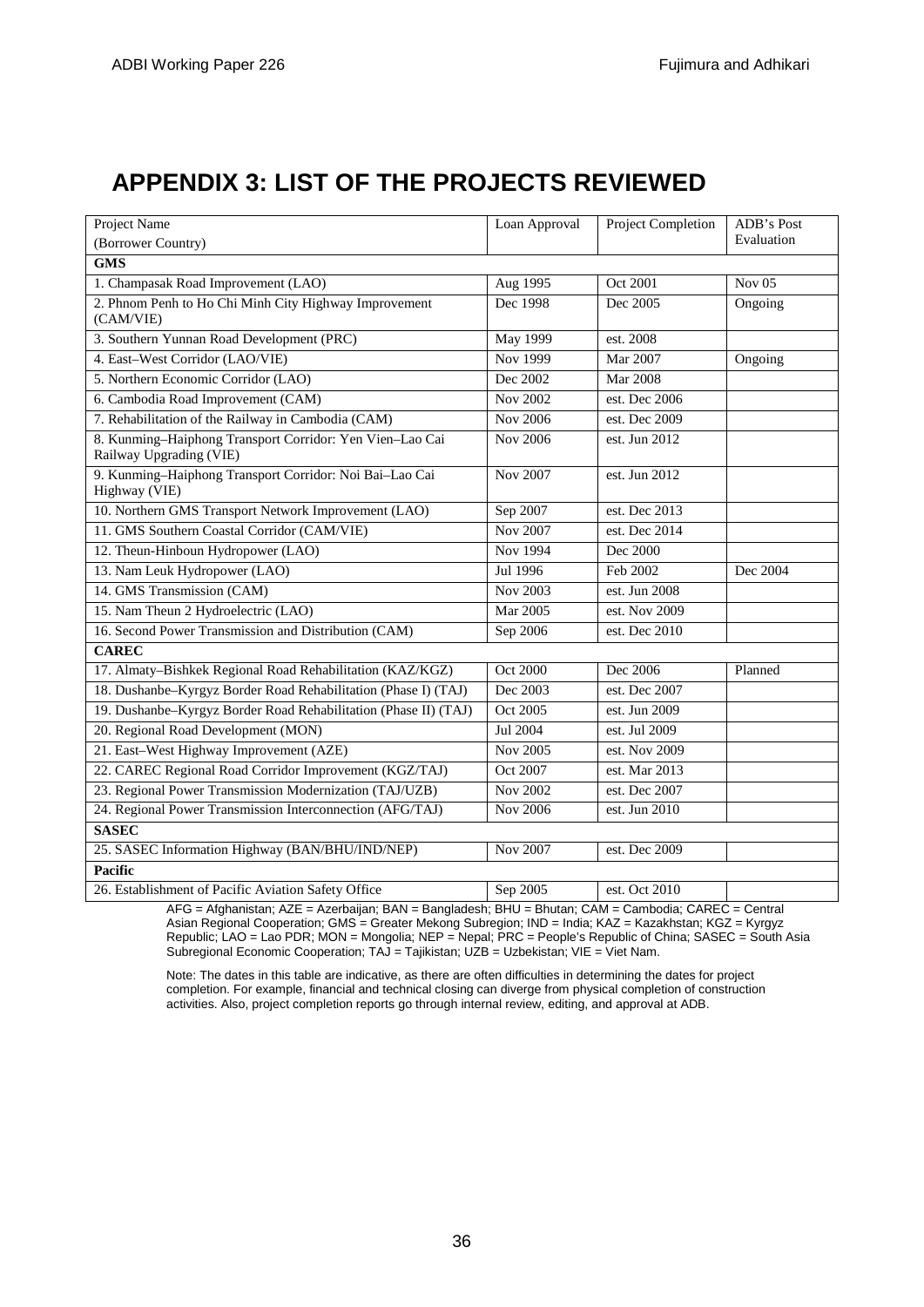# <span id="page-38-0"></span>**APPENDIX 4: USE OF IMPACT DISTRIBUTION ANALYSIS: AN ILLUSTRATION WITH THE NORTHERN ECONOMIC CORRIDOR PROJECT**

The Northern Economic Corridor Project constructed an all-weather road covering 228 kilometers in two provinces of the northwestern Lao PDR from the Thai border town of Houayxai to the People's Republic of China (PRC) border town of Boten. With the expected bridge construction over the Mekong River (to be completed by 2011), this road completes the Bangkok–Kunming North–South Economic Corridor in the Greater Mekong Subregion program. In the project appraisal carried out in 2002, the project's economic benefits were calculated based on the direct savings in estimated vehicle operating costs (VOC) associated with normal (or existing) traffic, generated traffic, and diverted traffic (from the river). The appraisal did not attempt to quantify indirect benefits through induced trade, investments, and new employment opportunities. The project costs considered consisted of civil works, project management and supervision, resettlement costs, environmental management plans, administrative costs, and recurring maintenance costs. Valuation of benefits and costs was based on an anticipated project life of 30 years and an ADB-standard rate of 12% was used to discount them to the present values in 2002 prices. The appraisal assumed workers for the road construction would be drawn from the project area and that the opportunity cost of labor for the project workers was equal to the prevailing local market wage rate (i.e., that there was no surplus labor in the project area). Therefore, there were no net direct benefits to laborers working on the project. Table A.4.1 illustrates the benefit-cost distribution based on these assumptions.

While the analysis indicates an overall positive outcome of the project, a disproportionate share of the benefits from saved VOC, particularly associated with diverted traffic, were projected to accrue to Thai and PRC stakeholders. This follows from the fact that the road would improve the transport link between these two larger economies and the majority of the diverted traffic on the road was expected to involve stakeholders based in the PRC and Thailand. However, two compensation mechanisms assumed in the project arrangement make up for the otherwise unfavorable distributional outcome for the Lao People's Democratic Republic (Lao PDR). The first is the transit fee to be collected by the Lao PDR government from the road users including those originating from Thailand and the PRC. The second is the concessional loans (net financial transfer due to the favorable terms of government loans compared with commercial loans) provided by the Thai and PRC governments to the Lao PDR government (captured in the "Finance" row in the table). These arrangements would counter potential unfavorable social and environmental effects that would mainly accrue to stakeholders in the Lao PDR and help ensure a win-win outcome of the investment in the project road.

In addition to direct impacts on VOC and project investment costs, attempts should be made to capture wider impacts through changes in trade, investment, and tourist flows, as well as anticipated social and environmental effects. While not all of these effects are quantifiable, they could be more substantial than what the conventional analysis could capture. Table A.4.1 illustrates the ranges of effects that could be covered. Conventional analysis captures mainly direct effects in the first four rows: concessional finance, construction and operation and maintenance, changes in traffic, and saved transport cost. The rest of the effects are of an indirect and long-run nature. Depending on data availability (e.g., time-series local customs data, disaggregated household survey data) and feasibility of stakeholder interviews, some of these effects could be analyzed and projected in a coherent way, e.g., using models for regional markets of representative traded goods that are transported increasingly due to the project.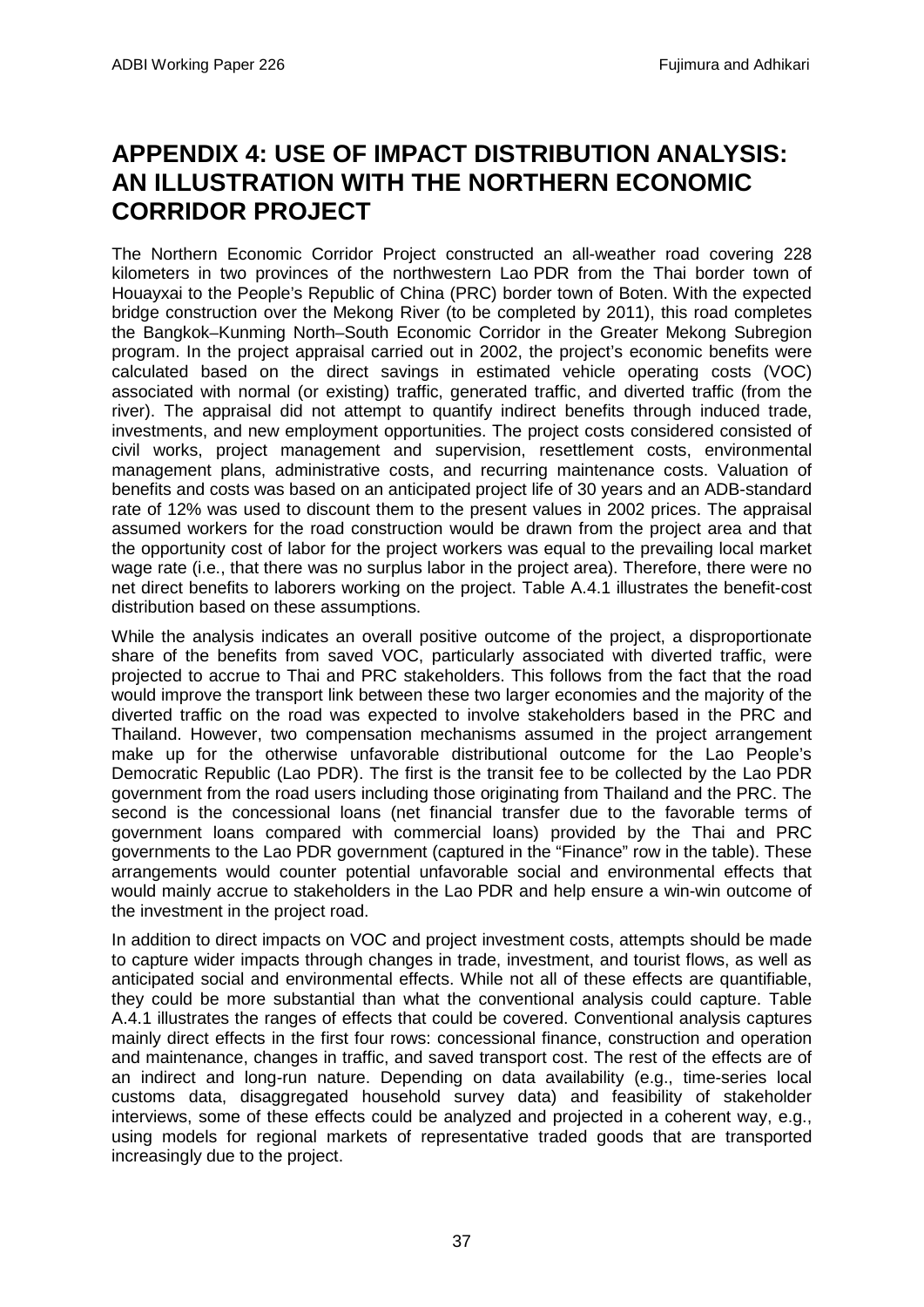|                        |                                  | Lao PDR     |          |               | Thailand                                   |             |          |                                 | PRC                                      |             |          |                       |                                            |
|------------------------|----------------------------------|-------------|----------|---------------|--------------------------------------------|-------------|----------|---------------------------------|------------------------------------------|-------------|----------|-----------------------|--------------------------------------------|
| Benefit /<br>Cost Item | <b>Net</b><br>Benefit<br>by Item | Corporation | Consumer | م<br>$-ab$ or | Government/Rest of<br>Economy <sup>c</sup> | Corporation | Consumer | ${\sf Labor}^{\:\! \mathtt{b}}$ | Government/Rest of<br>$\circ$<br>Economy | Corporation | Consumer | ${\sf Labor}^{\sf b}$ | Government/Rest of<br>Economy <sup>c</sup> |
| Saved VOC <sup>a</sup> |                                  |             |          |               |                                            |             |          |                                 |                                          |             |          |                       |                                            |
| Normal<br>traffic      | 40.10                            | 6.66        | 9.05     |               | 6.23                                       | 13.26       | 0.95     |                                 | 0.78                                     | 1.42        | 0.97     |                       | 0.78                                       |
| Generated<br>traffic   | 12.21                            | 6.64        | 0.87     |               | 2.21                                       | 0.59        | 0.18     |                                 | 0.40                                     | 0.63        | 0.21     |                       | 0.48                                       |
| Diverted<br>traffic    | 33.92                            |             |          |               |                                            | 4.04        | 7.10     |                                 | 5.82                                     | 4.04        | 7.10     |                       | 5.82                                       |
| <b>Transit</b> fee     | 30.2                             |             |          |               | 30.2                                       |             |          |                                 |                                          |             |          |                       |                                            |
| Construction<br>costs  |                                  |             |          |               |                                            |             |          |                                 |                                          |             |          |                       |                                            |
| Labor                  | $-7.3$                           |             |          |               | $-7.3$                                     |             |          |                                 |                                          |             |          |                       |                                            |
| Equipment              | $-20.8$                          |             |          |               | $-20.8$                                    |             |          |                                 |                                          |             |          |                       |                                            |
| Material               | $-13.5$                          |             |          |               | $-13.5$                                    |             |          |                                 |                                          |             |          |                       |                                            |
| Other                  | $-10.4$                          |             |          |               | $-10.4$                                    |             |          |                                 |                                          |             |          |                       |                                            |
| O&M                    | $-7.6$                           |             |          |               | $-7.6$                                     |             |          |                                 |                                          |             |          |                       |                                            |
| Finance <sup>d</sup>   | $\mathbf{0}$                     |             |          |               | 34.6                                       |             |          |                                 | $-17.3$                                  |             |          |                       | $-17.3$                                    |
| Net benefits           | 56.83                            | 13.30       | 9.92     |               | 13.64                                      | 17.89       | 8.23     |                                 | $-10.3$                                  | 6.09        | 8.28     |                       | $-10.2$                                    |
| By country             | 56.83                            | 36.86       |          |               |                                            | 15.82       |          |                                 |                                          | 4.15        |          |                       |                                            |
| (Share %)              | (100)                            | (64.9)      |          | $\sim$ $\sim$ |                                            | (27.8)      |          |                                 | $\cdots$                                 | (7.3)       |          |                       |                                            |

#### **Table A.4.1: Economic Analysis of the Northern Economic Corridor Project**

ADB = Asian Development Bank; Lao PDR = Lao People's Democratic Republic; O&M = operations and maintenance; PRC = People's Republic of China; VOC = vehicle operation cost.

- Savings on vehicle operation cost are estimated based on projected traffic growth and the operating costs by vehicle type (various sizes of buses and trucks).
- b To the extent that the project labor is drawn from "surplus" labor whose opportunity cost is lower than the paid wage rate, the project labor would have positive benefits. In this particular case, it was assumed that there exists no surplus labor.
- exists it can be considered the residual stakeholders who cannot be particularly identified. It is considered here that<br>the benefits and costs accruing to the government are eventually borne by taxpayers or the rest of the
- <sup>d</sup> Without the knowledge of the loan terms, it is assumed that Thailand and the PRC share an equal amount of financial transfer. ADB also provides a concessional loan to the Lao PDR government but ADB's net benefit is not included in the table as it would not count toward economic criteria for the project decision.

Source: Modified from ADB (2003: 4–66)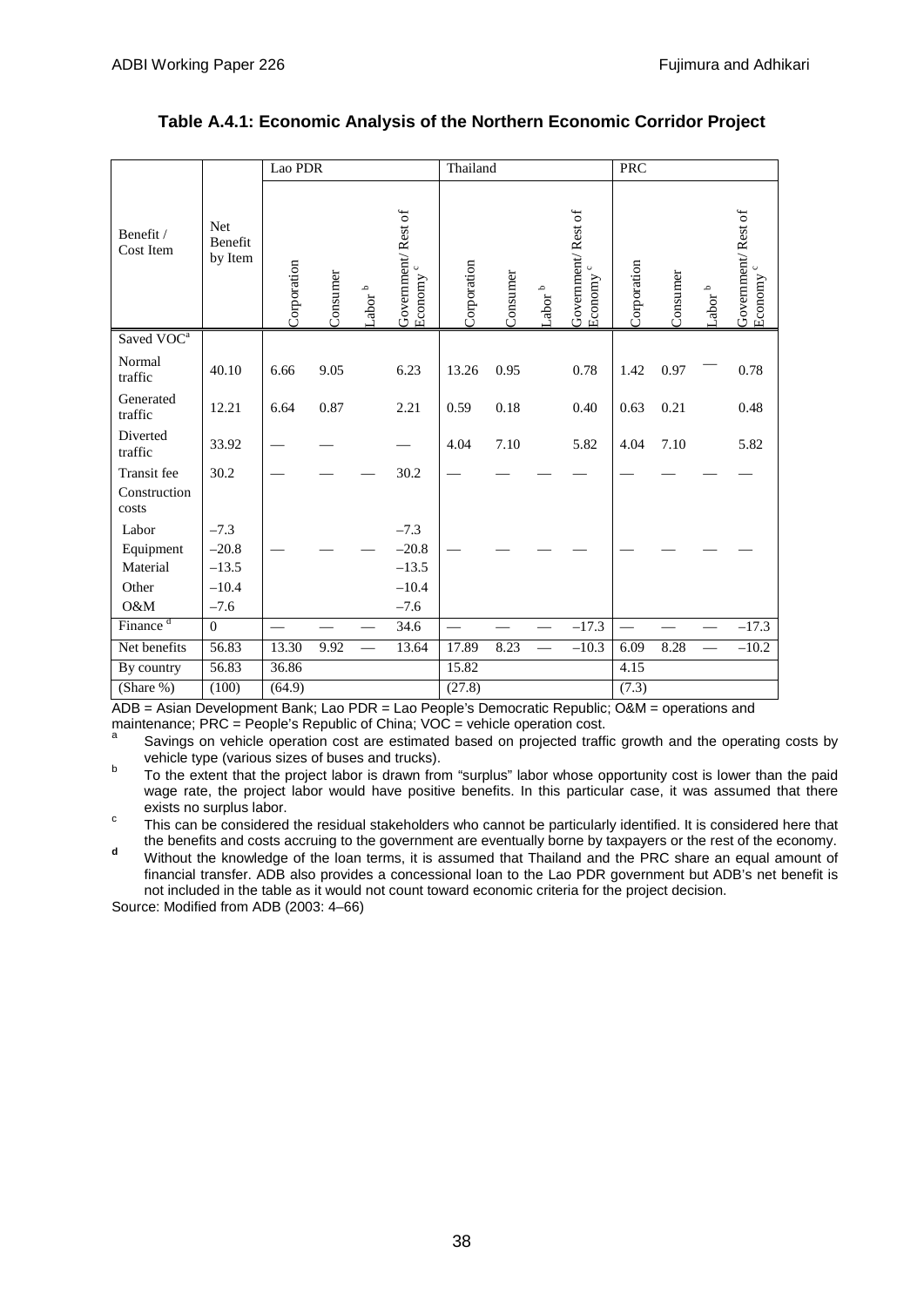| Channel of effects      |                                  | Lao PDR                                           |                                    | <b>Thailand</b>            |                                  | <b>PRC</b>                                 |
|-------------------------|----------------------------------|---------------------------------------------------|------------------------------------|----------------------------|----------------------------------|--------------------------------------------|
|                         | <b>Stakeholders</b>              | Impacts                                           | <b>Stakeholders</b>                | Impacts                    | <b>Stakeholders</b>              | Impacts                                    |
| Concessional            | Lao PDR government               | Financial transfer inflow                         | Thai government                    | Financial transfer outflow | <b>PRC</b> government            | Financial transfer outflow                 |
| finance                 |                                  |                                                   |                                    |                            |                                  |                                            |
|                         | Lao PDR government               | Construction and O&M cost                         |                                    |                            |                                  |                                            |
| Construction and        | Workers in Bokeo and             | Income gain                                       | Engineers and workers in           | Income gain                | Engineers and workers in         | Income gain                                |
| O&M                     | Louang Namtha provinces          |                                                   | Chiang Rai Province                |                            | <b>Yunnan Province</b>           |                                            |
| Changes in traffic      | Truck/bus operators              | Income gain                                       | Truck/bus operators                | Income gain                | Truck/bus operators              | Income gain                                |
|                         | Boat operators                   | Income loss                                       | Boat operators                     | Income loss                | Ship operators                   | Income loss                                |
|                         | Lao PDR government               | Toll revenue                                      |                                    |                            |                                  |                                            |
| Saved transport<br>cost | Passengers/freight<br>forwarders | Income gain                                       | Passengers / freight<br>forwarders | Income gain                | Passengers/freight<br>forwarders | Income gain                                |
|                         | Farmers, coal mine workers       | Export to Thailand: lignite coal,                 | Firms in industries,               | Export to Lao PDR: fuel,   | Farmers, firms in industries,    | Export to Lao PDR: agricultural tools,     |
|                         |                                  | wood products, corn, livestock                    | workers                            | construction materials     | workers                          | electrical appliances, fruit and           |
|                         |                                  |                                                   |                                    |                            |                                  | vegetables                                 |
| Increased trade         | Farmers                          | Export to the PRC: wood                           | Firms in industries.               | Export to the PRC:         | Farmers, firms in industries,    | Export to Thailand: fresh fruit, lighters, |
|                         |                                  | products, rubber, corn                            | workers                            | processed food, fuel       | workers                          | electronic products                        |
|                         | Consumers along the road         | Gain from cheaper imports                         | Consumers in Chiang Rai            | Gain from cheaper imports  | Consumers in Yunnan              | Gain from cheaper imports                  |
|                         |                                  |                                                   | Province                           |                            | Province                         |                                            |
|                         | Some producers                   | Loss from competition                             | Some producers                     | Loss from competition      | Some producers                   | Loss from competition                      |
|                         | Tour operators,                  | Income gain                                       | Tour operators,                    | Income gain                | Tour operators,                  | Income gain                                |
| Tourism expansion       | hotels/guesthouses               |                                                   | hotels/guesthouses                 |                            | hotels/guesthouses               |                                            |
|                         | Some in Houayxai                 | Loss due to shorter stay                          | Some in Chiang Khong               | Loss due to shorter stay   |                                  |                                            |
| Induced                 | Lao PDR domestic investors       | Sand and gravel mining, salt                      | Investors in Lao PDR               | Sawmills, lignite mining,  | Investors in Lao PDR             | Mining, livestock, motorcycle              |
| investments             |                                  | factory, crushing stone, sawmills                 |                                    | corn                       |                                  | assembly, rubber plantation                |
|                         |                                  |                                                   |                                    |                            | <b>Investors in Thailand</b>     | Industrial park in Chiang Rai              |
| Better access to        | Residents in Bokeo and           | Easier access to health.                          |                                    |                            |                                  |                                            |
| services                | Louang Namtha provinces          | education, and labor market                       |                                    |                            |                                  |                                            |
| Social impacts          | Residents along the road         | Resettlement, accidents,<br>communicable diseases | Residents near the road            | Communicable diseases      | Residents near the road          | Communicable diseases                      |
|                         | Local government                 | Health sector burden                              | Local government                   | Health sector burden       | Local government                 | Health sector burden                       |
| Environmental           | Residents along the road         | Land use change, loss of                          |                                    |                            |                                  |                                            |
| impacts                 |                                  | biodiversity                                      |                                    |                            |                                  |                                            |
| Aesthetic impact        | Residents along the road         | Trash                                             |                                    |                            |                                  |                                            |
| Construction            | Residents along the road         | Soil erosion, water                               |                                    |                            |                                  |                                            |
| impact                  |                                  | contamination, dust                               |                                    |                            |                                  |                                            |

### **Table A.4.2: Stakeholder Impact Distribution Analysis: An Illustration with the Northern Economic Corridor Project**

Lao PDR = Lao People's Democratic Republic; O&M = operation and maintenance; PRC = People's Republic of China. Source: Authors.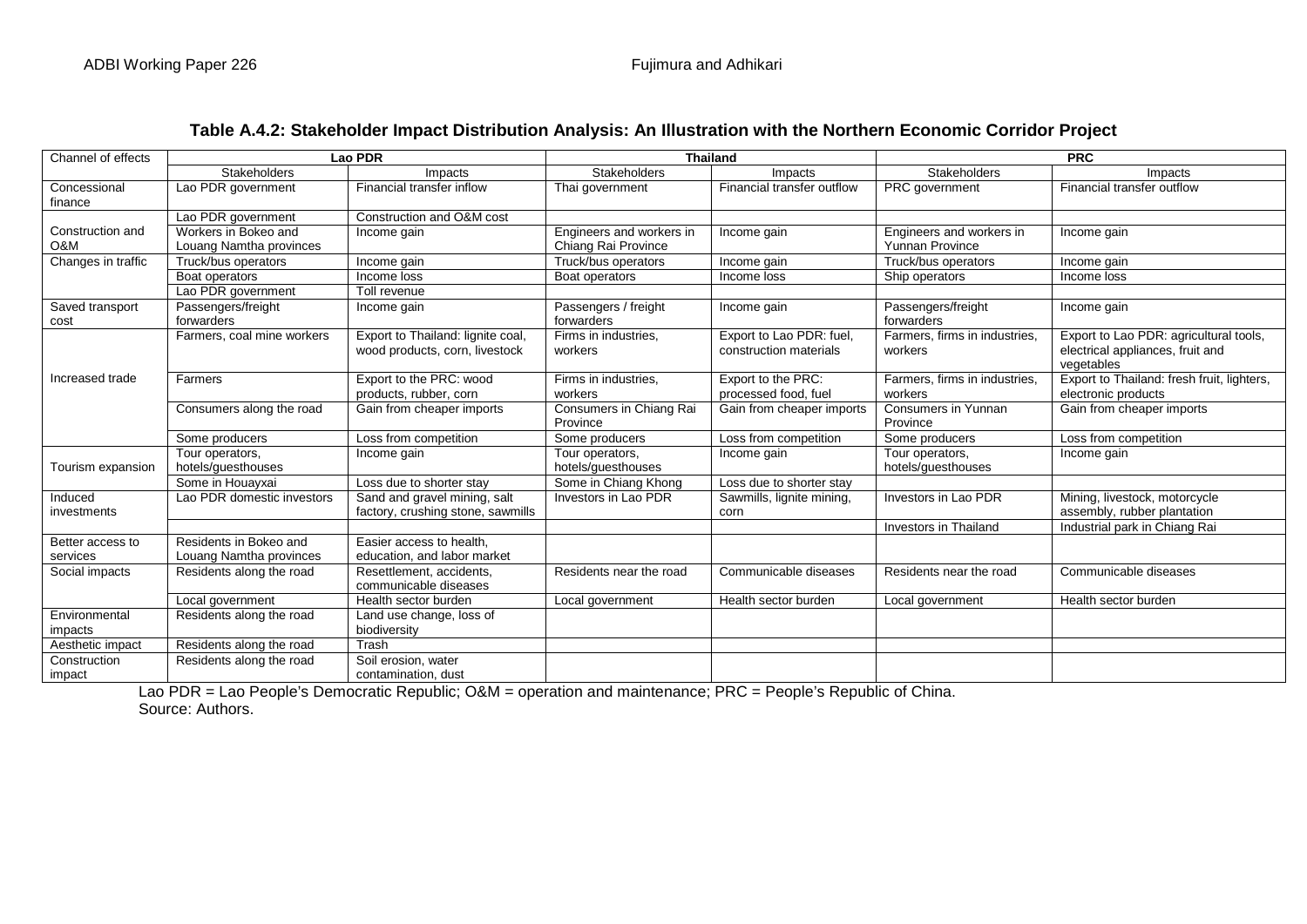# <span id="page-41-0"></span>**REFERENCES**

Adhikari, R., and J. Weiss. 1999a. Economic Analysis of Subregional Projects. EDRC Methodology Series No. 1. Manila: ADB.

———. 1999b. Handbook for Economic Analysis of Subregional Projects. Unpublished, Manila: ADB.

———. 2004. Methodological Framework for Economic Analysis of Regional Projects. In *Regional Public Goods from Theory to Practice*, edited by A. Estevadeordal, B. Frantz, and T. R. Nguyen. Washington, DC: IDB-ADB.

Asian Development Bank (ADB). 1997. *Guidelines for the Economic Analysis of Projects.* Manila: ADB.

———. 1999. Report and Recommendations of the President (RRP) to the Board of Directors on a Proposed Loan and Technical Assistance Grant to the Lao People's Democratic Republic and a Proposed Loan to the Socialist Republic of Viet Nam for *the Greater Mekong Subregion: East-West Corridor Project.* Manila: ADB.

 $-$ . 2003. Preparing the Northern Economic Corridor, consultant final report submitted to ADB. Manila: ADB.

- 2005. RRP on a Proposed Loan and Technical Assistance Grant to the Lao People's Democratic Republic for the Greater Mekong Subregion: Nam Theun 2 Hydroelectric Project*.*  Manila: ADB.

———. 2006a. *Regional Cooperation and Integration Strategy*. Manila: ADB.

———. 2006b. *Update on the Lao PDR: Nam Theun 2 Hydroelectric Project.* Manila: ADB.

———. 2006c. *Central Asia: Increasing Gains from Trade through Regional Cooperation in Trade Policy, Transport and Customs Transit.* Manila: ADB.

–. 2007. RRP on a Proposed Loan and Technical Assistance Grant to Kyrgyz Republic and Republic of Tajikistan for the CAREC Regional Road Corridor Improvement Project*.*  Manila: ADB

———. 2008. *Regional Projects within ADF: Impacts and Funding Issues*. Manila: ADB.

Banomyong, R. 2007. Logistics Development Study of the North South Economic Corridor. Final draft submitted to ADB, Center for Logistics Research, Faculty of Commerce and Accountancy, Thammasat University.

Cao, D. 2008. The Impacts and Significance of GMS North-South Economic Corridors and the Development Measures. Paper presented at the International Workshop on GMS Economic Corridors: Cooperation and Development, 27–28 March 2008, Yunnan University.

Dulfo, E., R. Glennerster, and M. Kremer. 2008. Using Randomization in Development Economics Research: A Toolkit. In *Handbook of Development Economics Vol. 4,* edited by T. P. Shultz and J. Strauss. Amsterdam: North-Holland.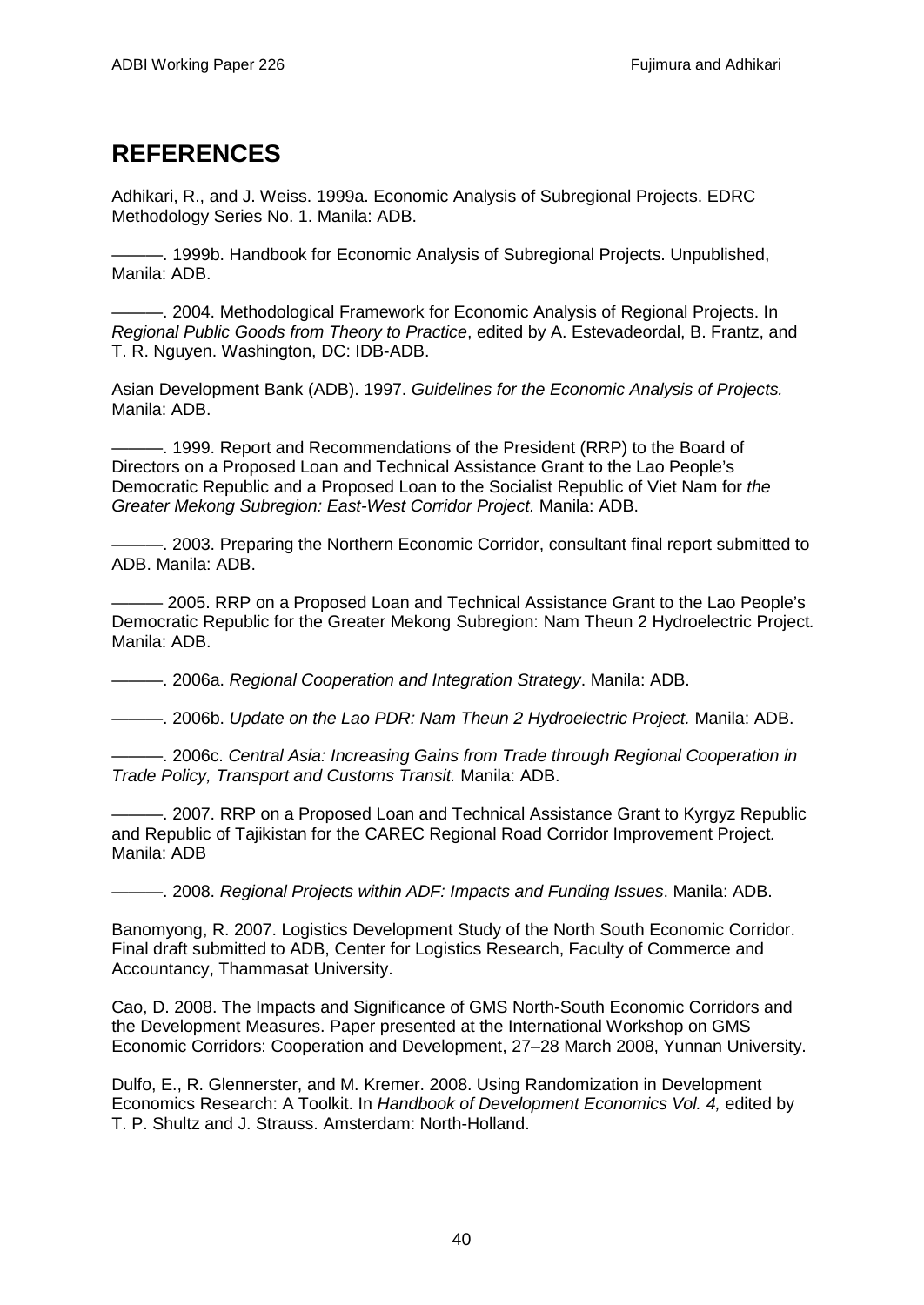Edmonds, C., and M. Fujimura. 2008. Road Infrastructure and Regional Economic Integration: Evidence from the Mekong. In *Infrastructure and Trade in Asia*, edited by D. Brooks and J. Menon. Cheltenham: Edward Elgar.

ERIA (Economic Research Institute for ASEAN and East Asia). 2008. *Developing a Roadmap toward East Asian Economic Integration*, draft distributed at ERIA Tokyo Forum, 4 March 2008.

Fujimura, M. 2008. Economic Integration in the GMS and Cross-Border Transport Infrastructure. Paper presented at the International Workshop on GMS Economic Corridors: Cooperation and Development, 27–28 March 2008, Yunnan University.

Fujita, M., P. Krugman, and A. J. Venables. 1999. *The Spatial Economy: Cities, Regions, and International Trade.* Cambridge, Massachusetts: MIT Press.

Ganiev, G. 2005. Barriers to Transit Trade in Central Asia. Background paper for the October 2005 meeting of the CAREC Trade Policy Coordinating Committee. Manila: ADB.

Guild, R. 2008. Infrastructure for the Pacific: Prospects and Challenges for Regional Cooperation. Paper presented at the inception workshop for ADB/ADBI Flagship Study: Infrastructure and Regional Cooperation, 18–20 February, Tokyo, ADBI.

Kudo, T. 2007. Border Industry in Myanmar: Turning the Periphery into the Center of Growth. IDE Discussion Paper Series No. 122. Chiba: Institute of Developing Economies.

Menon, J., and P. G. Warr. 2008. Does Road Improvement Reduce Poverty? A General Equilibrium Analysis for Lao PDR. In *Infrastructure and Trade in Asia*, edited by D. Brooks and J. Menon. Cheltenham: Edward Elgar.

Phyrum, K., V. Sothy, and K. S. Horn. 2007. Social and Economic Impacts of GMS Southern Economic Corridor on Cambodia. Mekong Institute Research Working Paper No. 1/2007. Khon Kaen, Thailand: Mekong Institute.

Rattanatay, L. 2007. *Development Impact of the East-West Corridor on Savannakhet Province of the Lao People's Democratic Republic*. Manila: ADB.

Ritty, T. 2008. Economic Corridors in the Relation with Impacts of Road Development in Cambodia: Case Study on National Highway 5. Paper presented at the International Workshop on GMS Economic Corridors: Cooperation and Development, 27–28 March 2008, Yunnan University.

Roy, R. 2000. European versus National-Level Evaluation: The Case of the High-Speed Rail Project PBKAL. Paper presented at the Second Workshop of the TRANS-TALK Thematic Network: Projects, Programmes, Policies: Evaluation Needs and Capabilities, November 2000, Brussels.

Sandler, T. 2004. Demand and Institutions for Regional Public Goods. In *Regional Public Goods: From Theory to Practice,* edited by A. Estevadeordal, B. Brantz, and T. Nguyen. Washington, DC: IDB-ADB.

Singh, J., and M. Mitra. 2006. *Reviewing the Poverty Impact of Regional Economic Integration in the Greater Mekong Sub-region*. Manila: ADB.

Thi, N. L. 2008. Social and Environmental Impacts of Economic Corridors: Regional Supports to address the impact of Economic Corridors in the GMS. Paper presented at the